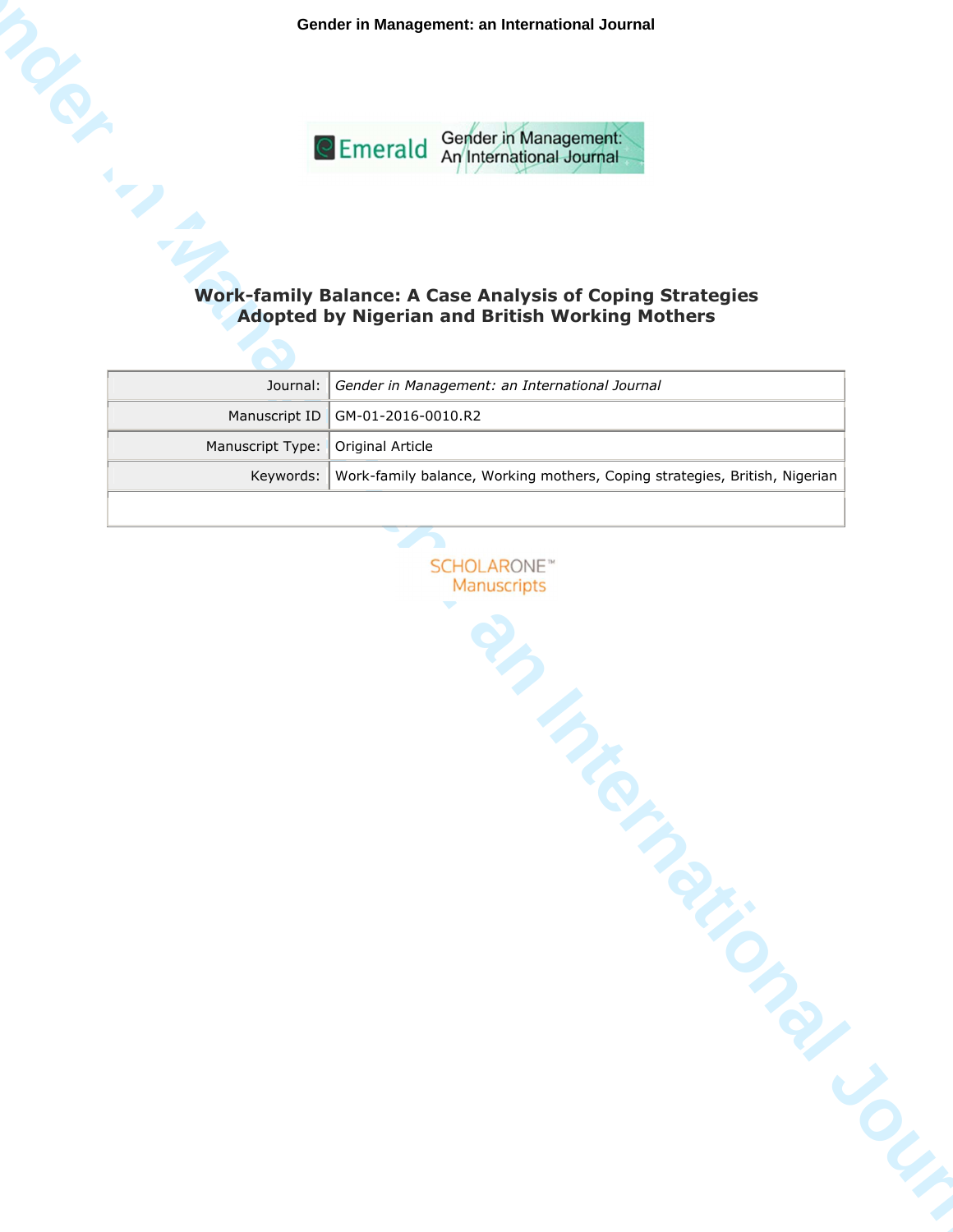#### **Work-family Balance: A Case Analysis of Coping Strategies Adopted by Nigerian and British Working Mothers**

#### **Abstract**

**Fage 1 of EQ**<br> **Gender in Management: an International Journal<br>
<b>Gender in Management:** an International Journal of Management Companies Adapted by Nigerian and<br> **C**<br> **Companies** Cross the reality that were<br> **Companies Co** Purpose – Given the reality that working mothers experience difficulties in achieving workfamily balance as a result of the social restrictions that arise from parenting combined with career goals, this article explores the various coping strategies that are employed by working mothers in the cities of London (Great Britain) and Lagos (Nigeria).

Methodology – Semi-structured interviews were conducted with 72 mothers who worked in banks in London (Great Britain) and Lagos (Nigeria). Thematic analysis and investigator triangulation are used.

Findings – The findings reveal various coping strategies used by working mothers in the cities of Lagos and London. The article also unearths the efficiency and the shortcomings of the use of au pairs among British working mothers and the similarities and disparities in terms of such use compared to the traditional use of housekeepers in Nigeria.

Originality/value – This article contributes to the existing work-family balance literature by exploring the coping strategies of working mothers as a result of socio-cultural and institutional differences in Great Britain and Nigeria.

**Keywords:** Work-family balance, working mothers, coping strategies, Nigerian, British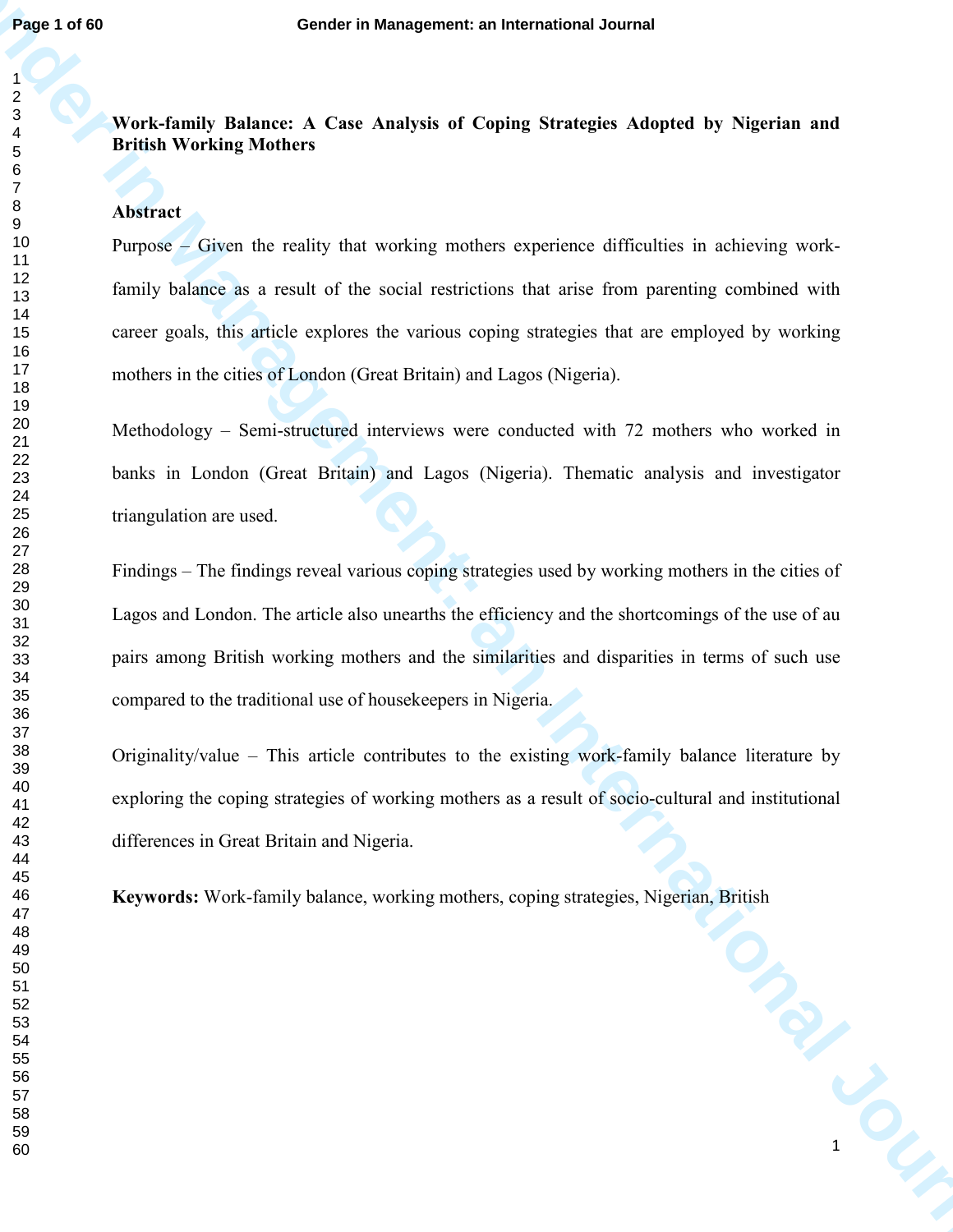#### **Introduction**

**Gender in Management: an International Journal Proposition**<br> **Gender in Management:** and the system and the system of the system of the system of the system of the system of the system of the system of the system of the s With a particular focus on Nigerian and British female employees who have childcare needs and responsibilities, the purpose of this paper is to examine the various coping strategies that are used by working mothers in terms of achieving a desirable work-family balance (WFB). WFB has been identified as a major problem for working mothers (Aryee et al., 1999; Ng, Fosh and Naylor, 2002) and has received increased attention from organisational researchers over the years (Grzywacz and Marks, 2000; Valk and Srinivasan, 2011). This is because women (specifically female single parents) continue to engage in paid employment in order to provide sufficient resources for their families. This trend exists for both British and Nigerian women who are in paid employment and those who are involved in other economic activities in addition to their traditional responsibilities as home managers (Inman, 2015; Okonkwo, 2012). For instance, Okojie (2000) noted that approximately 38.1% of women are involved in paid employment (both in public and private sectors) in Nigeria. Furthermore, Ekwe (1996) noted that women have become the pillars of trading and merchandising, subsistence agricultural business activities, and the cottage industries in Nigeria. In addition, they have also been involved in various levels of governmental and organisational management. Women also hold various parastatal positions and are involved in policy-making. These positions have hitherto been regarded as masculine preserves (Okojie, 2000). Furthermore, the Office for National Statistics (2013) confirmed that there is a rising number of women in employment in Great Britain (67% of women aged 16-64). In addition, 7.7 million women had dependent children in Great Britain in 2014 and approximately 70% of these women were in employment (Office for National Statistics, 2014). In essence, both British and Nigerian women are well-represented in different professions in addition to their primary roles as homemakers. The fact that these women are working mothers who combine careers with familial responsibilities means that they may encounter more WFB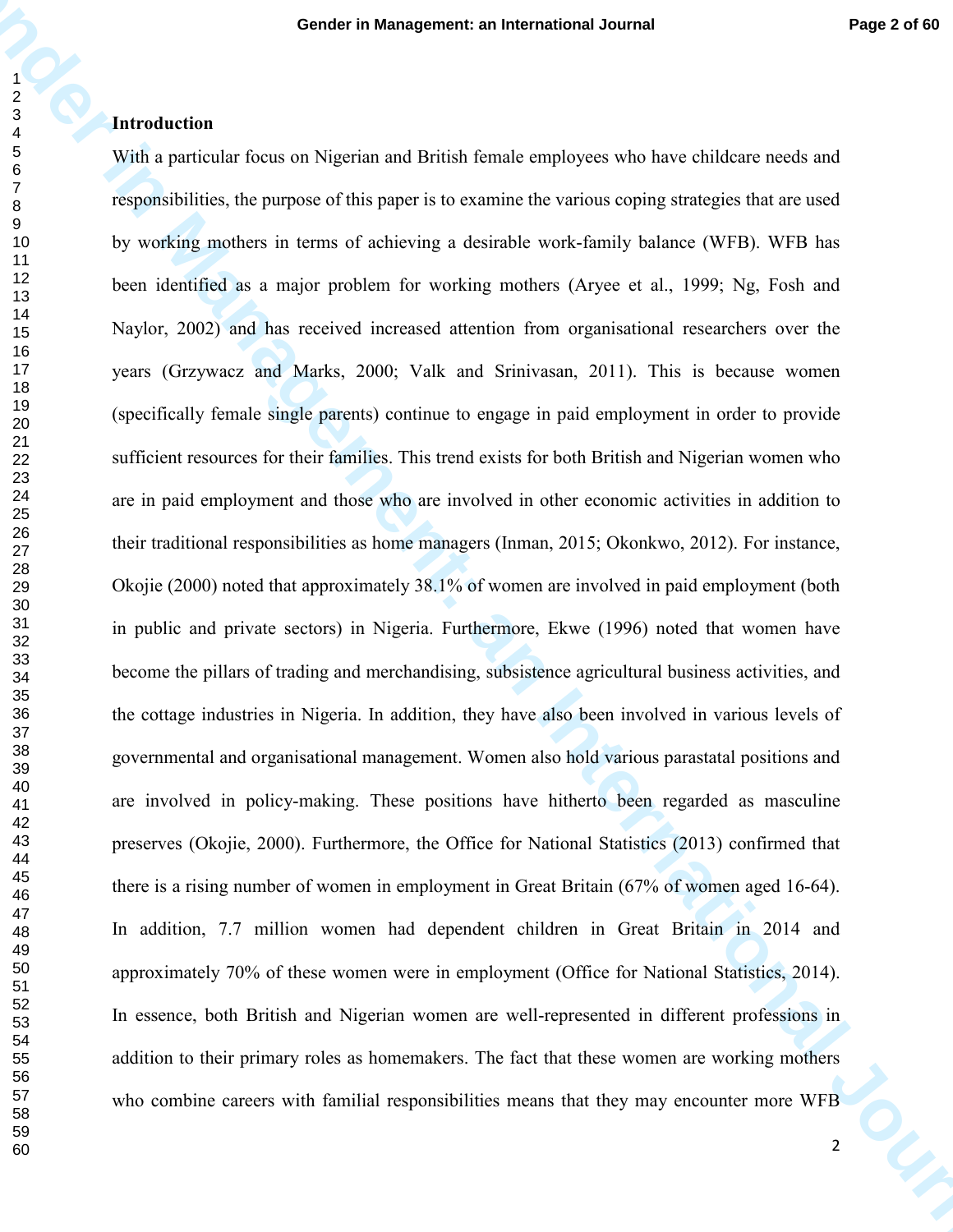challenges than their male counterparts or spouses. This may well be the reason why many workfamily researchers argue that managing work and familial responsibilities remains the most significant challenge that confronts female employees (Guendouzi, 2006; Noor, 2004; Welter, 2004).

**Frage 1 of EQ**<br> **Gender in Management: an International Journal version of the United States and States and States and States and States and States and States and States and States and States and States and States and Sta** What do researchers know about coping strategies in terms of achieving WFB? Much of the attention in this area of study (over the past few decades) has been focused on work-family conflict (Kreiner, Hollensbe and Sheep, 2009). According to MacDermid (2005), over 180 articles have been published on the subject of work-family conflict. As the problems that surround work-family conflict are now understood, sufficient empirical research which investigates the various methods/strategies employed by working mothers in order to manage the challenges of WFB has not been provided. Therefore, an important objective of this article is to examine the various coping strategies that are employed by working mothers in order to achieve a desirable WFB. These strategies will be analysed separately in terms of what is available for working mothers in London (Great Britain) and Lagos (Nigeria). London and Lagos have been chosen because there is a high percentage of working mothers in these cities and the two cities represent the financial hubs of their respective countries. This article has been designed to contribute to the existent literature on WFB, with specific reference to working mothers. Another objective of this article is to discover the differences and similarities between the various coping strategies employed by working mothers in the two countries. The key research question is: What are the various coping strategies employed by working mothers in order to achieve a desirable WFB? This will help to reveal the ambiguities and incompatibilities in terms of the different coping strategies. It will also help working mothers in the two cities to learn about the different coping strategies that may be adopted in order to help them combine their work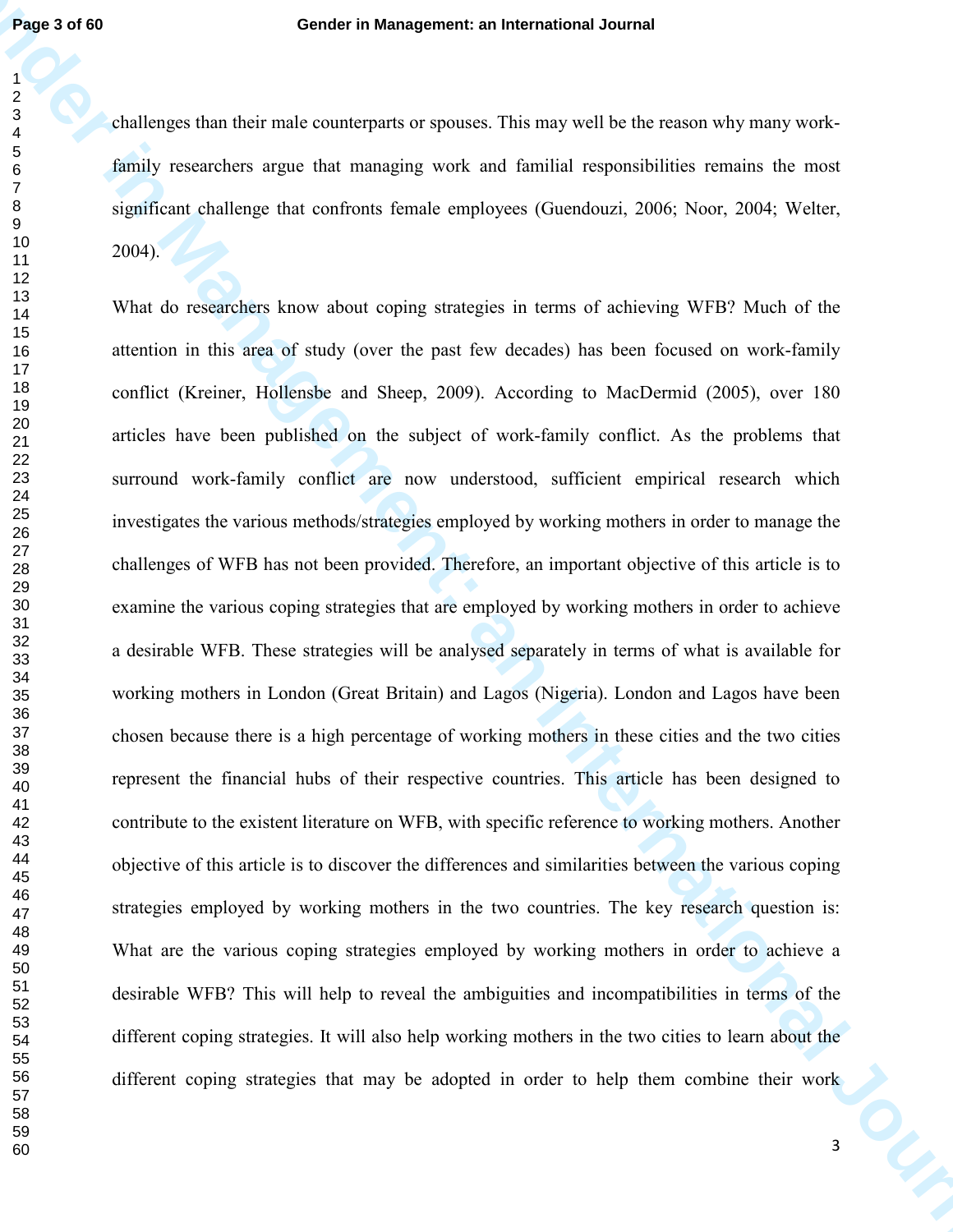demands and familial responsibilities. In order to achieve these objectives, 72 working mothers who work in banks in both London and Lagos were surveyed. This article is written in response to the country-specific research call made by scholars (Adisa, Mordi and Mordi, 2014; Epie and Ituma, 2014).

#### **The Perspective of WFB**

**Gender in Management: an International Journal Page 4 of 60**<br> **Gender in Management:** an International Journal Tage is a subset of the subset of the subset of the subset of the subset of the subset of the subset of the su Work and family are probably the two most important aspects of human life. This is why WFB research has dominated organisational studies (Grzywacz and Marks, 2000; Parasuraman and Greenhaus, 2002). The importance of WFB for both employers and employees cannot be overstated (Adisa, Mordi and Mordi, 2014). This is because a desired balance between the two domains will enhance job satisfaction, employee performance, organisational commitment, and productivity (Lapierre et al., 2008; Poelmans, O'Driscoll and Beham, 2005). Research such as that of Halpern (2005) and Greenhaus, Collins and Shaw (2003) have also highlighted the importance of WFB in terms of enhancing employee well-being and being a lynchpin for a healthy and well-functioning society. However, definitions of the term "WFB" are numerous and a unified definition remains elusive. According to Grzywacz and Carlson (2007), WFB is defined as finding leverage by satisfactorily negotiating both work and family domains. Clark (2000) defined WFB as the extent to which individuals are equally engaged in and satisfied with their work and family roles. In contrast, for Voydanoff (2005), WFB is a global assessment of how work resources meet family demands and how family resources meet work demands such that participation is effective in both domains.

This study defines WFB as the extent to which an individual is happy and experiences a satisfactory equilibrium between their work and family roles. This inclusive definition incorporates the important phrase "satisfactory equilibrium" and the word "happy", both of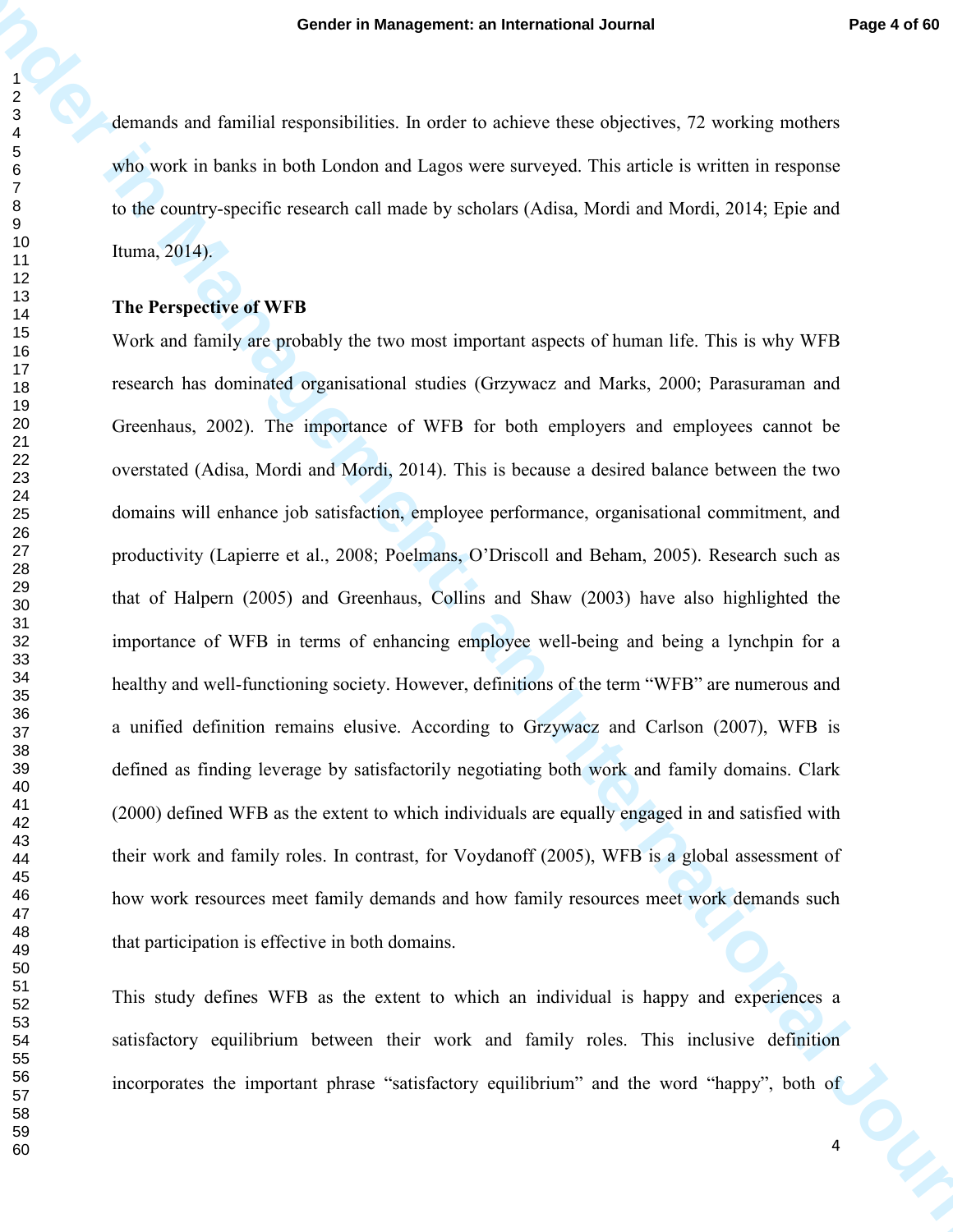which have been included in prior definitions. The word "balance", according to Osoian, Lazar and Ratiu (2011) does not mean allotting an equal amount of time and energy to the two domains; rather, it means a satisfactory level of involvement in the two domains. Furthermore, it is essential to note that employees differ in needs, wants, and family compositions. WFB matters remain a core issue which is paramount to human resource development (HRD). This is because the absence of a balance between work and family roles results in work-family conflict (Noor, 2002), with organisational outcomes such as high turnover (Kossek and Ozeki, 1999), a high level of employee absence from work due to sickness (Jansen et al., 2006), and reduced performance at work (Butler and Skattebo, 2004; Greenhaus, Tammy and Spector, 2006). This evidence indicates that the issue of WFB is important in HRD and resides at the core of HRD's primary functions (Grzywacz and Carlson, 2007).

**Frage 5 of 60**<br> **Gender in Management: an International Journal (10)**<br> **Gender in Management:** an International Volvoid Theoretical Company is the two declines that the studies of the studies of the studies of the studies It is, however, pertinent to note that female employees bear the heaviest consequences of the need to combine work and family roles (Adisa, Mordi and Mordi, 2014), even though the issue of WFB affects both genders. Women are engaged in paid employment for different reasons. Some work in order to augment their family's financial means, while others work to actualise the self-fulfilment and self-independence that paid employment usually brings. However, this creates some level of intrusiveness into some women's domestic responsibilities. For instance, in a case of over 3,000 dual-earner Canadians, Higgins, Duxbury and Lyons (2010) found that family demands were stronger predictors of role overload for women than for their male counterparts. In addition, the study found that the women employed various coping mechanisms in order to deal with the high demands of work and family life. There are also reports which confirm that British working mothers are struggling to cope with their heavy work and family demands and they therefore engage in various coping strategies to balance these two important aspects of their lives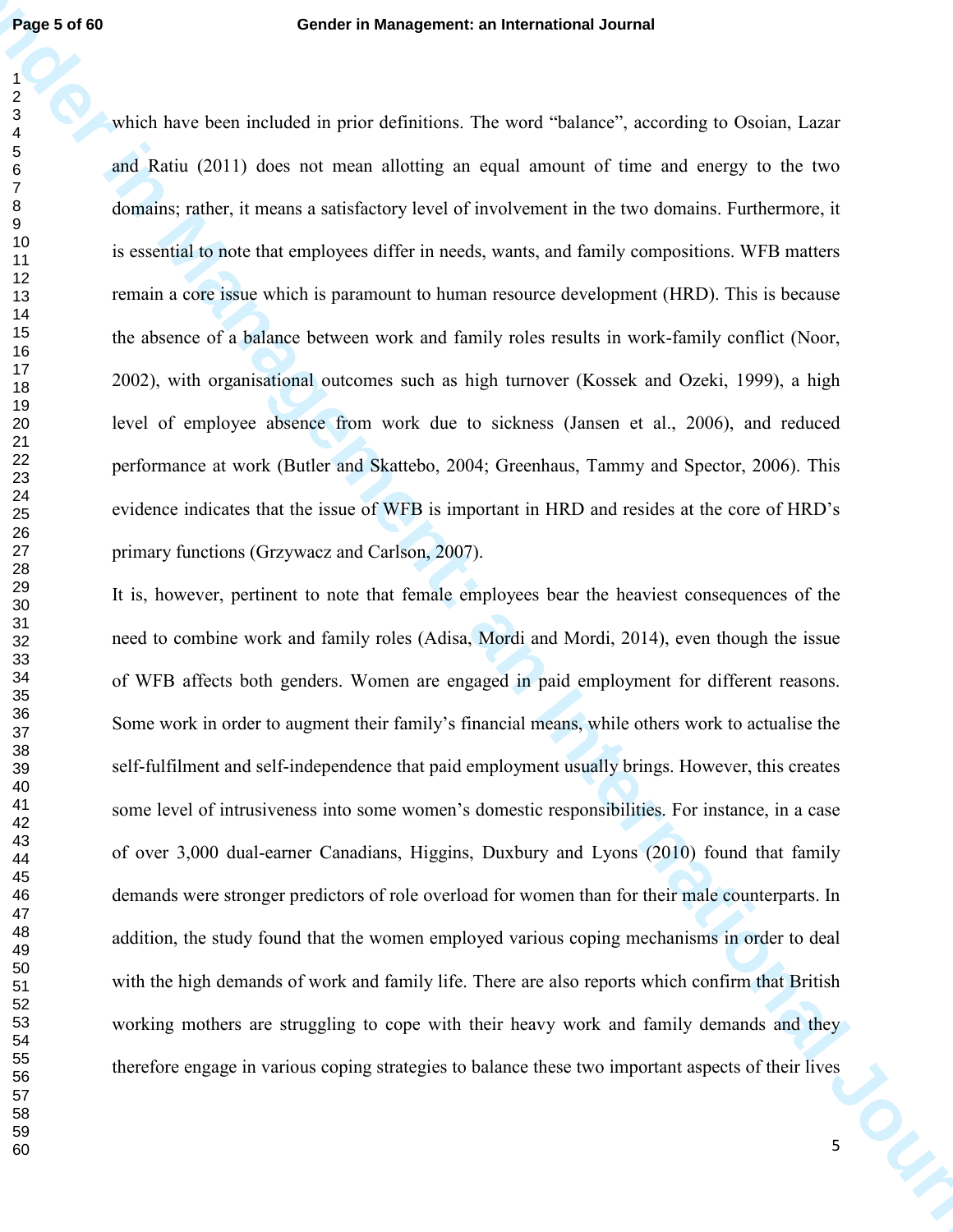(Noor, 2004). Sub-Saharan African (SSA) working mothers are involved in paid employment (Aryee, 2005) without any corresponding decrease in their domestic responsibilities. Therefore, coping strategies have been identified as an important means of easing work and family burdens in parts of Africa (Amao-Kehinde and Amao-Kehinde, 2010).

#### **Coping Strategies in Context**

**Gender in Management: an International Journal Page 6 of total<br>
2 Cours, 2006), Schif-Malaram Alboard (SSA) woulding mathes are involved in paid compleyment<br>
2 Course 2008) without any interneteding decrease in the dimens** Since World War II, the participation of women in the labour market has increased substantially (OECD, 2008). This phenomenon is often referred to as the feminisation of the labour force (Jenson, Hagen and Reddy, 1998). During the post-war period, social and family policies were designed and targeted at protecting the male breadwinners who had lost their income as a result of sickness, unemployment etc. (Boje and Ejrnaes, 2012). Today, family policies are required to reflect a more diversified structure of social and family needs. This is because there is a growing problem of reconciling work and family life, specifically for women with children and adults for whom they must care (Taylor-Gooby, 2004). For example, as in Nigeria and in many other African countries, women are now actively involved in shouldering the responsibilities of the family economic provider or breadwinner (Mokomane, 2012; Okonkwo, 2012). Similarly, research undertaken by the Institute for Public Policy Research (IPPR, 2013) indicates that there is a huge rise in the number of women who are family breadwinners in Great Britain. This situation exposes numerous working mothers to the possibility of role conflict when they try to combine work and familial responsibilities. Evidence in the literature suggests that active involvement in work and family roles inevitably fuels work-family conflict, specifically for working mothers (Amao-Kehinde and Amao-Kehinde, 2010; Aryee, 2005; Emslie, Hunt and Macintyre, 2004). However, an overwhelming number of studies have argued that coping strategies can mediate the relationship between work demands and family responsibilities, role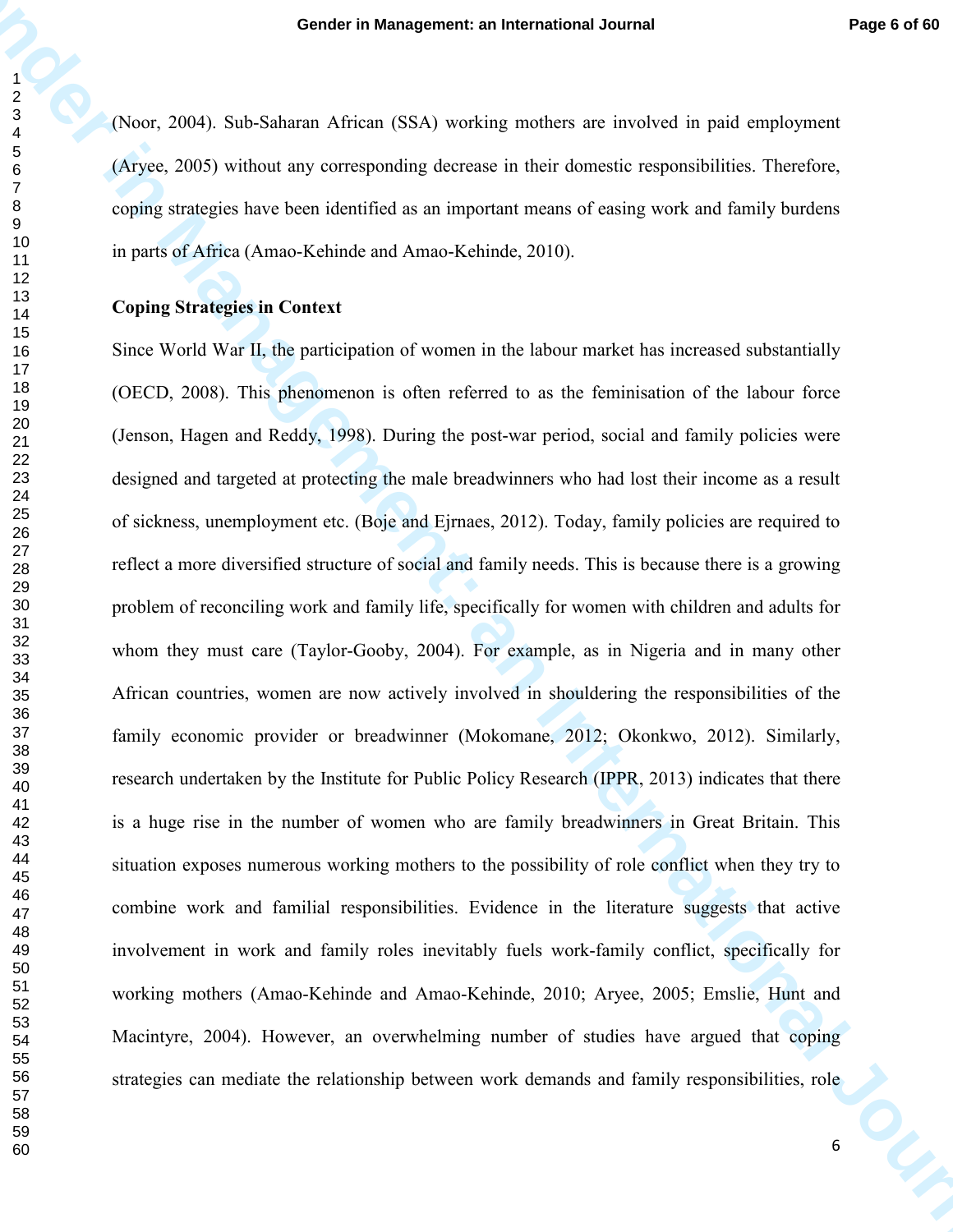**Frogs 7 of 60**<br>**Gender in Management: an International Journal**<br> **Gender in Management:** and Indicates Theorem Yank Point Yank Point Contact The Contact Theorem international Points with the Contact Theorem in the barrows experiences, and outcomes (Lazarus and Folkman, 1984; Frone, Yardley and Markel, 1997; Voydanoff, 2002). Voydanoff (2002) argued that the harmonious relationship between workfamily interface and deriving satisfactory outcomes can be harnessed through various mediating mechanisms. In other words, the effects of work-family interface can be moderated by the use of coping strategies. "Coping" has been defined by Herbst, Coetzee and Visser (2006, p. 12) as "an effort to create conditions that permit an individual to continue moving towards desired goals… coping is a response which follows a stressful experience". For Higgins, Duxbury and Lyons (2008), coping is any response to external stressors that prevents or minimises emotional distress. The importance of coping strategies in easing work-family conflict cannot be overstated (Tracy, 2008). This may well be the reason why researchers have become interested in understanding the various strategies employed by individuals and families in order to cope under stress and to balance work and non-work responsibilities (Gunton, 2012).

According to Higgins, Duxbury and Lyons (2008), coping behaviours or strategies perform the following functions: (a) decreasing individual and family susceptibility to work-life conflict by removing causes of stress, (b) strengthening and maintaining the resources used to protect an individual and their family from damage (for example, family cohesiveness and adaptation) (c) decreasing or eliminating stressor events and their corresponding adversity, (d) manipulating the individual's and their family's environment by actively seeking to alter societal circumstances, and (e) controlling the impact of stress and its destabilising impacts on an individual and their family, if stress cannot be avoided. This further shows the importance of work-family coping strategies in employees' WFB. The two major theories for coping with work-family balance were developed by Lazarus and Folkman (1984) and Hall (1972). The main difference between the two theories, as identified by McVeigh (2003), is that Lazarus and Folkman's model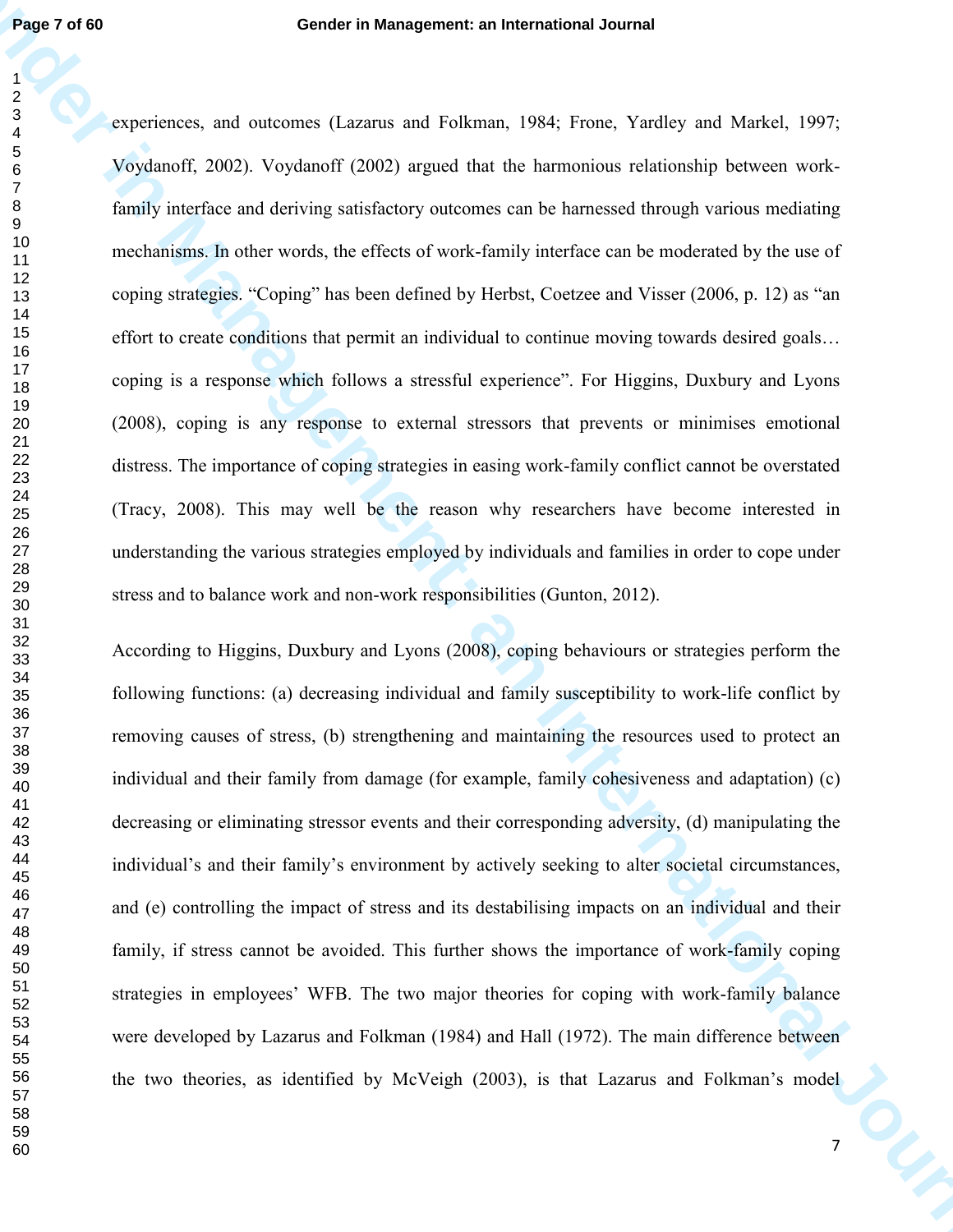**Gender in Management: an International Journal Properties and the properties and properties and the properties and the small of the small of the small of the small state of the small of the small state of the small state** proposed two coping foci (emotion-focused coping and problem-focused coping) and Hall's model clustered coping strategies into three: (a) Structurally imposed demands (structural role definition). This coping strategy allows for negotiation and communication between individuals in order to alter role responsibilities, which Kahn et al. (1964) referred to as a lasting solution for reducing work-family conflict. (b) Personal role conception (personal role definition). Individuals do not alter their roles in this type of coping strategy. Rather, they adjust how they perceive others' expectations and attitudes to their role; and (c) Role behaviour. This concept places obligations on individuals to meet all of the demands placed on them. There are concerns about the required support and social isolation for working mothers, specifically in SSA, where there is less support available for women to allow them to balance their work and familial responsibilities (Wusu and Isiugo-Abanihe, 2006). An important coping strategy for working mothers in Africa has, for a long time, been the extended family. Relatives are called upon to assist with childcare and other household chores (Muasya, 2014). This is common among working mothers who do not have the financial strength to employ a housekeeper or to enrol their children in private day care centres (Amao-Kehinde and Amao-Kehinde, 2010). Similarly, British working mothers are also confronted with the problems of role conflict. However, coping strategies for British women are not the same as those employed by working mothers in Nigeria. Factors relevant to the situation in Africa (such as family structure and orientation, economic ability, and societal development) are reflected in the types of strategies that working mothers employ in the SSA countries (Amao-Kehinde and Amao-Kehinde, 2010; Mokomane, 2012; Muasya, 2014). WFB is increasingly acknowledged as a strategic issue for Human Resource Management (HRM) and is recognised as a market-driven approach in terms of attracting and retaining highly skilled employees (Cappelli, 2000). This study, therefore, aims to expound the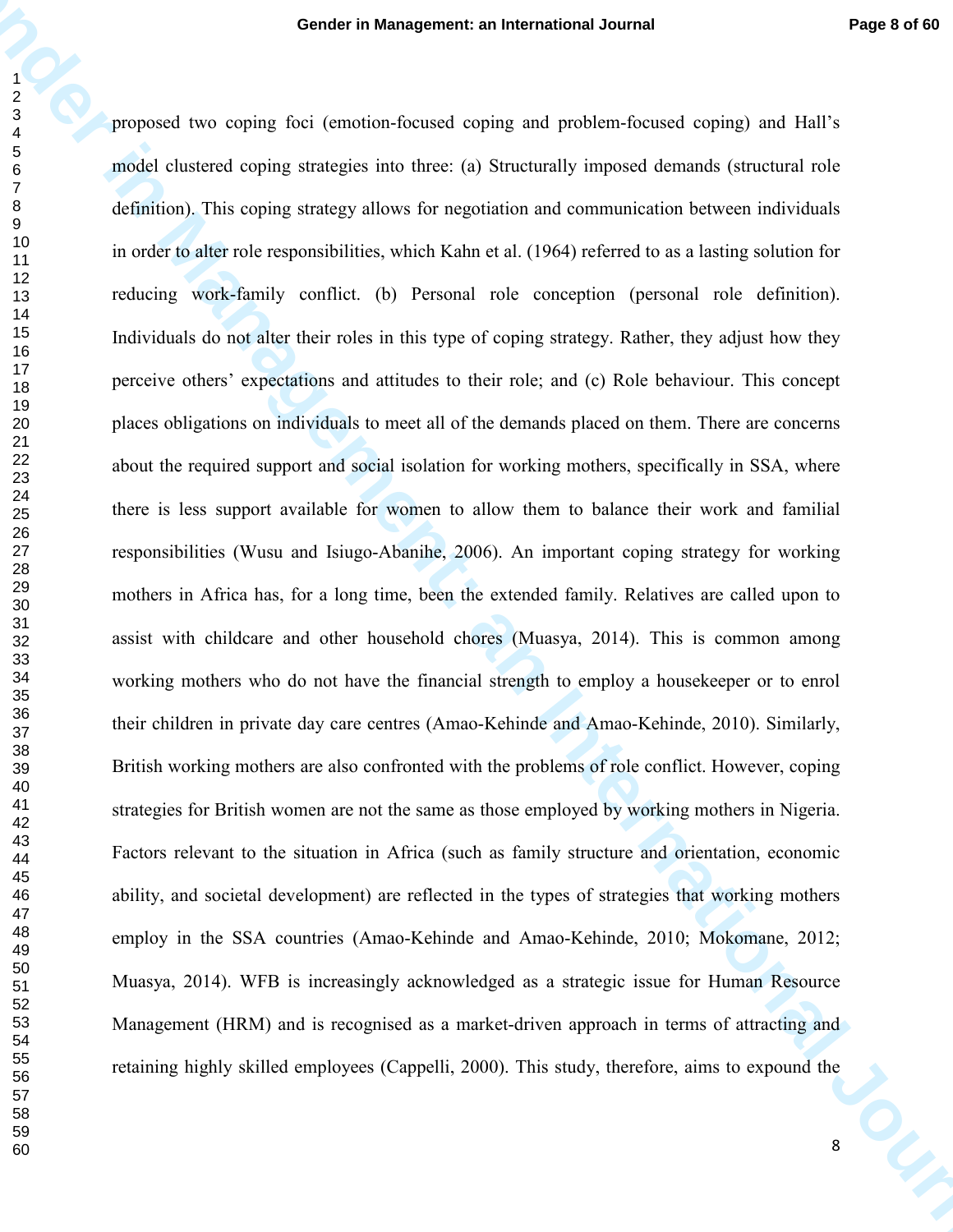different types of coping strategies used among the surveyed British and Nigerian women and to identify strategies which prove to be effective and can be reproduced by working mothers in either of the countries in order to provide working mothers and HRM with strategic insights in terms of how to reduce work-family conflict and move towards the desired WFB.

#### **Methodology**

**Frage 1 of EQ**<br> **Gender in Management: an International Journal is a different internal of the strength of the contribution of the contribution of the contribution of the contribution of the contribution of the contributi** Data were collected from 72 mothers who work in four high street banks in London and another four high street banks in Lagos (36 women in each location). The banks offer both corporate investment and retail banking services. A disproportionate number of female employees work in various units of the banks. Due to the importance of London as a leading global financial centre for international business and commerce and Lagos as an important commercial hub in Africa, many bankers work outside of the standard working hours of 8am-5pm or 9am-5pm. Employees who work in London's banks enjoy an array of work-family benefits which is unknown to their counterparts in Lagos. While there are differences in terms of the coping strategies employed by the working mothers in the two countries, the qualitative analysis of this article shows very few similarities in terms of the coping strategies used by each of the two study groups.

Each interview lasted between 40-60 minutes. All respondents who agreed to partake in the field work were screened in terms of the eligibility criteria. Each respondent was required to be a female banker who has childcare responsibilities. Respondents were asked questions about the various work-family coping strategies that were available to them. Their personal and organisational details were written in pseudonyms in order to preserve their anonymity (as requested). Consent forms were presented to the respondents at the start of each interview which stated the purpose of the study. All of the respondents were, however, informed of their right to participate or decline at any stage of the interview process. All of the interviews were conducted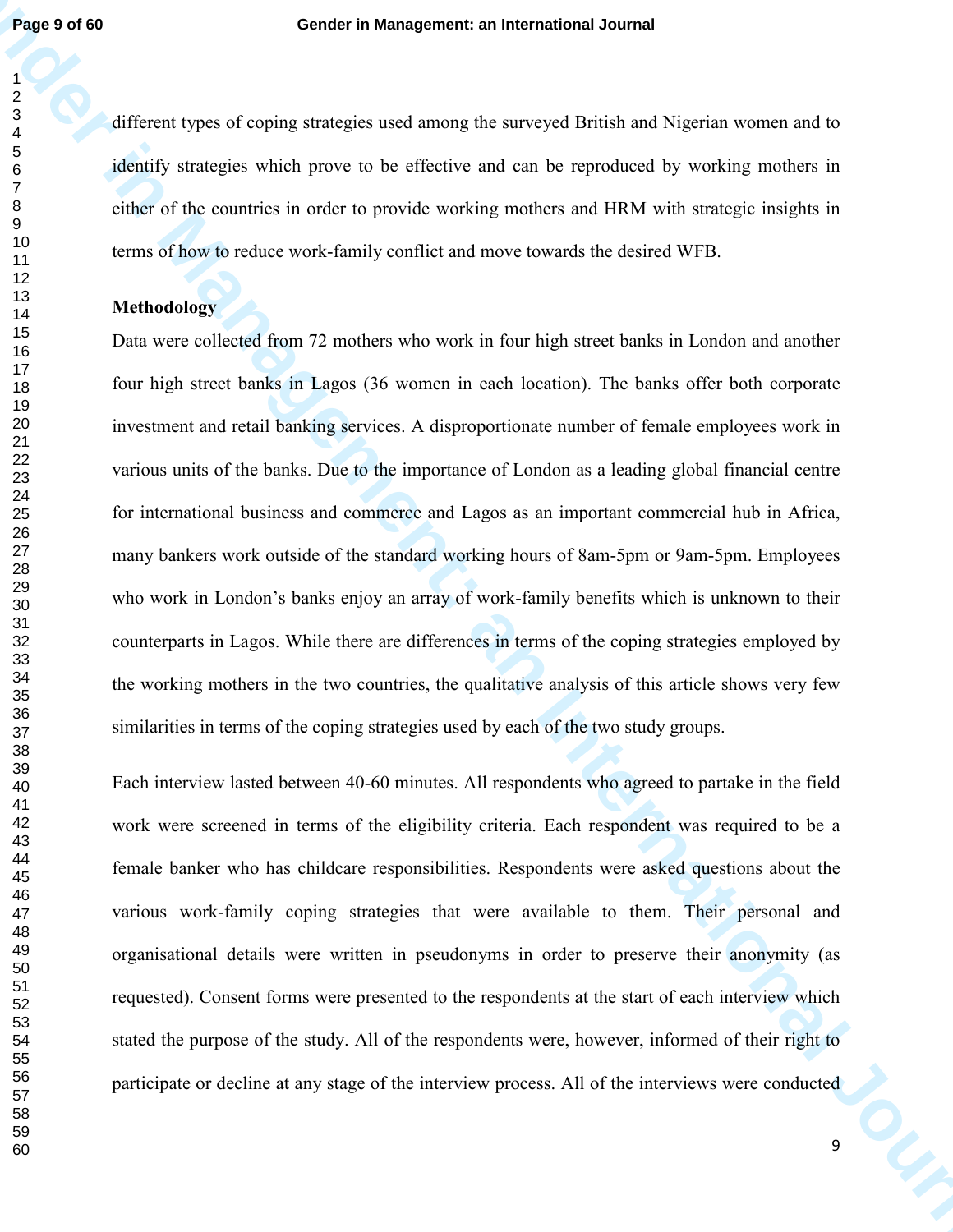in English language and audio recorded with the permission of all interviewees. Strict interviewing protocols were observed.

**Gender in Management: an International Journal Proper Constrained Sound Properties and the permission of all interviewers. Nuntil the difference of the interviewer of the interviewer of the interviewer of the interviewer** After transcription of the interviews, the researchers meticulously reverted to the beginning of the recording and followed through every word of the transcription in order to ensure that the transcribed version of the interviews exactly matched the recorded version. After a narrative summary for the interviews had been drafted, open coding (the identification of key points and objectives which seemed to be significant to the data) was applied (Boeije, 2005). The researchers then grouped the first set of codes into categories according to their common codes. The researchers did not impose coding categories a priori; rather, the researchers remained open to potentially surprising insights by allowing the categories to emerge from the data in order to avoid missing any important themes. The main categories were further fine-tuned by frequent comparisons until a representative overview was achieved. Due to the exploratory nature of this study, data-driven thematic analysis was employed. The application of thematic analysis was based on the guidelines of Braun and Clarke (2006) and the steps involved in the data analysis were based on Corbin and Strauss's (2008) recommendations. Emergent themes from the data became the categories for analysis (pre-arranged enigmas were verified twice in order to ensure reliability) and investigator triangulation (Polit and Beck, 2004) was applied.

#### **Insert Table 1**

1 Long All of the respondents were female. The number of years they had been in employment ranged between 3 and 15 years. All respondents were aged between 25 and 50 years old. Each respondent from both countries had at least one child.

**Findings** 

**Working Mothers and WFB**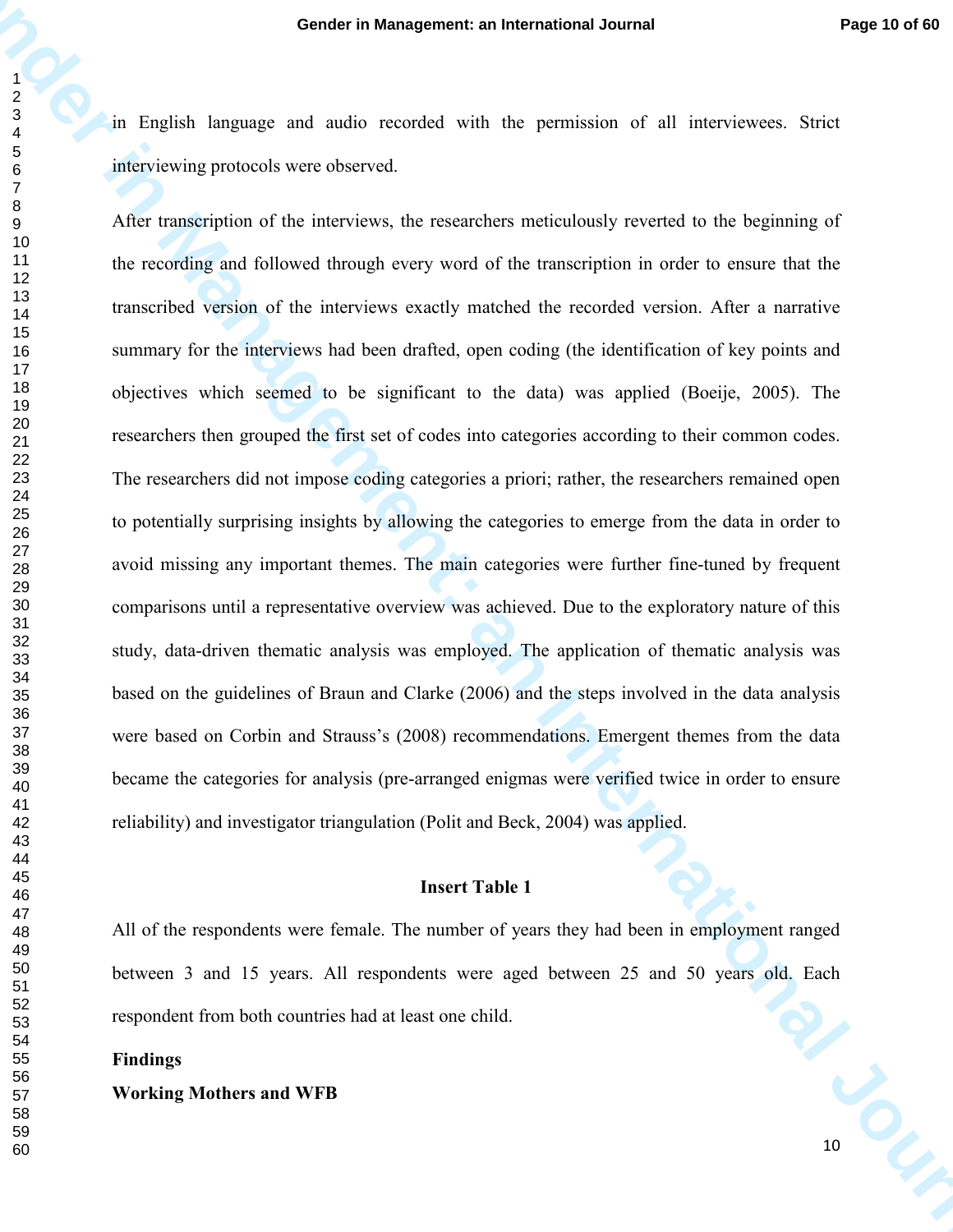**Frogs 11 of 60**<br>**Gendering** the two-or of W19. By response from venturing modesn botti in Nigeria and Creative<br>  $\frac{2}{5}$ <br> **Gendering the two-or of W19. By response from venturing modesn botti in Nigeria and Creative<br> \** Regarding the issue of WFB, the responses from working mothers both in Nigeria and Great Britain are similar. The majority (82%) of the respondents shared their experiences with regards to how the pressure of work-related demands and expectations of familial duties (specifically parenting) make it difficult to achieve satisfactory WFB. A respondent in London said:

*Yes, it is difficult…combining work demands and familial responsibilities is a huge task such that, despite the various strategies available to achieve WFB, I am still not 100% happy and satisfied because there are lots of things I would have loved to do for my children but which I am unable to do…for example, I spend less time with them from Monday-Friday because my work keeps me away (Respondent J, Quid Bank).* 

Another respondent in Nigeria said:

*'Two hard works' – one at home, the other at work. As a mother, a wife, and a professional banker, achieving WFB is difficult. Yes, coping mechanisms help, but I cannot say that I have a satisfactory WFB…the societal expectations and duties placed on a typical Nigerian woman in terms of looking after the children and caring for the husband and other relations (as the case may be) further make achieving WFB difficult…that's the truth (Respondent X, Fox Bank).* 

Another respondent said:

*My work takes too much of my time and prevents me from attending to important familial duties. For example, my house-help (sometimes my sister) has been representing me at my daughter's school's parent-teacher meetings…I always feel guilty and bad as a mother…do I have a WFB? I will say I do not have a desired WFB (Respondent I, Med Bank).* 

The above statements represent an overwhelming majority (96%) of the respondents' views regarding WFB. Responses suggest that, despite the various coping strategies available, achieving satisfactory WFB remains difficult. It is even more difficult for Nigerian working mothers because of the societal expectations and duties of women.

#### **Coping Strategies for Working Mothers in London**

Following detailed interviews with 36 working mothers in four high street banks in the city of

London, it was found that there was a number of coping strategies available to them (besides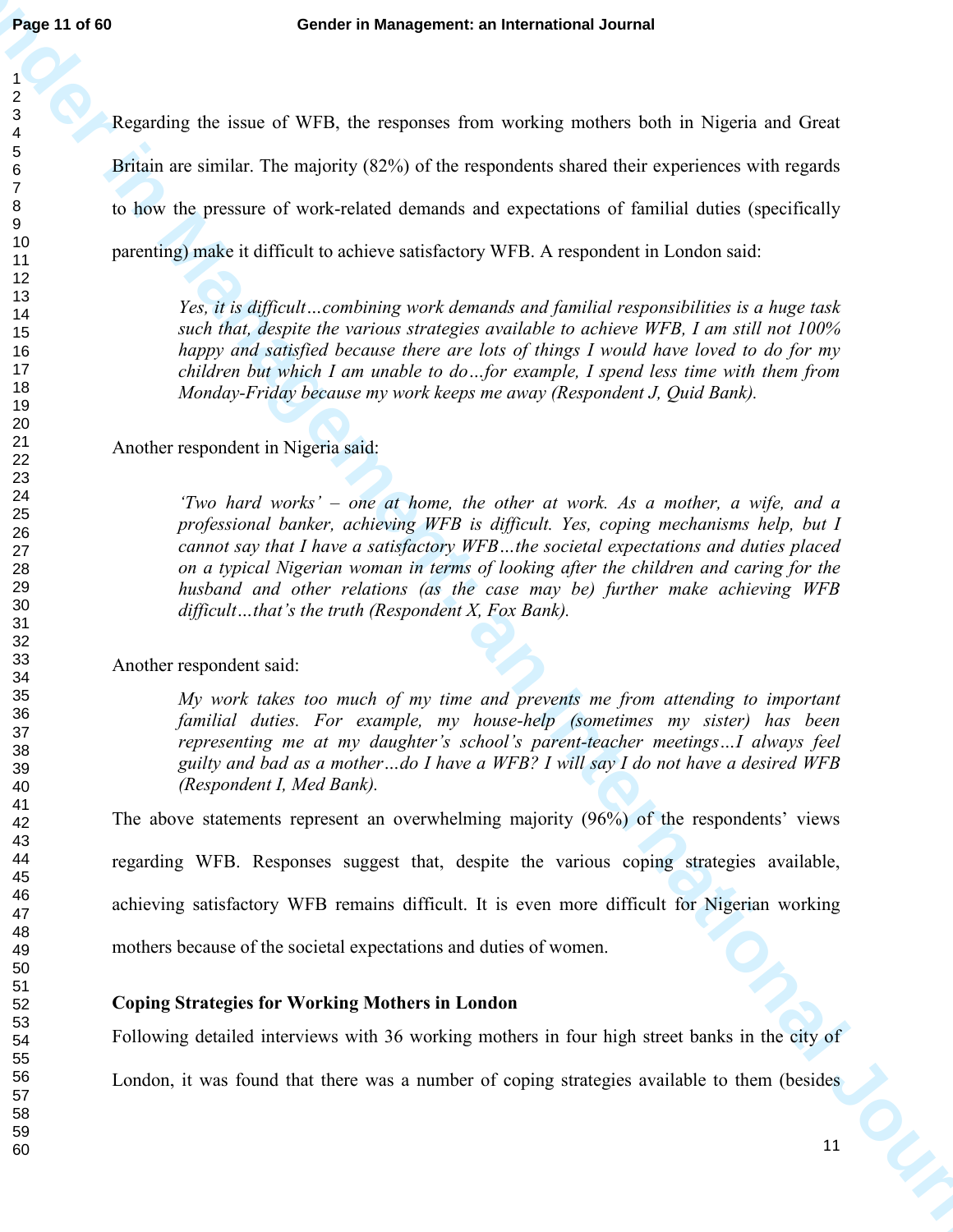**Gender in Management: an International Journal Page 12 of 60**<br> **Gender in Management:** A statistic (vech as maintring leave) in under tail for the international Journal Earthly<br> **Generalis.** Man, all these expressions res statutory benefits (such as maternity leave) in order to help them manage their work and family demands. Most of these coping mechanisms have been established by the banks and the government in recognition of the fact presented by Poelmans, O'Driscoll and Beham (2005) that employee performance, organisational commitment, and productivity are greatly enhanced when employees are able to maintain satisfactory balance in their work and familial responsibilities. The majority (89%) of the respondents acknowledged that they face challenges due to the demands of banking work combined with parenting and other domestic duties.

Respondents shared their experiences of work-family conflict and the various coping methods that are available to them in order to reconcile the demands of their professional and family lives. One respondent said:

*My work and family demands are so enormous, sometimes very hard to bear; but thanks to different programmes my employer introduced in order to help working mothers to manage their work demands and familial responsibilities. One of the programmes allows me to switch from full-time to part-time for as long as I have a child whose age does not exceed five, we have a registered childcare centre that is a stone's throw from my work place, I could take an extended maternity leave (in fact I was granted a sixmonth extended leave during my last maternity leave), an emergency childcare leave, and family medical leave. I could also apply for reduced working hours which could stretch up to a year after my maternity leave and I sometimes work from home for few days (Respondent A, Sea Bank, London).* 

Another respondent (a single mother of two) related her experience in terms of using *au pair* as a coping strategy in order to achieve a balance between her work-related demands and familial responsibilities. Similarly, 68% of the respondents indicated that they currently use an *au pair* or that they used an *au pair* at one point.

*It is difficult to combine work with family demands, and this is a very big issue for most working mothers. There is, however, a couple of coping mechanisms out there, but I prefer an au pair…What is an au pair? (Asks the interviewer) Hmmm…au pairs are people (normally aged between 18-27) who come to Britain from other EU countries to learn English and the British culture. They are not domestic staff, cleaners, or nannies*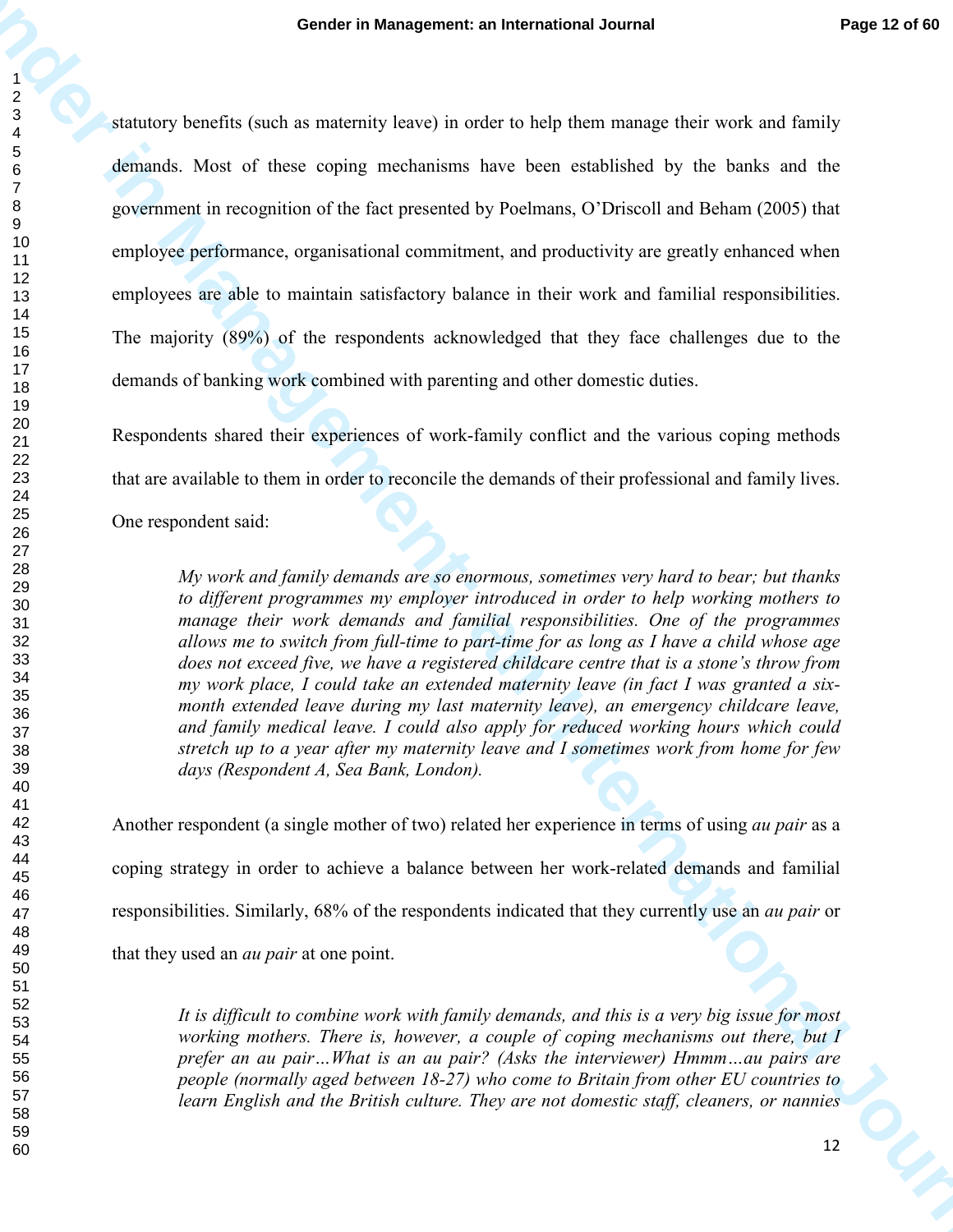*and, of course, they are not slaves. They live with you as part of the family, join the family for meals, and have their private bedroom in exchange for providing childcare needs and doing light housework. They generally work Monday to Friday and have the weekend off. I pay my au pair £90 a week…most people don't use them because you have to feed them and provide them with accommodation, but I have been using an au Pair for 5 years now and it has made my work and family life easy (Respondent B, Look Bank).* 

Another respondent said:

*I came to the Britain as an au pair myself. To me, it is the best way of coping with work demands and parenting responsibility provided you have the wherewithal (Respondent C, Super Bank).* 

A Human Resources (HR) Director, who is also a married mother of three, gave a full scale of

the coping strategies that are available in her workplace:

**Froge 13 of 60**<br> **Gender in Management: an International Journal particular is a method of the function of the function function**  $\frac{2}{5}$  **and the continue of the particular international Journal of the particular interna** *In an effort to help working mothers balance their work and family lives and because of our past experience with women finding it very difficult to combine work with parenting and other familial responsibilities, the Bank came up with a long list of work-family programmes entitled: "Everything you need to make work and family really work – all in one place". The strategies include: emergency childcare incentives, backup adult and elderly care, school holiday cover, webinars for parents and carers, on-site WFB expert counselling, nanny share, childcare search, and adult and eldercare search. All of these programmes were aimed at providing employees with better options on how to manage their work and family demands (Respondent D, Ox Bank).* 

Although the programmes at Ox Bank aim to help the general workforce to balance their work

and family demands, the HR Director said that 83% of the feedback about such programmes

came specifically from working mothers and they expressed satisfaction about the programmes.

In fact, one of the other members of staff at Ox Bank said:

*It could not be better, I think. The programmes are excellent, they enormously reduce my burdens and work-family hassles…they make working and parenting a lot easier and better (Respondent X, Ox Bank).* 

This view represents the majority of the respondents' views (91%) about the effectiveness and advantages of the various coping strategies available to them and how these have helped them function well as professionals and as mothers. The respondents indicated that the various coping measures at their disposal eliminate the distress of work-family demands. Furthermore, the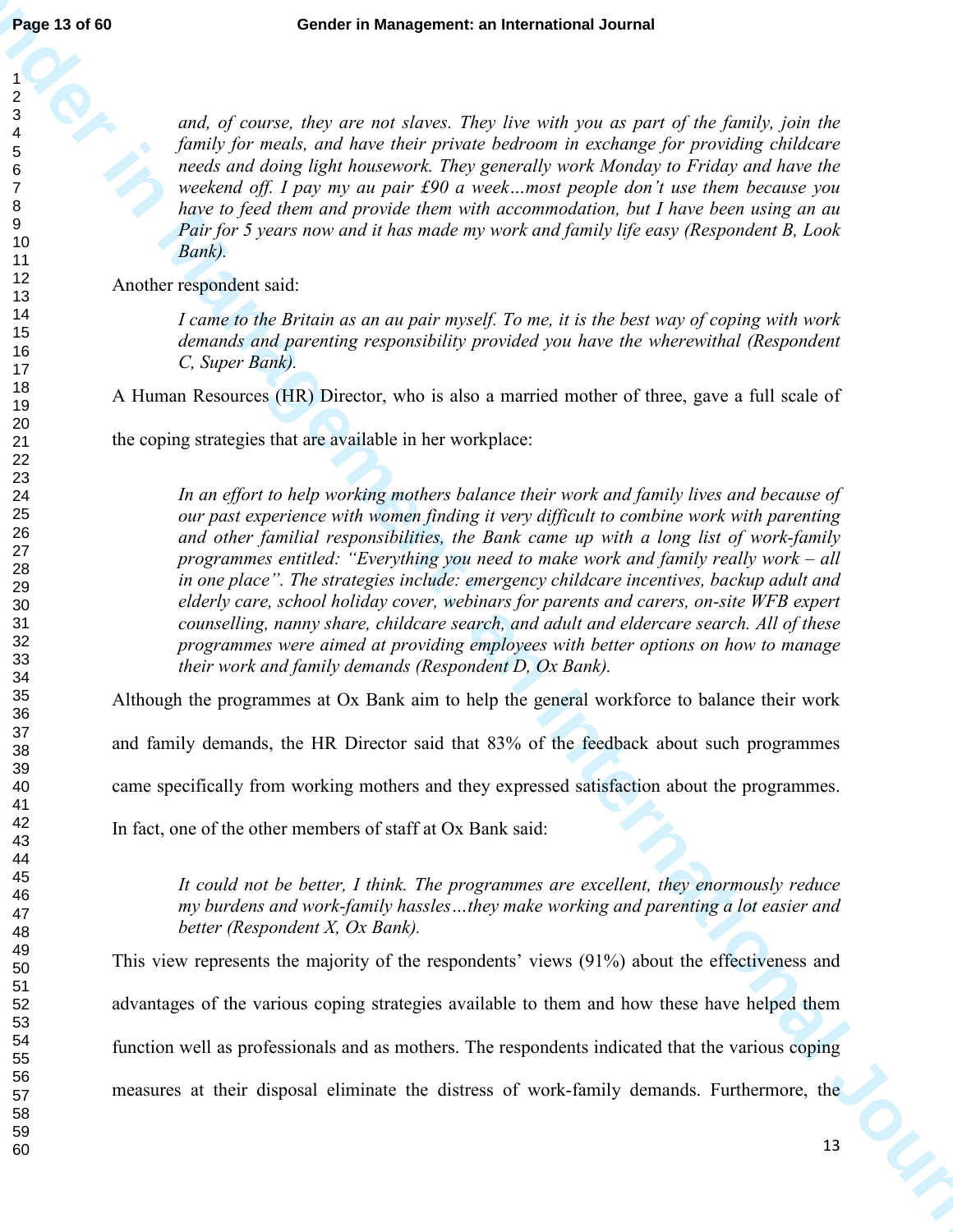respondents (58%) used childminders and after school club facilities as coping strategies. A single mother of one underscored the importance of having a childminder and an after school club facility:

*I normally drop off my son with the childminder in the morning before I go to work. The minder will drop him off at school and takes my child to an after school club for kids. The childminder plays a crucial role in balancing my work and family demands, though it's got some financial implications (Respondent F, Tool Bank).* 

Another respondent said:

*The after school club is good for me…it stretches my son's hours in the school till 5:30pm…and I can collect him by myself (Respondent H, Born Bank)* 

Another respondent stated:

*I drop off my child in the nursery in the morning, and his dad picks him up in the afternoon. My working hours are flexible and I also work from home two days a week. Although nursery care is expensive, for me, it helps me cope with work and parenting duties (Respondent G, Safe Bank)* 

**Gender in Management: an International Journal Progression**<br> **Gender in Management:** and also solind table lacking a strigger A strigger of the results of the strigger of the original of the string and the string a string These statements represent the views and experiences of the respondents. Cumulatively, the various coping strategies that are available to British working mothers as deduced from the interviews include: part-time employment, registered childcare centres provided by employers, extended maternity leave, emergency childcare leave, and family medical leave. There is also the opportunity to benefit from reduced working hours and to work from home. Other benefits include: nurseries, emergency childcare, backup adult and elderly-care, school holiday cover, webinars for parents and carers, on-site WFB expert advice, nanny share, childminders, after school clubs, *au pairs*, and, of course, the standard statutory maternity leave. All of the aforementioned strategies have been found to be in use among working mothers in Great Britain in order to help them cope with their professional duties and family demands.

#### **Coping Strategies for Working Mothers in Lagos**

The same interview questions produced a very different set of responses in terms of the coping strategies that are available to working mothers from Lagos (Nigeria). Overall, the coping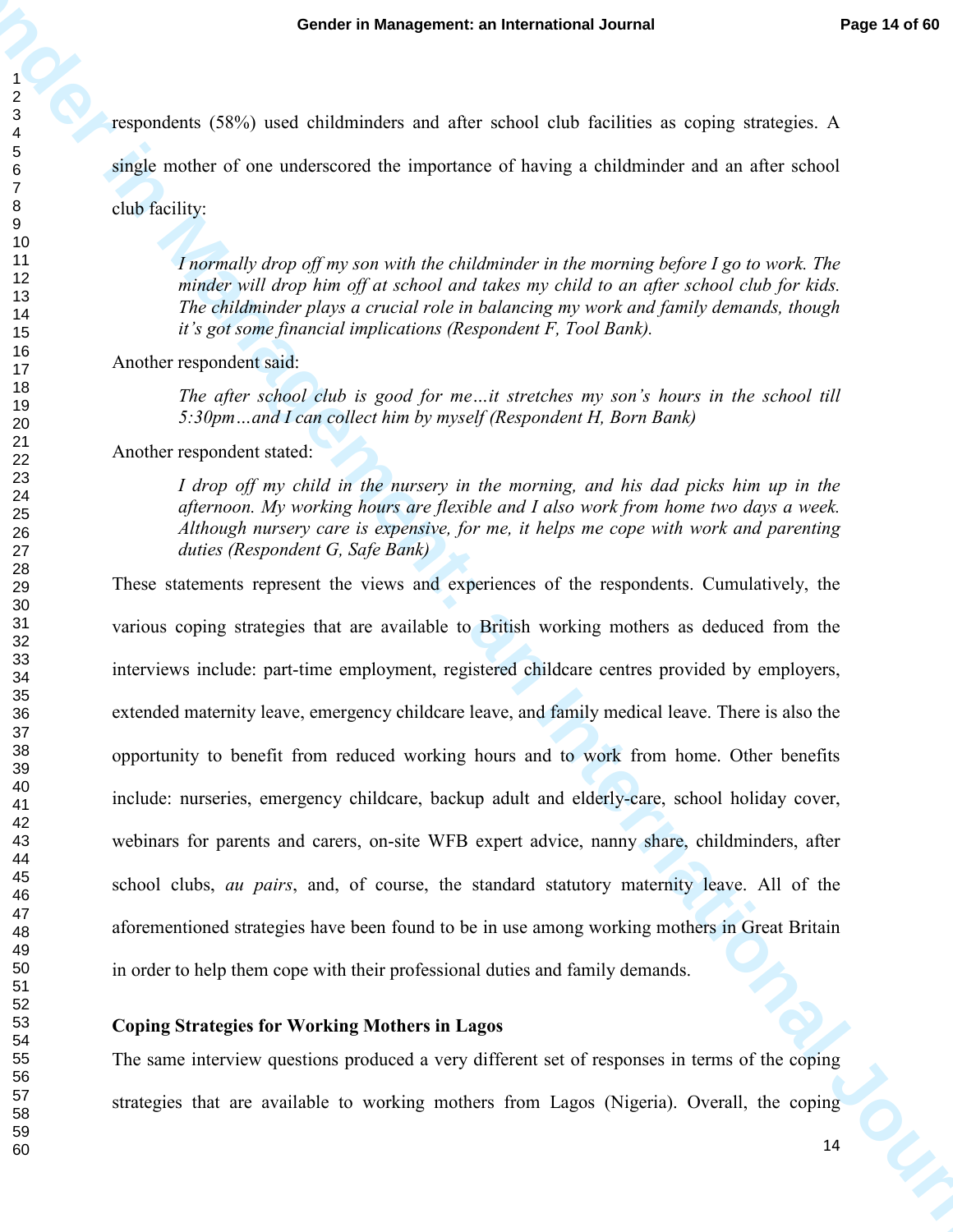**Froge 15 of 63**<br> **Gender in Management: an International Journal 16**<br> **Gender in Management:** an International Journal 16 of the state of the state of the state of the state of the state of the state of the state of the s strategies that are available to working mothers in Lagos are few. The majority (89%) of the respondents partly attribute this to the cultural perception in Africa (specifically Nigeria) that females are required to manage most of the familial and domestic responsibilities. **F**ewer coping methods were noted among Nigerian working mothers thank British working mothers. A typical response is:

*Working in the city of Lagos is very challenging in terms of the poor road networks. Resuming work at 8 in the morning means I have to leave my house as early as 5am to beat the traffic and the earliest I always come back home is 8pm, sometimes 9pm…this coupled with the traditional female role expectations that the Nigerian society places on married women makes life very difficult for me and most working mothers...however, I have been able to cope because my mother lives with me; she helps with childcare and I have a house-help who I pay to do all of the domestic chores (Respondent V, People's Bank).* 

Another female banker explained how extended family members have proven to be a good

coping strategy for managing her work demands and familial obligations:

*Parenting four children with full-time work is difficult. In fact, things were getting worse because I could not meet up with my duties as a mother, wife, and a career woman. This was affecting my performance at work. I had to employ two house-helps, and I brought two distant cousins from my village to live with me, and a driver. I pay the house-helps, the driver, and I sponsor my cousins in vocational training which is a massive help to them and their future (Respondent Q, Western Bank).* 

A mother of four (who is also a bank manager) gave comprehensive details of the several coping

strategies that are employed by working mothers in her place of work:

*To cope with my work demands and familial obligations, I have a house-help, two of my husband's cousins, and my mother-in-law living with us. All of the house chores and the everyday parenting of my children are shared between them all…I would not say I achieve a desired WFB but it makes work-family life a bit easy for me (Respondent T, Met Bank).* 

Another respondent commented:

*The bank provides standard statutory maternity leave. Some banks, like where I work and a few others where my friends work, will let you close 3 hours earlier for 6 months after your maternity leave, and, thereafter, every other measure you can use to balance your job and family life demands is entirely up to you. The traditional culture places a*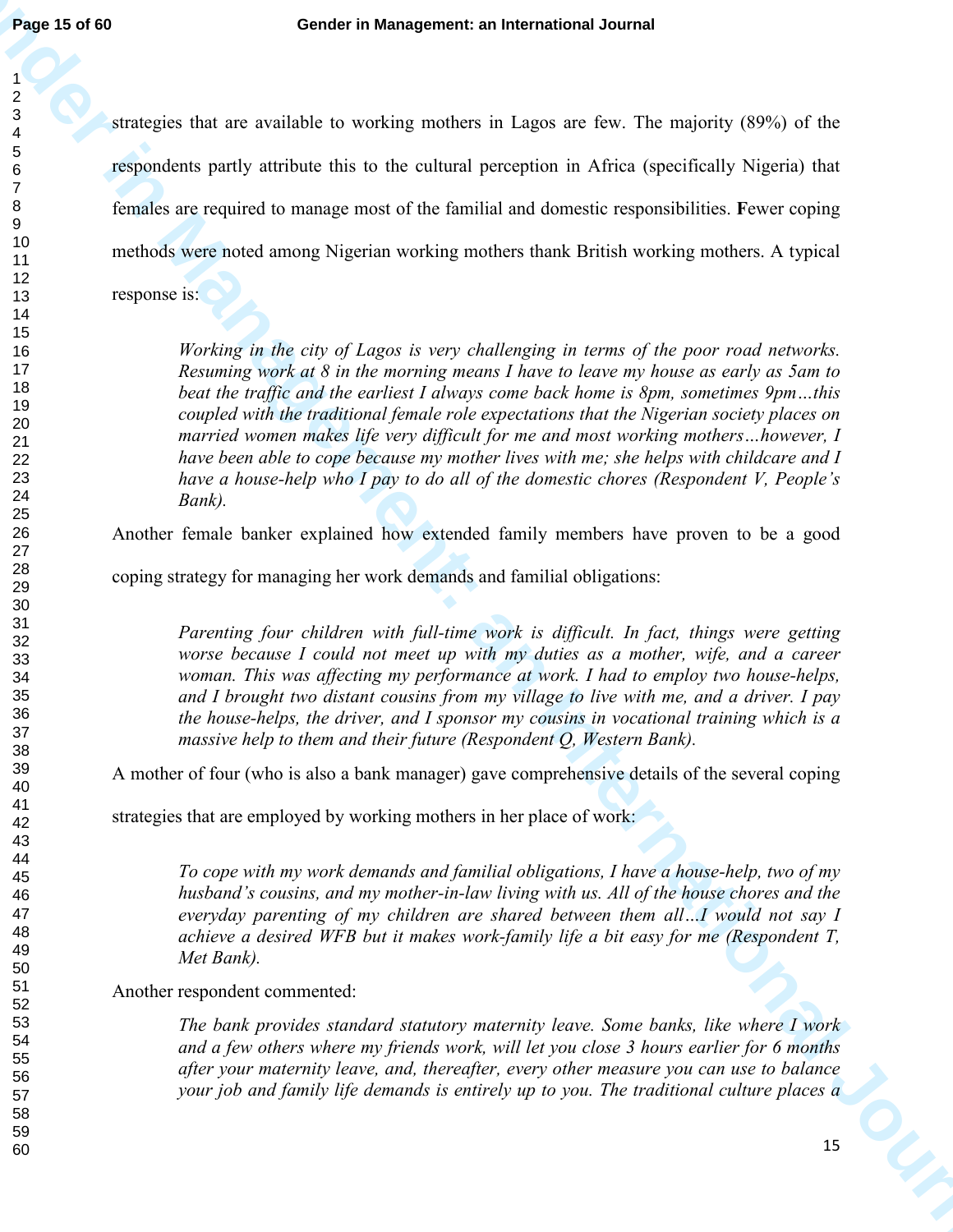*heavy load of social and domestic duties on Nigerian women, which is expected to take priority (Respondent U, Any Bank).* 

Few respondents (24%) indicated that they use childminders and nannies. They explained that

these strategies are reserved for elite and middle–class workers because of the sizable financial

costs involved.

*I usually have a childminder and nanny to look after my children. Even though the service is expensive, for me, it is the best method of coping with my work demands and familial duties (Respondent W, Cool Bank).* 

All of the above statements reveal the various coping strategies that are employed by Nigerian

working mothers. Interestingly, 12% of the respondents indicated that they use their neighbours

as a coping strategy. One respondent said:

*I normally leave my daughter with my neighbour, she cares for her and does school runs on my behalf…although, I pay her to do this. It is expensive but that is the reality of being a Nigerian mother…as for what are the coping strategies provided by my employer? Nothing except the normal maternity leave (Respondent V, Good Bank).* 

In summary, the various coping strategies that are employed by working mothers in Lagos are

what Rotondo et al. (2003) described as 'help-seeking' coping methods. A 'help-seeking' coping

method is a situation in which actions are mobilised through relevant others (relatives, friends, or neighbours).

#### **Insert Table 2**

**Gender in Management: an International Journal Proper is and the properties** on the second to the second the second to the proper international Anti-<br> **Example 18**<br> **Example 18**<br> **Example 18**<br> **Example 18**<br> **Example 18**<br> Table 2 above provides a concise summary of the available coping strategies using illustrative extracts from the two cities of London and Lagos. The next section provides a comparative analysis of these coping strategies in order to identify the differences and similarities between them.

**The Similarities and Differences between the Coping Strategies**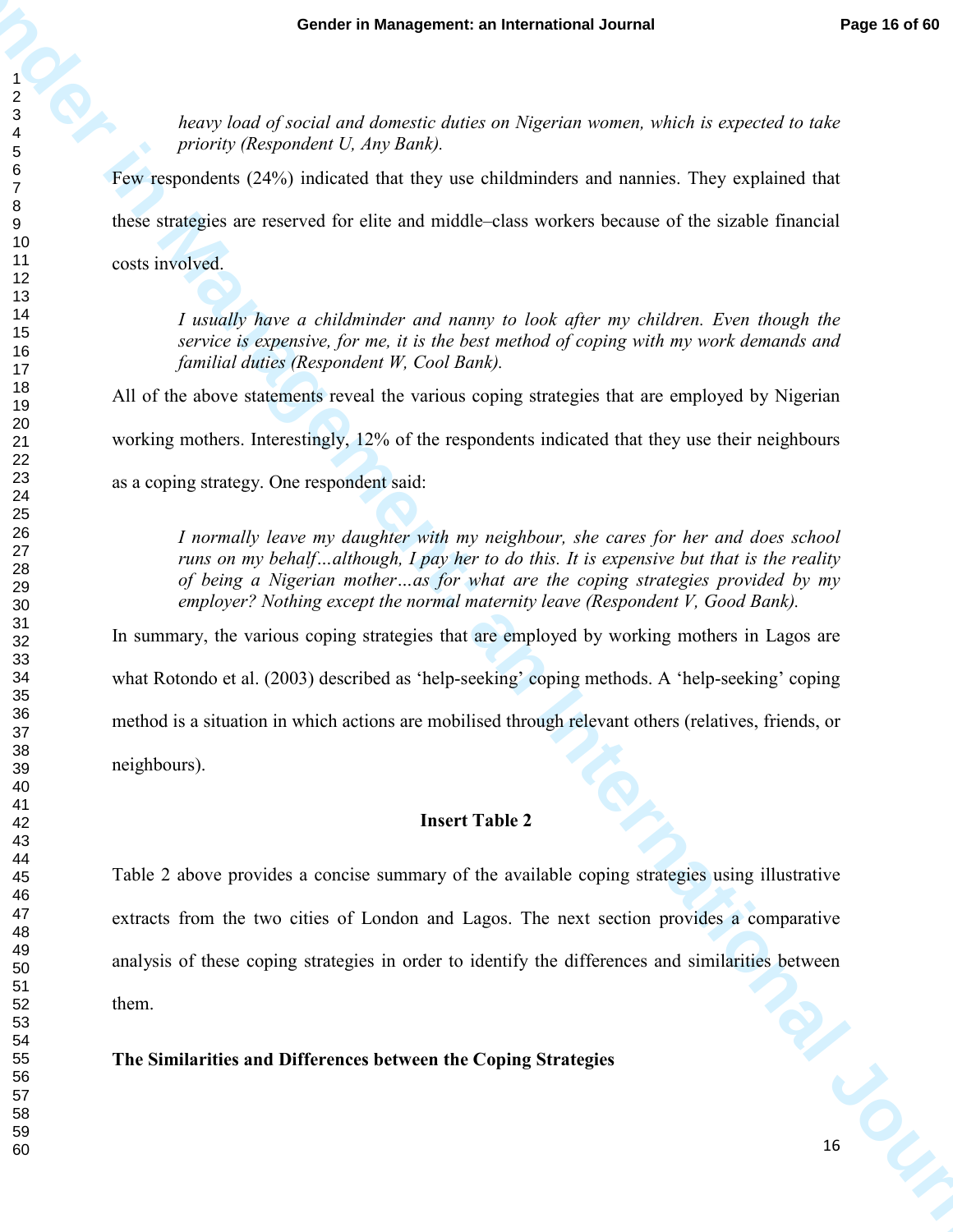**Frage 17 of 60**<br>**Gender in Management: an International Journal of the management in mixture of the system of the system of the system of the system of the system of the system of the system of the system of the system of** It is evident that working mothers rely on diverse personal coping mechanisms in order to manage their professional duties and family demands. Parental and domestic responsibilities (within the two contexts) are squarely conferred on women regardless of their marital and/or employment status. There is, however, some understanding (in terms of sharing domestic responsibilities) among British families. This is probably due to the generally egalitarian nature of British society. This situation is not the same among Nigerian families. Women are expected to shoulder the preponderance of the domestic responsibilities, regardless of their work demands. This article has shown that statutory maternity leave and leaving children with nannies or childminders are similarities between the strategies that are employed by working mothers in London and Lagos. Furthermore, the data showed a slight similarity in terms of domestic helpers (used in Nigeria) and *au pairs* (used in Britain). Domestic helpers live with their employers and must undertake childcare responsibilities and other related household chores. *Au pairs*, on the other hand, live with their employers (hosts), undertake childcare responsibilities (for an appointed time, usually Monday-Friday), but are not required to undertake household chores. In the instances in which they are so required, they are usually required to perform very light domestic chores. The difference between the two, therefore, is that *au pairs* are treated with relative civility and are considered as part of the family for whom they work, they only do light housework, and they are entitled to days off. Meanwhile, housekeepers (popularly referred to as "house-helps" in Nigeria) who work full-time and live with the family for whom they work seldom take days off work and do nearly all of the housework. They are not restricted to light housework in the same way as *au pairs*. Anecdotal evidence suggests that most housekeepers in Nigerian cities are hardly accorded respectful treatment by their employers and do have to work extremely hard and long hours. This claim is also supported by Amao-Kehinde and Amao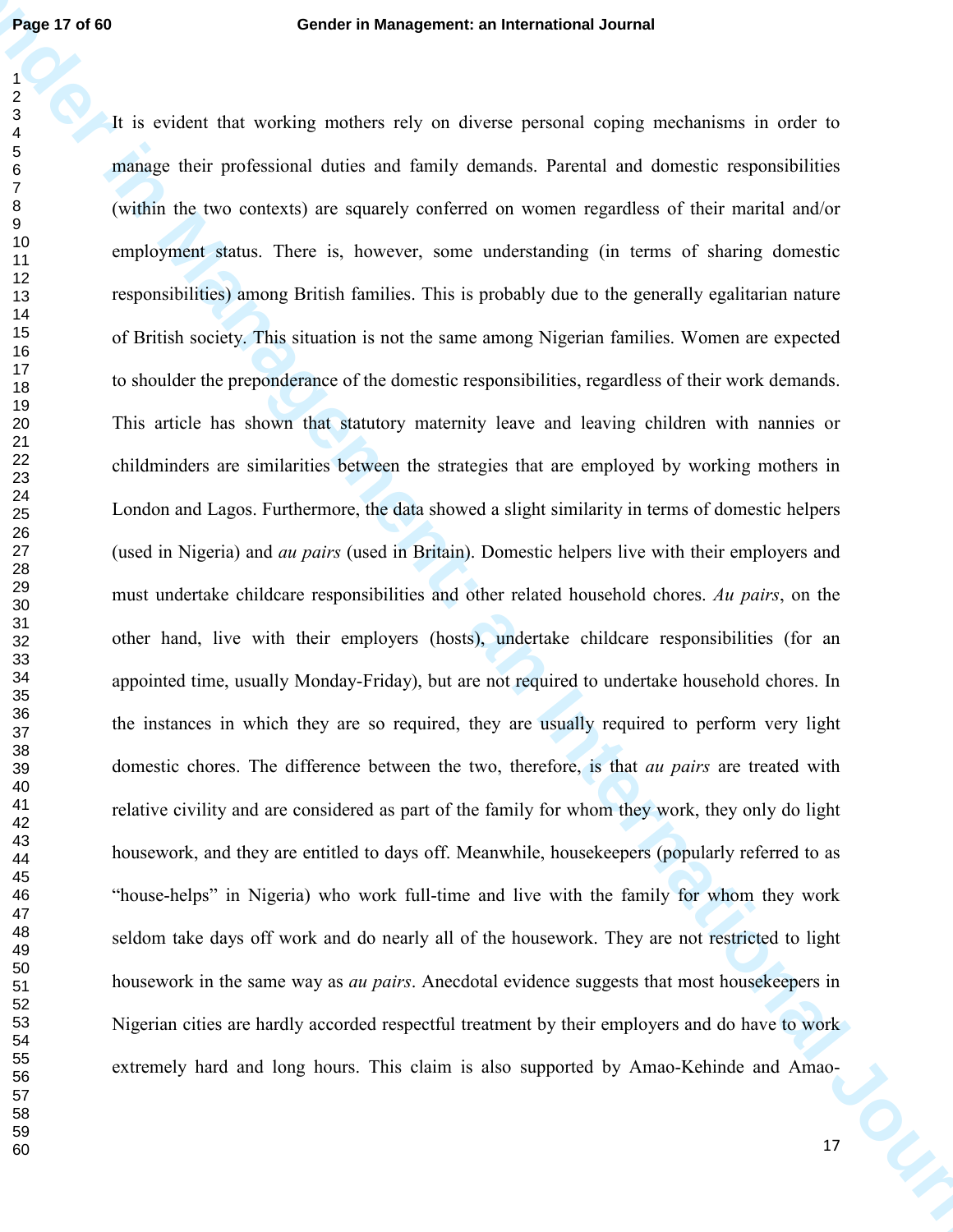Kehinde (2010). Clearly, there are more differences than similarities between the coping strategies of British and Nigerian working mothers. Furthermore, the traditional culture and family settings are different in the two contexts. For example, using grandmothers and other relations as support for WFB is less common in British culture than in Nigerian culture. However, using such strategies is a part of life in SSA, especially in Nigeria (Aryee, 2005). A respondent who used to work in Nigeria before relocating with her family to London said:

*There are many differences in the way we manage work-family demands in Nigeria and Britain. When I was in Nigeria, I had two house-helps, a maternal cousin, and my mother living with me. The house-helps and my cousin assisted with the domestic chores while my mother helped in parenting my children because I was always absent from home. The scenario is different here in Britain, with no house-help, the idea of cousins living with you does not exist, and no grandmother lives with you except when they voluntarily visit…the cultures are very different (Respondent J, Super Bank).* 

It is important to note the cost implications of employing housekeepers (house-helps); although,

the majority of working mothers in Lagos believe that the cost is affordable and that it is the best

way to manage their jobs and family demands. A Nigerian respondent commented:

*I have worked in the banking industry for ten years now and I also have friends who work in other banks. I do not know of any of them who have infants or school-age children and do not have at least one house-help…it's a common trend among working mothers in Nigeria and, for me, it is the best way of keeping my family and work demands balanced (Respondent K, Pears Bank).* 

**Gender in Management: an International Journal Proper is a controlled and the controlled and the set of the state of the state of the state of the state of the state of the state of the state of the state of the state of** The collectivist culture of Nigeria and the individualist culture of Britain are important factors in terms of considering the adoption and use of different coping strategies by working mothers. Coping strategies such as engaging grandmothers to look after children, employing housekeepers, and bringing in less privileged relatives from rural areas are foreign to British tradition. This is something that is, however, common in Nigerian culture. This is also implicit in the way in which the two nations separate self, work, and family. Another difference between the coping strategies that are employed by Nigerian and British women is the use of part-time work.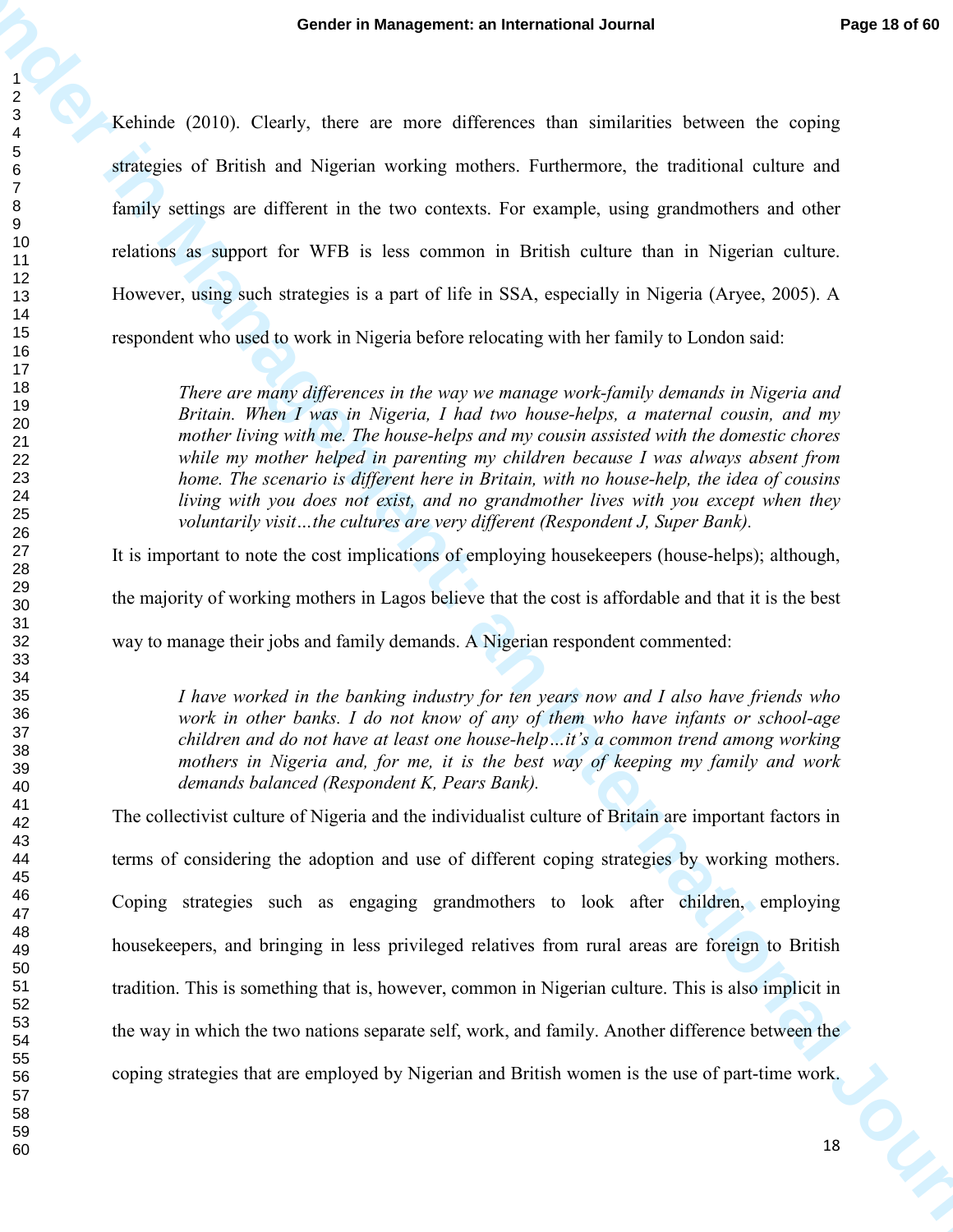British working mothers are permitted to switch from working full-time to part-time in order to balance their professional and family demands. On the other hand, part-time employment or switching from full-time work to part-time work is uncommon in Nigeria (specifically in the banking sector). The following statements typify the respondents' views and experiences:

*After the birth of my third child and the unfortunate loss of my husband, I had to switch from full-time to part-time and I was on part-time work for about three years before I later went back to full-time work…and the switch really helped me cope with my work demands and the challenges of parenting (Respondent N, Let Bank, London).* 

On the contrary, one of the Nigerian respondents said:

*If I were presented with a choice, I would have switched to part-time work in order to function very well at work and home…however, the part-time option is not available to us (Respondent M, Lagoon City Bank).* 

The above comments show the various coping strategies that are employed by working mothers in the banking sectors of Lagos and London. The strategies are clearly different between the two countries and working mothers have a choice in terms of which strategies to employ and maintain. The decision about the choice of coping strategy could change as their circumstances change.

#### **Implications**

**Fage 19 of 60**<br> **Gender in Management: an International Journal** and the particular structure in the time of the particular structure in the particular structure in the particular structure in the particular origin of th The findings of this study demonstrate that there are huge differences between the coping strategies used by working mothers in London and Lagos. Coping strategies for working mothers are often regarded as emancipatory mechanisms through which employees (especially working mothers) are able to successfully combine work demands and familial responsibilities. This article shows that Nigerian working mothers have few options in terms of what coping measures their employers provide for them, unlike their London counterparts who have a myriad of options from which to choose. It has been argued that coping strategies mediate the relationship between work demands and familial responsibilities (Frone, Yardley and Markel, 1997;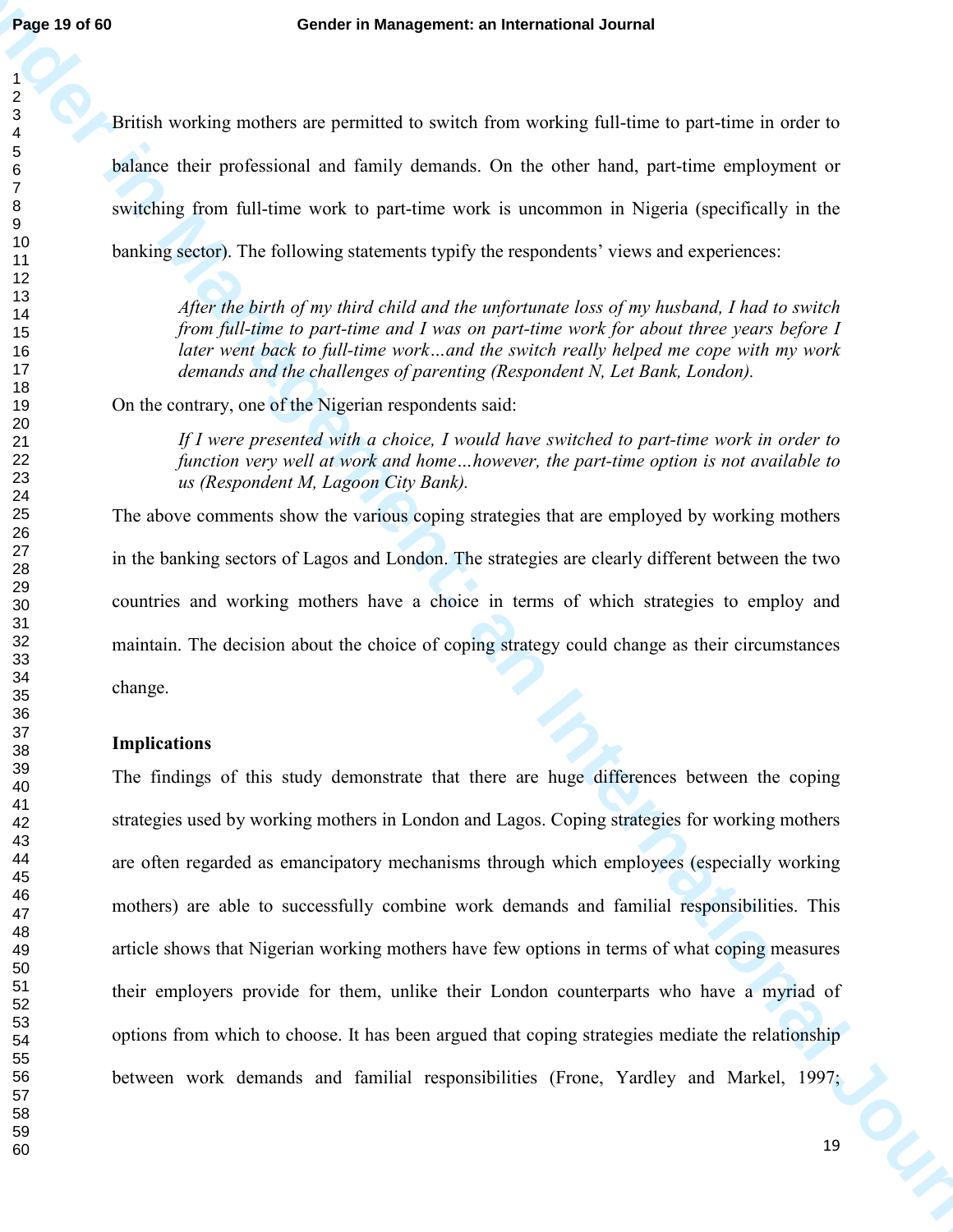Voydanoff, 2002). In light of this, financial organisations such as banks need to be more aware of the potential gains of providing working mothers with various coping strategies. In addition, such organisations must make a concerted effort in terms of reviewing their professional culture of long working hours in order to accommodate employee flexibility (work-life balance). This will make it easier for working mothers to combine their work and family lives. Furthermore, financial organisations risk a high rate of employee turnover and an unhappy workforce if working mothers are not provided with adequate support in terms of coping mechanisms to enable them to successfully combine their work demands and familial responsibilities. Therefore, the findings and discussion about coping strategies could be important in terms of reshaping bank policies with the aim of achieving WFB for working mothers in both countries.

#### **Discussion and Conclusion**

**Gender in Management: an International Journal Page 20 of 60**<br><sup>2</sup> systems of 2002), in high of the, financial regularisation such a bands road to be none aways<br>
of the estertial game of providing sovieting problem with st This article highlighted the various coping strategies that are employed by working mothers in Lagos and London. The study revealed that achieving WLB is extremely difficult for working mothers regardless of their geographical location. Nevertheless, the extent of the difficulty differs depending on social and HR interventions. Working mothers use various measures to cope with and make up for their long absence from home because of work. Furthermore, the patriarchal and collectivist nature of Nigerian society compels women to be wholly responsible for the management of their homes, regardless of their employment status. In essence, working mothers are expected to meet their work demands but are not exempt from performing their full domestic duties. If they default on these duties, they may face internal crises and social sanctions (Adisa, Mordi and Mordi, 2014). As explained above, the patriarchal system that is prevalent in Nigeria perceives women's employment as secondary to their domestic duties and self-sacrifice for their families. Hence, Nigerian women take care of all domestic affairs in addition to their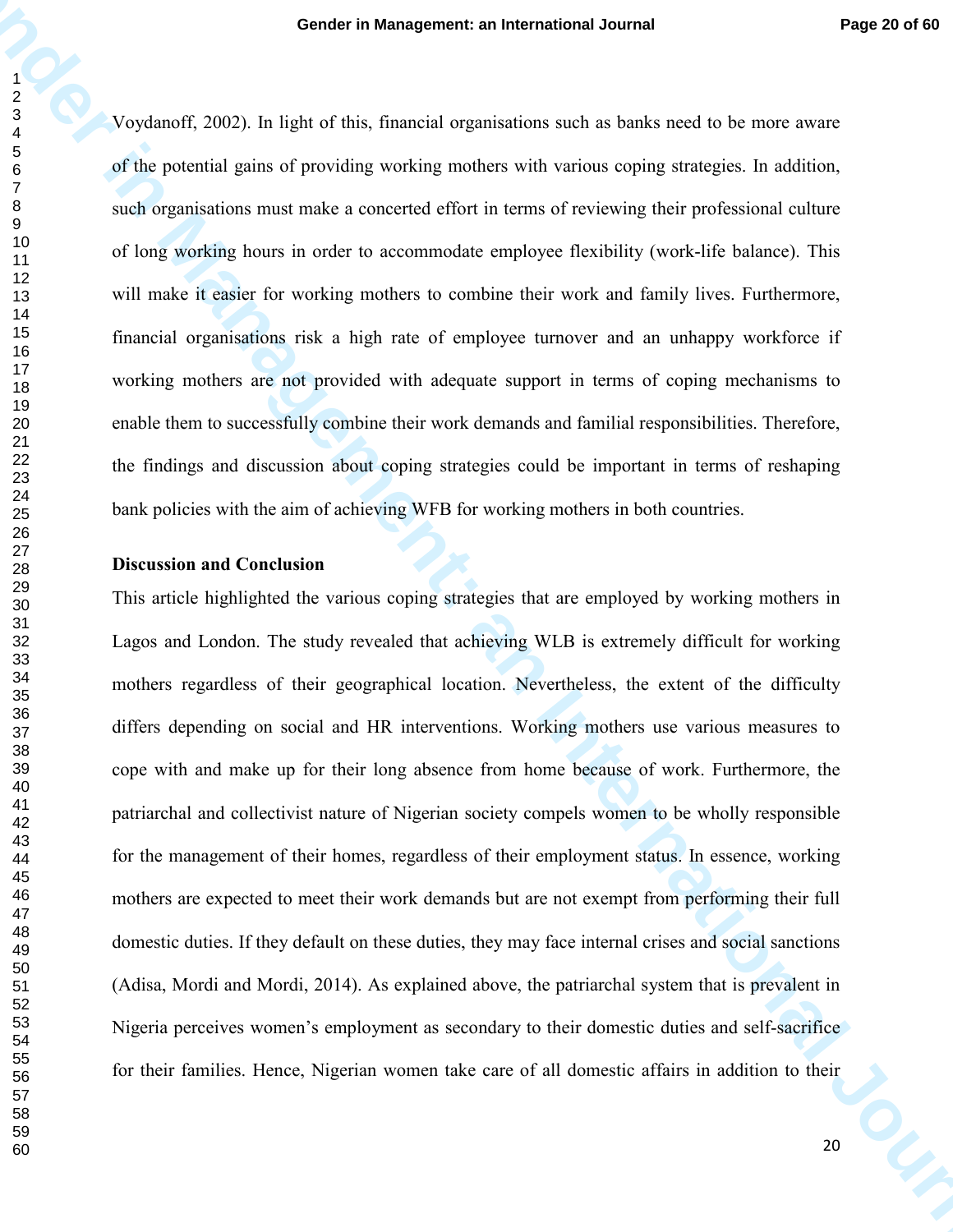**Fage 21 of 60**<br>**Gender in Management: an International Journal Comparison in Section 1980**<br> **Gender in the state of the Comparison of the Comparison Comparison in the state of the state of the state of the State of the St** work roles with very little or no support from their spouses or partners. This resonates with the surveys carried out in India (Rajahyaksha and Smita 2004; Valk and Srinivan, 2011), wherein it was contended that the majority of husbands stick to their traditional role as financial providers and do not extend domestic assistance to their wives. In view of all these issues and in order to function well on both fronts, Nigerian working mothers often use some coping strategies in order to achieve WFB. One of these methods (probably the most common) is hiring housekeepers. The majority of working mothers in Nigeria employ housekeepers ("house-helps") to assist them with domestic chores such as laundry, cleaning, cooking, gardening, and running errands. Another work-family coping strategy that is found among Nigerian working mothers is the use of relatives and elderly parents (i.e. grandparents) who assist with parenting and domestic chores. These two methods constitute huge sources of support for working mothers in Nigeria. Less privileged cousins and/or other relations from more rural parts of Nigeria are often brought to the city as live-in guests while they help with domestic duties for which they receive educational training in return. It must, however, be noted that the concept of grandparents coming to help their daughters or daughters-in-laws is a longstanding culture among Nigerians, most especially when a child has just been born into the family (Amao-Kehinde and Amao-Kehinde, 2010). Furthermore, there is no social care system in Nigeria that caters for the elderly. Most elderly people live with their children and help to look after their grandchildren when their parents are away at work. Other coping strategies that are employed by Nigerian working mothers include the use of nannies and neighbours. This is not unusual for Nigerian working mothers and it can be explained by the collectivist nature of the Nigerian society.

The coping strategies that are used by British working mothers are, however, different. This is due to factors based on cultural inclinations and the level of development. There is a myriad of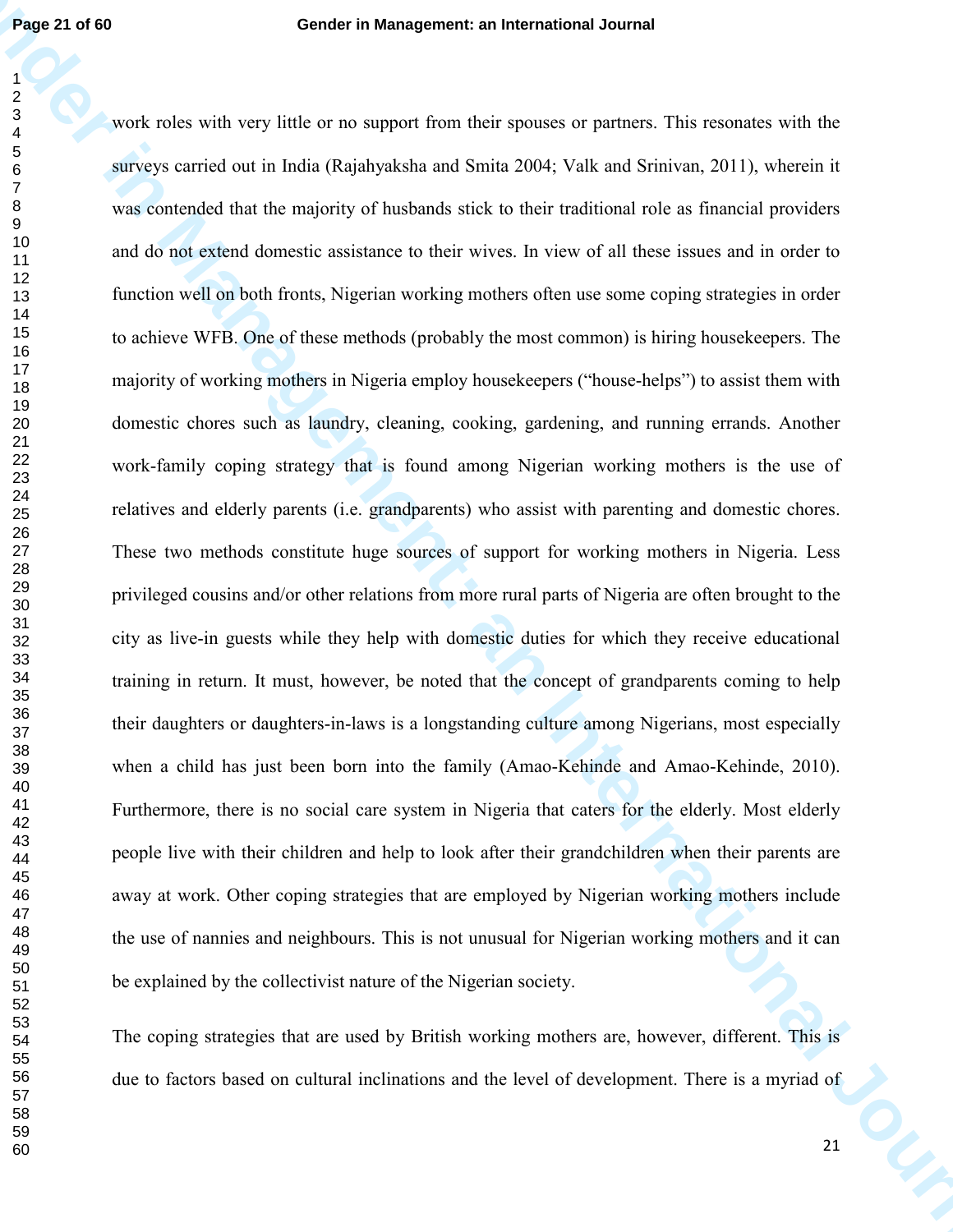**Gender in Management: an International Journal Page 22 of 60<br>
A soquing mechanisms: Etat is available to British system provider to which an international distribution<br>
of the British generation of British employees resul** coping mechanisms that is available to British working mothers to which an individual can subscribe. The British government and British employers recognise the importance of WFB and offer their employees different work-family programmes which allow them to cope with their work demands and familial responsibilities. Such family – friendly initiatives are uncommon among employers in Nigeria and there are no government initiatives to support working mothers. The different coping strategies that are used by British working mothers include involvement in part-time employment, using registered childcare centres which are provided by employers or other providers, extended maternity leave, emergency childcare leave, and family medical leave. There is also the possibility of flexible working hours, reduced working hours, or working from home. Other coping strategies include emergency childcare, backup adult and elderly–care, school holiday cover, webinars for parents and carers, nanny share, childcare searches, adult and elderly–care searches, childminders, *au pairs*, and the standard statutory maternity leave. The use of children's nurseries as a coping strategy received praise from the British respondents as one of the most effective ways of managing work and family demands, but they also commented on the high financial implications thereof. This has been confirmed by the Day Care Trust (2012), which found that the British government's financial cuts in terms of support for childcare costs are worrying for many British families.

An interesting finding of this article, however, is that there are some similarities between the use of *au pairs* in Britain and housekeepers in Nigeria. For example, the employment of housekeepers in Nigeria offers comfort to families in a similar way to a modern social support system in western economies. However, the conditions of employment of housekeepers in Nigeria are generally inflexible, informal, and unregulated compared to the legal recognition and statutory regulation enjoyed by *au pairs* in Britain. Furthermore, *au pair* services in Britain may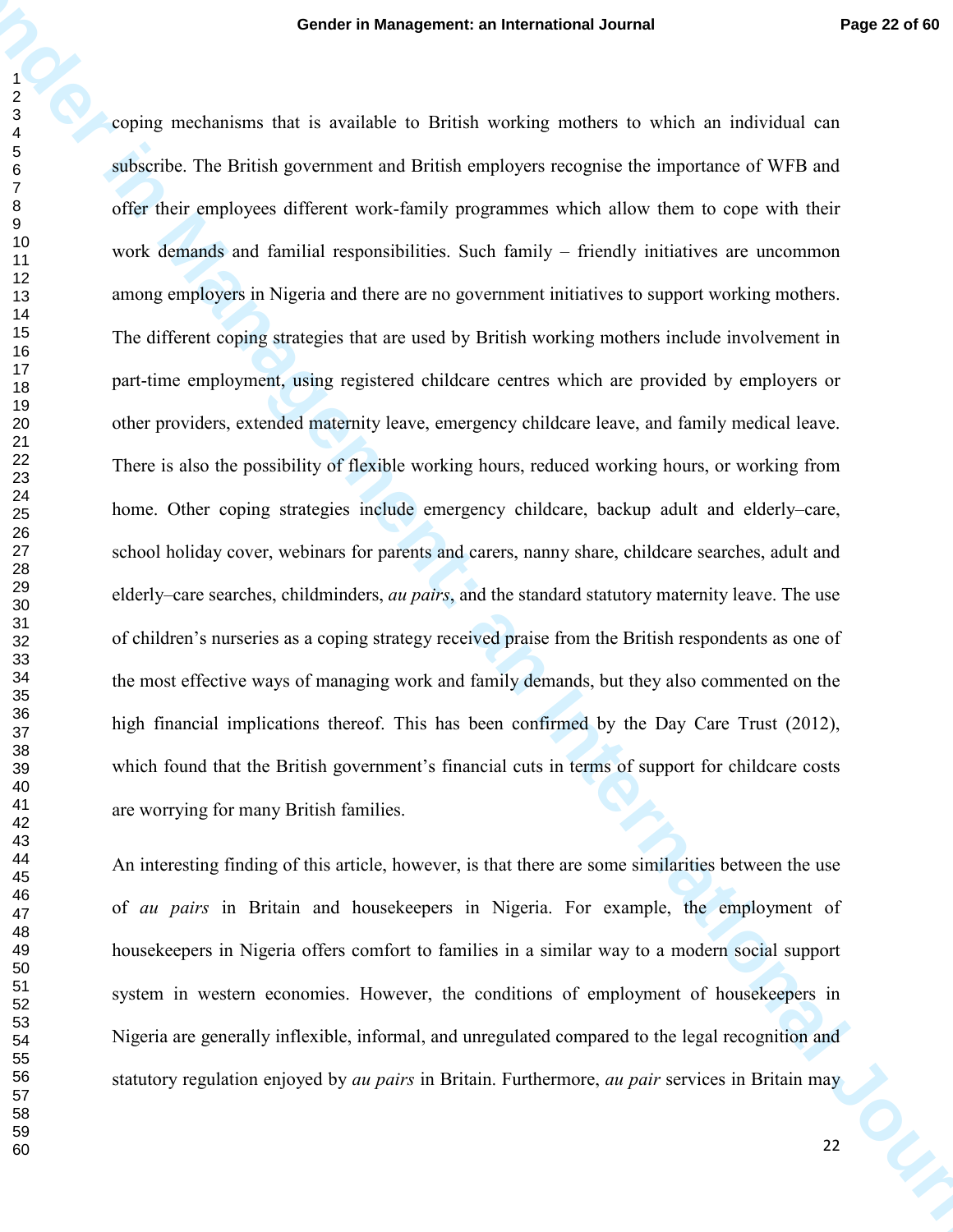not be affordable for many because of the mandatory requirement to provide a good standard of accommodation and decent meals. Nonetheless, it has received praise from the respondents who subscribed to this coping strategy in Britain. One surprising finding of this study is that switching from full-time work to part-time work for working mothers is not available to the Nigerian respondents. This choice is legally supported, open, and available to British working mothers. The absence of this part-time work support framework exacerbates work-family life conflict for working mothers in Nigeria. The finding resonates with the general assumption that Nigerian banks are not supportive of WFB as they prioritise targets, profits, and achievements over employee welfare (Amao-Kehinde and Amao-Kehinde, 2010).

**Fage 21 of 60**<br>**Gender in Management: an International Journal of view of the mandatory requirement to provide a good standard of a<br>**  $\frac{2}{5}$  **and the alliedable life many because of the mandatory requirement to provide a** It is, therefore, essential that Nigerian organisations/employers pay more attention to WFB in order to mitigate the disadvantages and challenges experienced by working mothers. Moreover, valuable lessons can clearly be learnt from the British work-family coping strategies. There are employment policies and practices and there is legislative endorsement for some of the coping strategies (flexible working, longer leave periods, and unpaid leave) which supports WFB in Britain. Working mothers can and do take advantage of the availability of such policies in order to effectively manage their work and family demands. In Nigeria (specifically in the banks), government public policy legislation could benefit from incorporating some of the world's best practices in terms of WFB. This knowledge could then guide the formulation of a variety of WFB initiatives for Nigerian women which may be beneficial to them in their roles as carers of their homes and children. The formulation, development, and implementation of workable WFB policies among Nigerian banks (who may be developing notoriety for not paying enough attention to this aspect of their employees' lives) may be considered imperative. In addition to a good salary, offering excellent WLB policies may prove crucial in terms of attracting and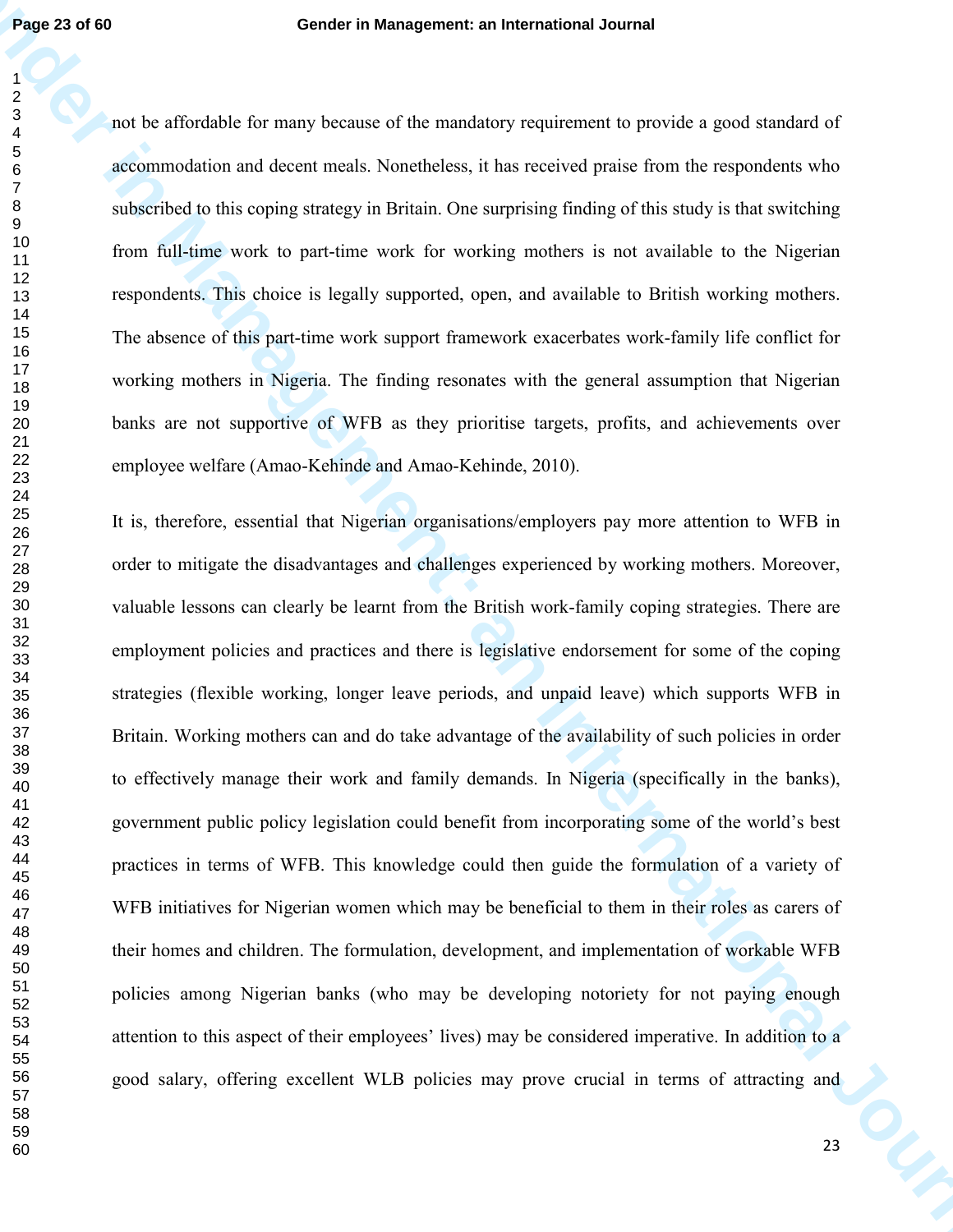retaining todays' knowledgeable workers. Such offering can also ensure that the organisations become global players in the highly competitive banking sector.

**Gender in Management: an International Journal Page 24 of to**<br> **Gender in Management:** an International Surface Studies of the Uniternational Surface Contents and the sympathetics of the sympathetics of the sympathetics This study does have some limitations. Relatively, few banks were used and the sample was restricted only to the banking profession. This therefore prevents the generalisation of findings to other professions. Therefore, investigating challenges to WFB by using a larger sample size and multiple professions would enhance the generalizability of the findings thereof. Future studies should also explore other professional groups as there could be profession-specific coping strategies. Although our study is unique in that it compares the coping strategies of working mothers from dissimilar countries, it remains limited in scope. In addition, despite the choice of the most vibrant cities in both Britain and Nigeria, coping strategies may differ significantly according to city sizes (for example, in smaller cities and towns). They may also differ between regions in the same country and across countries. Family size (especially the number of children or dependants) and family income are other variables which could affect the coping strategies and abilities of working mothers and these were not explored in the present study. Future studies could investigate these areas whilst also building on the findings of this study. A large scale quantitative study across countries could help in terms of discovering more associated variables, providing a different perspective, and making a strong contribution to building a theory. This would complement the current qualitative study. Such findings, in addition to the present findings, could help organisations, trade unions, and policymakers address the welfare of workers and families. This is particularly important in terms of ensuring that women in employment could achieve a desired WLB, regardless of the type of economy (developing or developed) in which they work from or their global location.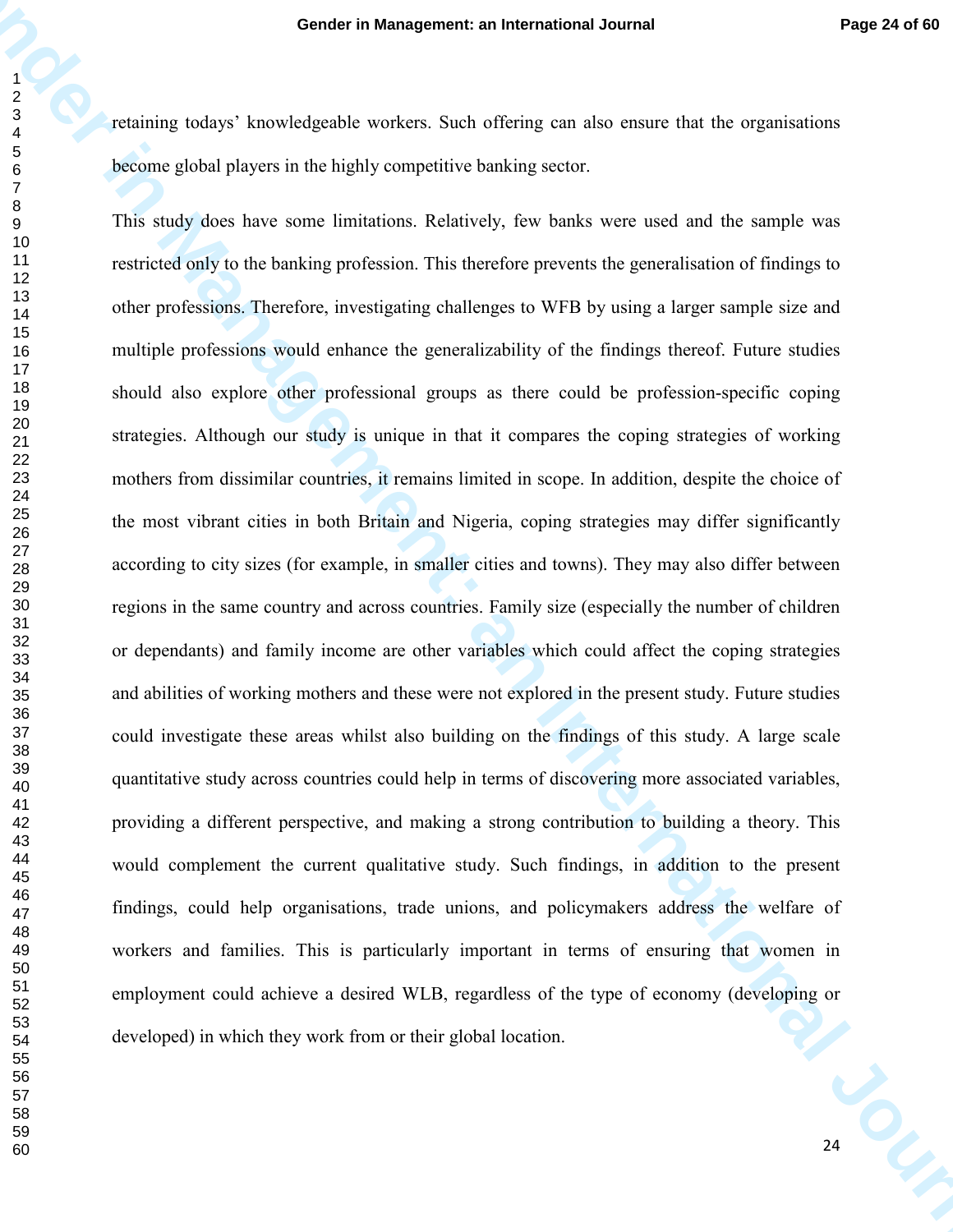#### 

## **References**

**Fage 22 of 60**<br> **Gender in Management: an International Journal<br>**  $\frac{2}{5}$ **<br>**  $\frac{2}{5}$ **<br>**  $\frac{2}{5}$ **<br>
<b>Centernoy**<br> **Centernoy**<br> **Gender in The Management: and Model, 1, (2011), "The intellective sum leading out the<br>
United a** Adisa, T. A., Mordi, C. and Mordi, T. (2014), "The challenges and realities of work-family balance among Nigerian female doctors and nurses", *Economic Insight-Trends and Challenges*, Vol, 3, No. 3, pp. 23-37.

Amao-Kehinde, A. and Amao-Kehinde, A. (2010), "Coping mechanisms of Nigerian women balancing motherhood and managerial roles. Forum on Public Policy", *A Journal of the Oxford Round Table*, Vol. 2, pp. 1-17.

Aryee, S. (2005), The Work-Family Interface in sub-Saharan Africa: A Theoretical Analysis, In Work and Family: An International Research Perspective, Poelmans, S. (Eds) Lawrence Erlbaum, London, 261-286.

Aryee, S., Luk, V., Leung, A. and Lo, S. (1999), "Role stressors inter-role conflict, and wellbeing: the moderating influence of spousal support and coping behaviours among employed parents in Hong Kong" *Journal of Vocational Behaviour*, Vol. 54, No. 2, pp. 259-278.

Boje, T. P. and Ejrnaes, A. (2012), Policy and practice: The relationship between family policy regime and women's labour market participation in Europe. *International Journal of Sociology and Social Policy*, Vol. 32 No. 9/10, pp. 589-605.

Braun, V. and Clarke, V. (2006), "Using thematic analysis in psychology", *Qualitative Research in Psychology*, Vol. 3, no. 2, pp. 77-101.

Butler, A. B. and Skattebo, A. (2004), "What is acceptable for women may not be for men: The effect of family conflicts with work on job-performance ratings", *Journal of Occupational and Organisational Psychology*, Vol. 77, No. 4, pp. 553-564.

Cappelli, P. (2000), A market-driven approach to retaining talent. *Harvard Business Review*, Vol. 78, No.1, pp. 103-111.

Clark, S. C. (2000), "Work/family border theory: A new theory of work/family balance", *Human Relations*, Vol. 53, No. 6, pp. 747-770.

Corbin, J. and Strauss, A. (2008), Basics of qualitative research: Techniques and procedures for developing grounded theory*.* Thousand Oaks, CA: Sage.

Day Care Trust (2012), Childcare Cost Survey. Report to the Daycare Trust, London.

Ekwe, S. N. (1996), Women's role in agricultural production in Nigeria. In O. Yomi (Ed), Women, development and the Nigerian environment (pp. 148-155). Ibadan: Vantage Publishers.

Emslie C., Hunt K. and Macintyre, S. (2004), "Gender, work-home conflict and minor morbidity amongst white-collar bank employees in the UK", *International Journal of Behavioural Medicine*, Vol. 11, No. 3, pp. 127-134.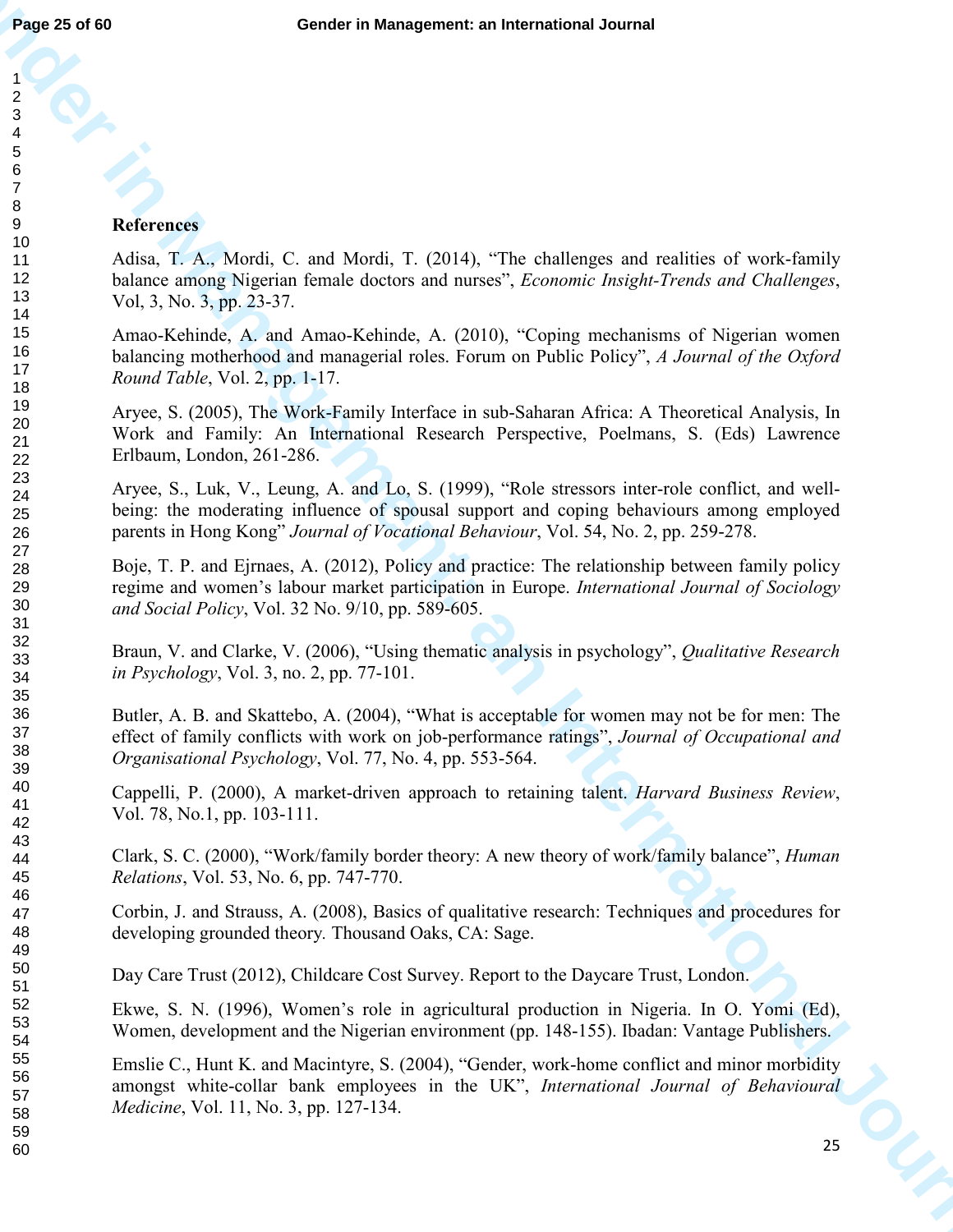**Gender in Management: an International Journal Proposition**<br>
Figure C. and International Propositions and with function of the function of the continued proposition of the<br>
Figure C. and Mostmerity 1.7 (2004), "Coping Pri Epie, C. and Ituma, A. (2014), Working hours and work-family conflict in the international context of Nigeria. In Z. Mokomane (Ed.), Work–Family Interface in Sub-Saharan Africa, International Perspectives on Social Policy, Administration, and Practice, Springer International Publishing Switzerland, 57-74.

Folkman, S. and Moskowitz, J. T. (2004), "Coping: Pitfalls and promise", *Annual Review of Psychology*, Vol. 55, pp. 745–774.

Frone, M. R., Yardley, J. K. and Markel, K. S. (1997), "Developing and testing an integrative model of the work-family interface" *Journal of Vocational Behaviour*, Vol. 50, No. 2, pp. 145- 167.

Greenhaus, H. J., Tammy, D. A. and Spector, P. E. (2006), "Health consequences of workfamily: the dark side of the work-family interface", *Research in Occupational Stress and Well-Being*, Vol. 5, pp. 61-98.

Greenhaus, J. H., Collins, K. M. and Shaw, J. D. (2003), "The relation between work-family balance and quality of life", *Journal of Vocational Behaviour*, Vol. 63, No. 3, pp. 510-531.

Guendouzi, J. (2006), "The guilt thing: balancing domestic and professional roles", *Journal of Marriage and Family*, Vol. 68, No. 4, pp. 901-910.

Grzywacz, J. G. and Carlson, D. S. (2007), "Conceptualising work-family balance: implications for practice and research", *Advances in Developing Human Resources*, Vol. 9, No. 4, pp. 455- 471.

Grzywacz, J. G. and Marks, N. F. (2000), "Reconceptualising the work-family interface: an ecological perspective on the correlates of positive and negative spillover between work and family", *Journal of Occupational Health Psychology*, Vol. 5, No. 1, pp. 111-126.

Gunton, A. (2012), "Professional women balancing work and motherhood: A study of the coping strategies used in balancing this dual-role". A thesis submitted in fulfilment of the requirement of master of social sciences at Rhode University.

Hall, D. (1972), "A Model of Coping with Role Conflict: The Role Behaviour of College Educated Women", *Administrative Science Quarterly*, Vol.17, No. 4, pp. 471-486.

Halpern, D. F. (2005), "Psychology at the intersection of work and family: recommendations for employers, working families, and policy makers", *American Psychology*, Vol. 60, No. 5, pp. 397-400.

Herbst, L., Coetzee, S. and Visser, D. (2007), Personality, sense of coherence and the coping of working mothers. *SA Journal of Industrial Psychology,* Vol. 33, No. 3, pp. 57-67.

Higgins, C. A., Duxbury, L. E. and Lyons, S. T. (2010), "Coping with overload and stress: men and women in dual-earner families", *Journal of Marriage and Family*, Vol. 72, No. 4, pp. 847- 859.

Higgins, C., Duxbury, L. and Lyons, S. (2008), *Reducing work- life conflict: What works? what doesn't?*. Available at http://www.hc-sc.gc.ca/ewhsemt/alt formats/hecs-sesc/pdf/pubs/occuptravail/balancing-equilibre/report-resumeeng.pdf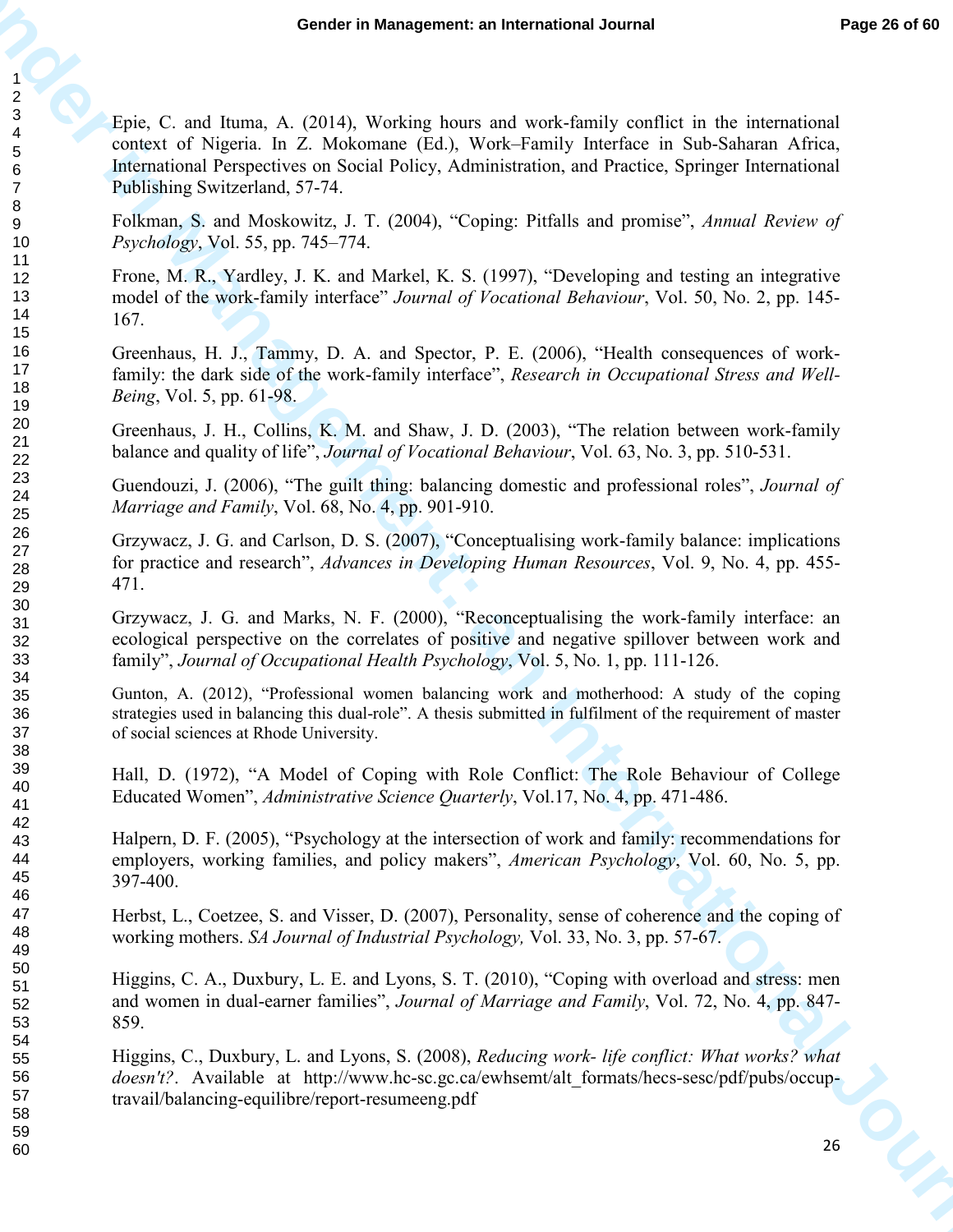Inman, P. (2015), One third of British working mothers are main breadwinners. Available at http://www.theguardian.com/lifeandstyle/2015/oct/20/working-mothers-britain-breadwinner statistics-income.

IPPR (2013), Huge rise in number of women who are family breadwinners. Available at: http://www.ippr.org/news-and-media/coverage/huge-rise-in-number-of-women-who-are-familybreadwinners.

Jansen, N. W., Kant, I. J., Van Amelsvoort, L. G., Kristensen, T. S., Swaen, G. M. and Nijhuis, F. J. (2006), "Work-family conflict as a risk factor for sickness absence", *Occupational Environmental Medicine,* Vol. 63, No. 7, pp. 488-494.

Jenson, J., Hagen, E. and Reddy, C. (1988), Feminisation of the Labour Force: Paradoxes and Promises. Cambridge: Polity.

Kahn, R. L., Wolfe, D. M., Quinn, R. P., Snoek, J. D. and Rosenthal, R. A. (1964), Organizational stress: Studies in role conflict and ambiguity. New York: Wiley.

Kreiner, G. E., Hollensbe, E. C. Sheep, M. L. (2009), Balancing borders and bridges: negotiating the work-home interface via boundary work tactics. *Academy of Management,* 52, 4, 704-730.

Kossek, E. E. and Ozeki, C. (1999), "Bridging the work–family policy and productivity gap: A literature review", *Community Work and Family*, Vol. 2, No. 1, pp. 139-149.

**Fage 27 of 68**<br> **Gender in Management: an International Journal<br>**  $\frac{2}{5}$ **<br>
<b>Gender in Management:** and the baseling reaches are mainly because the simulations. A stabilistic<br> **Gender in Management:** and the baseline of w Lapierre, L. M., Spector, P. E., Allen, T. D., Poelmans, S., Cooper, C. L., O'Driscoll, M. P., Sanchez, J. I., Brough, P. and Kinnunen, U. (2008), "Family-supportive organisation perceptions, multiple dimensions of work-family conflict, and employee satisfaction: a test of model across five samples", *Journal of Vocational Behaviour*, Vol. 73, No. 1, pp. 92-106.

Lazarus, R. S. and Folkman, S. (1984), Stress, Appraisal, and Coping, Springer, New York, NY.

MacDermid, S. M. (2005), (Re) Considering conflict between work and family. In E. E. Kossek and J. Lambert (Eds.), Work and life integration: Organisational, cultural, and individual perspectives (pp. 19-40). Mahwah, NJ: Erlbaum.

Mokomane, Z. (2012), Social protection as a mechanism for family protection in sub-Saharan Africa. International Journal of Social Welfare, Vol. 22, No. 3, pp. 235-331.

McVeigh, W. (2003), *Employed mothers: Understanding role balance, role overload and coping*. Available at https://library.umaine.edu/theses/pdf/McVeighW2006.pdf.

Muasya, G. (2014), The role of house helps in work-family balance of women employed in the formal sector in Kenya. In Z. Mokomane (Ed.), Work–Family Interface in Sub-Saharan Africa, International Perspectives on Social Policy, Administration, and Practice, Springer International Publishing Switzerland, 149-159.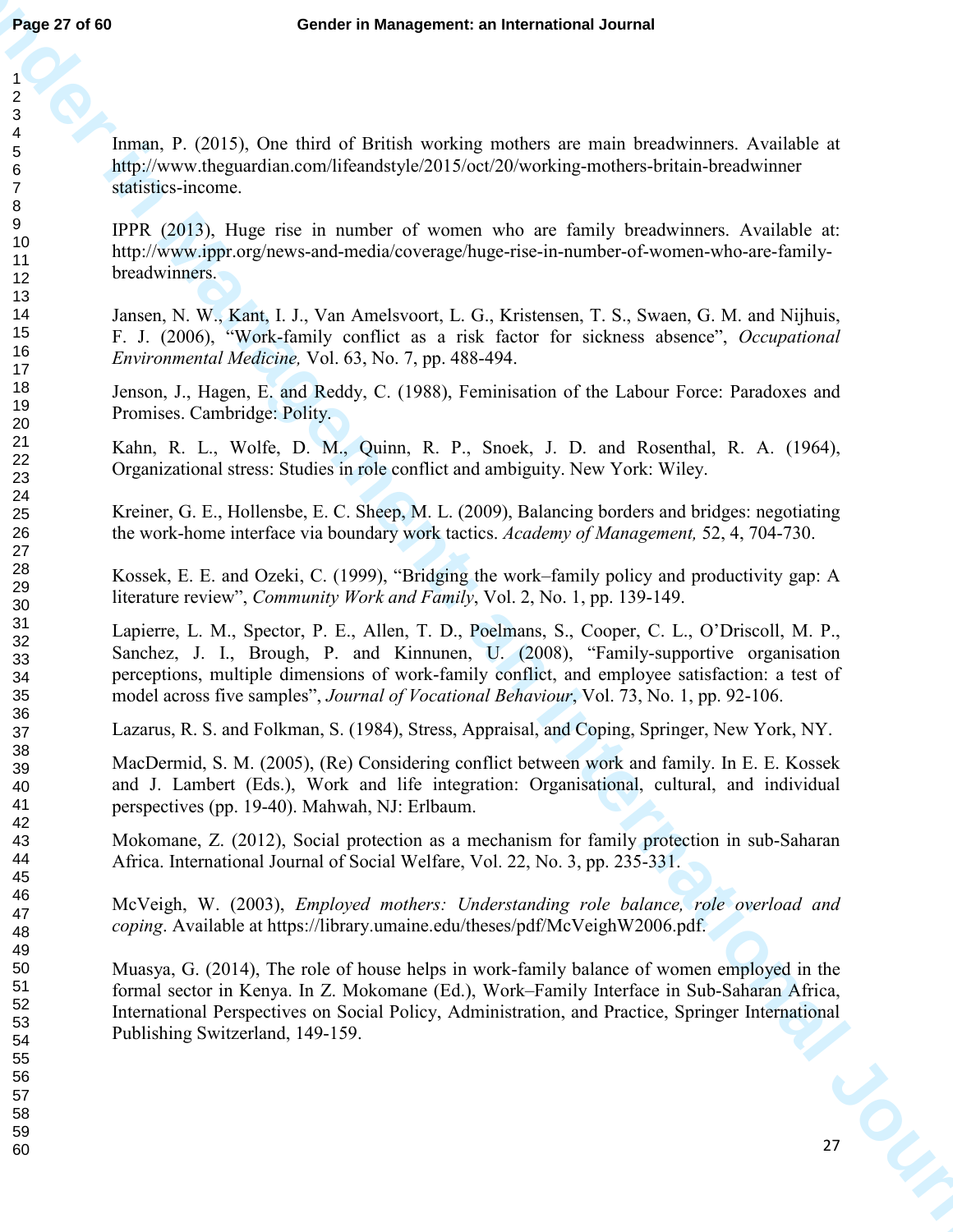Ng, C. W., Fosh, P. and Naylor, D. (2002), "Work-family conflict for employees in an East Asian airline: impact on career and relationship to gender", *Economic and Industrial Democracy*, Vol. 23, No. 1, pp. 67-105.

Noor, N. (2004), "Work-family conflict, work and family role salience and women's wellbeings", *Journal of Social Psychology*, Vol. 144, No. 4, pp. 389-405.

Noor, N. (2002), "Work-family conflict, locus of control, and women's well-being: test of alternative pathways", *The Journal of Social Psychology*, Vol. 142, No. 5, pp. 645-662.

OECD (2008), OECD Employment Outlook 2008, OECD, Paris

Office for National Statistics (2014), Families in the Labour Market, 2014. Available at http://www.ons.gov.uk/ons/dcp171776\_388440.pdf

Office for National Statistics (2013), Full report – Women in the labour market. Available at http://www.ons.gov.uk/ons/dcp171776\_328352.pdf.

Okojie, C. E. E. (2000), Gender Mainstreaming, Report for the Jobs for Africa: Poverty-Reducing Employment Strategies for Sub-Saharan Africa, Nigeria, ILO-JFA-PRESSA.

Okonkwo, A. E. (2012), Strain-based family interference with work and feeling of reduced personal accomplishment among mothers in human service profession: A paper presented at the inaugural meeting of the work and family researchers network, New York, USA. June 12-16.

Gender in Management: an International Journal Prop. 26.<br>  $\frac{1}{2}$  Vg. C. W., 1md. P. and Noyles, D. (2002). "Weak limity turnfuc for semi-control and the<br>  $\frac{1}{2}$  Vg. C. W., 1md. P. and Noise and Value in the line of Osoian, C., Lazar, L. and Ratiu, P. (2011), The benefits of implementing and supporting worklife balance policies in organisations. Investing in people! Project co-financed by the European Social Fund, Sectoral Operational Programme Human Resources Development 2007-2013, Babes-Bolyai University, Cluj-Napoca, Romania.

Parasuraman, S. and Greenhaus, J. H. (2002), "Towards reducing some critical gaps in workfamily research", *Human Resource Management Review*, Vol. 12, No. 3, pp. 299-312.

Poelmans, S. A. Y., O'Driscoll, M. and Beham, B. (2005), A review of international research in the field of work and family. In S. A. Y. Poelmans (Ed.), Work and family: An international research perspective, 3–46. Mahwah, NJ: Erlbaum.

Rajadhyaksha, U. and Smita, S. (2004), "Tracing a timeline for work and family research in India", *Economic and Political Weekly*, pp. 1674-1680.

Rotondo, D., Carlson, D. and Kincaid, J. (2003), "Coping with multiple dimensions of workfamily conflict", *Personnel Review*, Vol. 32, No. 3, pp. 275-296.

Taylor-Gooby, P. (2004), New Risks, New Welfare: The Transformation of the European Welfare State, Oxford University Press, Oxford.

Tracy, S. J. (2008), Care as a common good. Women Studies in Communication, Vol. 31, No. 2, pp. 166-174.

Valk, R. and Srinivasan, V. (2011), "Work-family balance of Indian women software professionals: A qualitative study", *IIMB Management Review*, Vol. 23, pp. 39-50.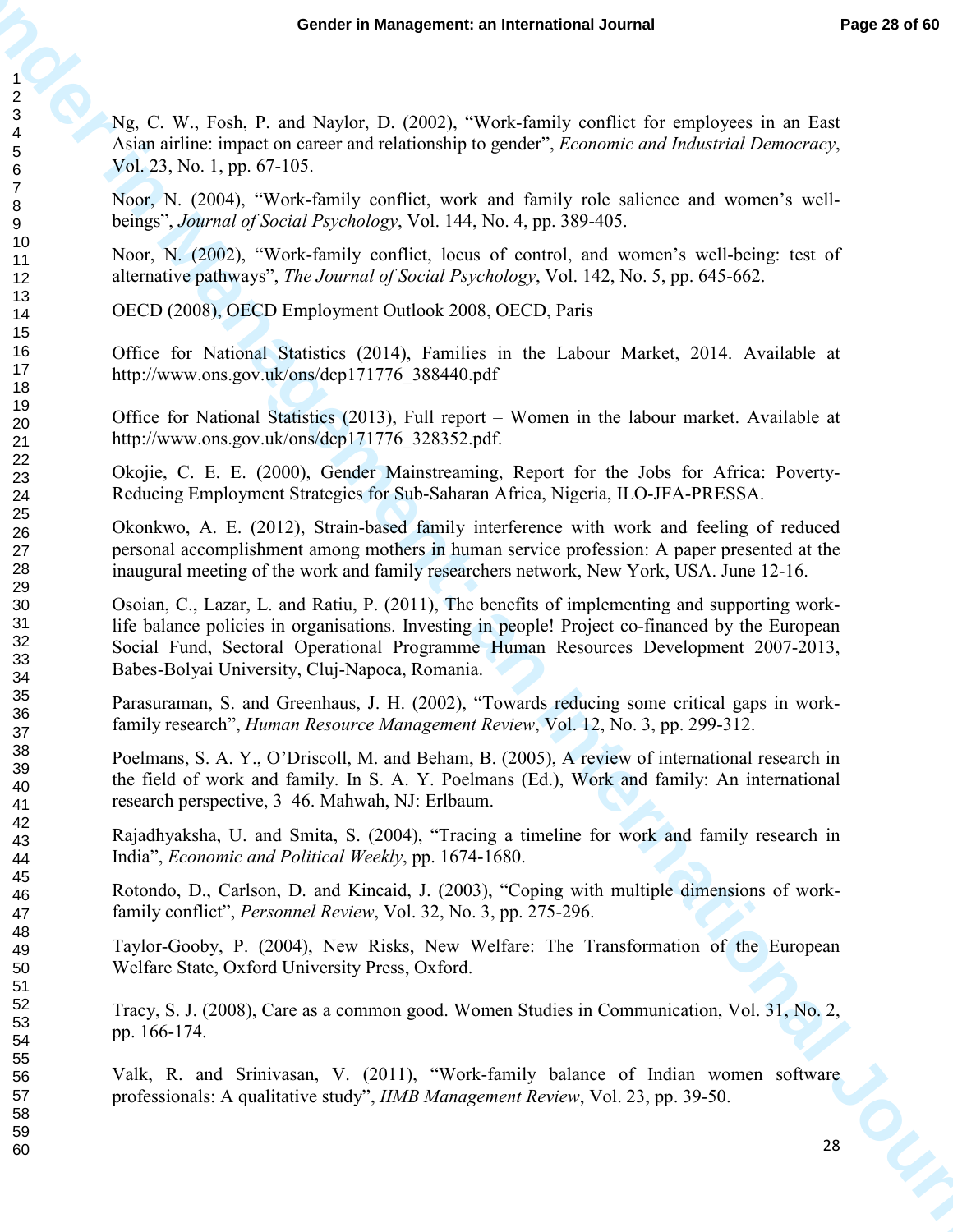# **List of Table**

| 164.<br>Business and Enterprise Development, Vol. 11, No. 2, pp. 212-21.<br>Demographic Research, Vol. 14, No. 8, pp. 139-156.<br><b>List of Table</b> | No. of Nigerian<br>Number of<br>in<br><b>Marital status</b><br>Years<br>$20-$<br>respondents<br>children<br>employment<br>Married<br>Unmarried<br>$31-$<br>(Mean)<br>(Mean)<br>30<br>40<br>5<br>2<br>10<br>7<br>3<br>3<br>6<br>$\overline{2}$<br>5<br>8<br>3<br>5<br>6<br>$\overline{8}$<br>$\overline{12}$<br>$\mathfrak{Z}$<br>3<br>$6\phantom{.}6$<br>$\overline{4}$<br>6 | <b>Table 1 Respondents' Profile</b><br><b>Bank Name-</b><br>Age bracket<br>Lagos<br>Social Bank<br>Head Bank<br>Solid Bank<br>$\overline{5}$<br>$\overline{2}$<br>$\overline{2}$<br>4<br>6<br>$\overline{4}$<br>Time Bank<br>22<br>$\overline{25}$<br>36<br>14<br>11<br>$\overline{7}$<br>20<br><b>Total</b> | 50<br>3<br>$\overline{c}$<br>$\mathfrak{Z}$<br>9<br>No. of British<br><b>Bank Name-</b><br>Number of<br>Years<br>in<br><b>Marital status</b><br>Age bracket<br>London<br>children<br>employment<br>$20-$<br>respondents<br><b>Married</b><br>Unmarried<br>$31 -$<br>$41 -$<br>40<br>(Mean)<br>(Mean)<br>30<br>50<br>Life Bank<br>$\overline{4}$<br>9<br>2<br>7<br>$\overline{4}$<br>5<br>$\overline{c}$<br>3<br>$\overline{3}$<br>Hess Bank<br>$\overline{c}$<br>7<br>2<br>4<br>6<br>4<br>$\overline{2}$<br>$\,$ 8 $\,$<br>$\overline{4}$<br>5<br>$\mathbf{2}$<br>$\tau$<br>$\overline{4}$<br><b>State Bank</b><br>11<br>$\overline{2}$<br>$\tau$<br>$\overline{2}$<br>9<br>$\overline{4}$<br>5<br><b>Big Bank</b><br>3<br>$\overline{4}$<br>$\overline{21}$<br>36<br>28<br>15<br>8<br>$\overline{12}$<br>17<br>$\tau$<br><b>Total</b> | Voydanoff, P. (2005), "Toward a conceptualization of perceived work-family fit and balance: A<br>demands and resources approach", Journal of Marriage and Family, Vol. 67, No. 4, pp. 822-836.<br>Voydanoff, P. (2002), "Linkages between the Work-Family Interface and Work, Family and<br>Individual Outcomes: An Integrated Model", Journal of Family Issues, Vol. 23, No. 1, pp. 128-<br>Welter, F. (2004), "The environment for female entrepreneurship in Germany", Journal of Small<br>Wusu, O. and Isiugo-Abanihe, U. C. (2006), Interconnections among changing family structure,<br>childrearing and fertility behaviour among the Ogu, Southwestern Nigeria: A qualitative study.<br>$41-$<br><b>Table 2 Coping Strategies and Illustrative Extracts</b><br><b>Coping Strategies</b><br><b>London (Great Britain)</b><br><b>Lagos (Nigeria)</b><br>There are, however, a couple of coping<br>Au pair<br>mechanisms out there, but I prefer an au<br>pair To me, it is the best way of coping<br>with work and parenting responsibility<br>provided you have the wherewithal.<br>Childminder<br>I normally drop off my son with the<br>I usually have a childminder and nanny<br>child-minder in the morning before I go<br>to look after my children. Even though<br>to workthe childminder plays a crucial<br>the service is expensive, for me, it is the<br>role in balancing my work and family<br>best method of coping with my work<br>demands, though it's got some financial<br>demands and familial duties. |  | Page 29 of 60 |  | Gender in Management: an International Journal |  |  |  |    |
|--------------------------------------------------------------------------------------------------------------------------------------------------------|------------------------------------------------------------------------------------------------------------------------------------------------------------------------------------------------------------------------------------------------------------------------------------------------------------------------------------------------------------------------------|--------------------------------------------------------------------------------------------------------------------------------------------------------------------------------------------------------------------------------------------------------------------------------------------------------------|----------------------------------------------------------------------------------------------------------------------------------------------------------------------------------------------------------------------------------------------------------------------------------------------------------------------------------------------------------------------------------------------------------------------------------------------------------------------------------------------------------------------------------------------------------------------------------------------------------------------------------------------------------------------------------------------------------------------------------------------------------------------------------------------------------------------------------------|--------------------------------------------------------------------------------------------------------------------------------------------------------------------------------------------------------------------------------------------------------------------------------------------------------------------------------------------------------------------------------------------------------------------------------------------------------------------------------------------------------------------------------------------------------------------------------------------------------------------------------------------------------------------------------------------------------------------------------------------------------------------------------------------------------------------------------------------------------------------------------------------------------------------------------------------------------------------------------------------------------------------------------------------------------------------------------------------------------------------------------------------------------------------------------------------------------------------------------------------------------------------------------------------------------------------------------------------------------------------------------------------------------------------------------------------------------------------------------------------------------------------------------|--|---------------|--|------------------------------------------------|--|--|--|----|
|                                                                                                                                                        |                                                                                                                                                                                                                                                                                                                                                                              |                                                                                                                                                                                                                                                                                                              |                                                                                                                                                                                                                                                                                                                                                                                                                                                                                                                                                                                                                                                                                                                                                                                                                                        |                                                                                                                                                                                                                                                                                                                                                                                                                                                                                                                                                                                                                                                                                                                                                                                                                                                                                                                                                                                                                                                                                                                                                                                                                                                                                                                                                                                                                                                                                                                                |  |               |  |                                                |  |  |  |    |
|                                                                                                                                                        |                                                                                                                                                                                                                                                                                                                                                                              |                                                                                                                                                                                                                                                                                                              |                                                                                                                                                                                                                                                                                                                                                                                                                                                                                                                                                                                                                                                                                                                                                                                                                                        |                                                                                                                                                                                                                                                                                                                                                                                                                                                                                                                                                                                                                                                                                                                                                                                                                                                                                                                                                                                                                                                                                                                                                                                                                                                                                                                                                                                                                                                                                                                                |  |               |  |                                                |  |  |  |    |
|                                                                                                                                                        |                                                                                                                                                                                                                                                                                                                                                                              |                                                                                                                                                                                                                                                                                                              |                                                                                                                                                                                                                                                                                                                                                                                                                                                                                                                                                                                                                                                                                                                                                                                                                                        |                                                                                                                                                                                                                                                                                                                                                                                                                                                                                                                                                                                                                                                                                                                                                                                                                                                                                                                                                                                                                                                                                                                                                                                                                                                                                                                                                                                                                                                                                                                                |  |               |  |                                                |  |  |  |    |
|                                                                                                                                                        |                                                                                                                                                                                                                                                                                                                                                                              |                                                                                                                                                                                                                                                                                                              |                                                                                                                                                                                                                                                                                                                                                                                                                                                                                                                                                                                                                                                                                                                                                                                                                                        |                                                                                                                                                                                                                                                                                                                                                                                                                                                                                                                                                                                                                                                                                                                                                                                                                                                                                                                                                                                                                                                                                                                                                                                                                                                                                                                                                                                                                                                                                                                                |  |               |  |                                                |  |  |  |    |
|                                                                                                                                                        |                                                                                                                                                                                                                                                                                                                                                                              |                                                                                                                                                                                                                                                                                                              |                                                                                                                                                                                                                                                                                                                                                                                                                                                                                                                                                                                                                                                                                                                                                                                                                                        |                                                                                                                                                                                                                                                                                                                                                                                                                                                                                                                                                                                                                                                                                                                                                                                                                                                                                                                                                                                                                                                                                                                                                                                                                                                                                                                                                                                                                                                                                                                                |  |               |  |                                                |  |  |  |    |
|                                                                                                                                                        |                                                                                                                                                                                                                                                                                                                                                                              |                                                                                                                                                                                                                                                                                                              |                                                                                                                                                                                                                                                                                                                                                                                                                                                                                                                                                                                                                                                                                                                                                                                                                                        |                                                                                                                                                                                                                                                                                                                                                                                                                                                                                                                                                                                                                                                                                                                                                                                                                                                                                                                                                                                                                                                                                                                                                                                                                                                                                                                                                                                                                                                                                                                                |  |               |  |                                                |  |  |  |    |
|                                                                                                                                                        |                                                                                                                                                                                                                                                                                                                                                                              |                                                                                                                                                                                                                                                                                                              |                                                                                                                                                                                                                                                                                                                                                                                                                                                                                                                                                                                                                                                                                                                                                                                                                                        |                                                                                                                                                                                                                                                                                                                                                                                                                                                                                                                                                                                                                                                                                                                                                                                                                                                                                                                                                                                                                                                                                                                                                                                                                                                                                                                                                                                                                                                                                                                                |  |               |  |                                                |  |  |  |    |
|                                                                                                                                                        |                                                                                                                                                                                                                                                                                                                                                                              |                                                                                                                                                                                                                                                                                                              |                                                                                                                                                                                                                                                                                                                                                                                                                                                                                                                                                                                                                                                                                                                                                                                                                                        |                                                                                                                                                                                                                                                                                                                                                                                                                                                                                                                                                                                                                                                                                                                                                                                                                                                                                                                                                                                                                                                                                                                                                                                                                                                                                                                                                                                                                                                                                                                                |  |               |  |                                                |  |  |  |    |
|                                                                                                                                                        |                                                                                                                                                                                                                                                                                                                                                                              |                                                                                                                                                                                                                                                                                                              |                                                                                                                                                                                                                                                                                                                                                                                                                                                                                                                                                                                                                                                                                                                                                                                                                                        |                                                                                                                                                                                                                                                                                                                                                                                                                                                                                                                                                                                                                                                                                                                                                                                                                                                                                                                                                                                                                                                                                                                                                                                                                                                                                                                                                                                                                                                                                                                                |  |               |  |                                                |  |  |  |    |
|                                                                                                                                                        |                                                                                                                                                                                                                                                                                                                                                                              |                                                                                                                                                                                                                                                                                                              |                                                                                                                                                                                                                                                                                                                                                                                                                                                                                                                                                                                                                                                                                                                                                                                                                                        |                                                                                                                                                                                                                                                                                                                                                                                                                                                                                                                                                                                                                                                                                                                                                                                                                                                                                                                                                                                                                                                                                                                                                                                                                                                                                                                                                                                                                                                                                                                                |  |               |  |                                                |  |  |  |    |
|                                                                                                                                                        |                                                                                                                                                                                                                                                                                                                                                                              |                                                                                                                                                                                                                                                                                                              |                                                                                                                                                                                                                                                                                                                                                                                                                                                                                                                                                                                                                                                                                                                                                                                                                                        |                                                                                                                                                                                                                                                                                                                                                                                                                                                                                                                                                                                                                                                                                                                                                                                                                                                                                                                                                                                                                                                                                                                                                                                                                                                                                                                                                                                                                                                                                                                                |  |               |  |                                                |  |  |  |    |
|                                                                                                                                                        |                                                                                                                                                                                                                                                                                                                                                                              |                                                                                                                                                                                                                                                                                                              |                                                                                                                                                                                                                                                                                                                                                                                                                                                                                                                                                                                                                                                                                                                                                                                                                                        |                                                                                                                                                                                                                                                                                                                                                                                                                                                                                                                                                                                                                                                                                                                                                                                                                                                                                                                                                                                                                                                                                                                                                                                                                                                                                                                                                                                                                                                                                                                                |  |               |  |                                                |  |  |  |    |
|                                                                                                                                                        |                                                                                                                                                                                                                                                                                                                                                                              |                                                                                                                                                                                                                                                                                                              |                                                                                                                                                                                                                                                                                                                                                                                                                                                                                                                                                                                                                                                                                                                                                                                                                                        |                                                                                                                                                                                                                                                                                                                                                                                                                                                                                                                                                                                                                                                                                                                                                                                                                                                                                                                                                                                                                                                                                                                                                                                                                                                                                                                                                                                                                                                                                                                                |  |               |  |                                                |  |  |  |    |
|                                                                                                                                                        |                                                                                                                                                                                                                                                                                                                                                                              |                                                                                                                                                                                                                                                                                                              |                                                                                                                                                                                                                                                                                                                                                                                                                                                                                                                                                                                                                                                                                                                                                                                                                                        |                                                                                                                                                                                                                                                                                                                                                                                                                                                                                                                                                                                                                                                                                                                                                                                                                                                                                                                                                                                                                                                                                                                                                                                                                                                                                                                                                                                                                                                                                                                                |  |               |  |                                                |  |  |  |    |
|                                                                                                                                                        |                                                                                                                                                                                                                                                                                                                                                                              |                                                                                                                                                                                                                                                                                                              |                                                                                                                                                                                                                                                                                                                                                                                                                                                                                                                                                                                                                                                                                                                                                                                                                                        |                                                                                                                                                                                                                                                                                                                                                                                                                                                                                                                                                                                                                                                                                                                                                                                                                                                                                                                                                                                                                                                                                                                                                                                                                                                                                                                                                                                                                                                                                                                                |  |               |  |                                                |  |  |  |    |
|                                                                                                                                                        |                                                                                                                                                                                                                                                                                                                                                                              |                                                                                                                                                                                                                                                                                                              |                                                                                                                                                                                                                                                                                                                                                                                                                                                                                                                                                                                                                                                                                                                                                                                                                                        |                                                                                                                                                                                                                                                                                                                                                                                                                                                                                                                                                                                                                                                                                                                                                                                                                                                                                                                                                                                                                                                                                                                                                                                                                                                                                                                                                                                                                                                                                                                                |  |               |  |                                                |  |  |  |    |
|                                                                                                                                                        |                                                                                                                                                                                                                                                                                                                                                                              |                                                                                                                                                                                                                                                                                                              |                                                                                                                                                                                                                                                                                                                                                                                                                                                                                                                                                                                                                                                                                                                                                                                                                                        |                                                                                                                                                                                                                                                                                                                                                                                                                                                                                                                                                                                                                                                                                                                                                                                                                                                                                                                                                                                                                                                                                                                                                                                                                                                                                                                                                                                                                                                                                                                                |  |               |  |                                                |  |  |  |    |
|                                                                                                                                                        |                                                                                                                                                                                                                                                                                                                                                                              |                                                                                                                                                                                                                                                                                                              |                                                                                                                                                                                                                                                                                                                                                                                                                                                                                                                                                                                                                                                                                                                                                                                                                                        |                                                                                                                                                                                                                                                                                                                                                                                                                                                                                                                                                                                                                                                                                                                                                                                                                                                                                                                                                                                                                                                                                                                                                                                                                                                                                                                                                                                                                                                                                                                                |  |               |  |                                                |  |  |  |    |
|                                                                                                                                                        |                                                                                                                                                                                                                                                                                                                                                                              |                                                                                                                                                                                                                                                                                                              |                                                                                                                                                                                                                                                                                                                                                                                                                                                                                                                                                                                                                                                                                                                                                                                                                                        |                                                                                                                                                                                                                                                                                                                                                                                                                                                                                                                                                                                                                                                                                                                                                                                                                                                                                                                                                                                                                                                                                                                                                                                                                                                                                                                                                                                                                                                                                                                                |  |               |  |                                                |  |  |  |    |
|                                                                                                                                                        |                                                                                                                                                                                                                                                                                                                                                                              |                                                                                                                                                                                                                                                                                                              |                                                                                                                                                                                                                                                                                                                                                                                                                                                                                                                                                                                                                                                                                                                                                                                                                                        |                                                                                                                                                                                                                                                                                                                                                                                                                                                                                                                                                                                                                                                                                                                                                                                                                                                                                                                                                                                                                                                                                                                                                                                                                                                                                                                                                                                                                                                                                                                                |  |               |  |                                                |  |  |  |    |
|                                                                                                                                                        |                                                                                                                                                                                                                                                                                                                                                                              |                                                                                                                                                                                                                                                                                                              |                                                                                                                                                                                                                                                                                                                                                                                                                                                                                                                                                                                                                                                                                                                                                                                                                                        |                                                                                                                                                                                                                                                                                                                                                                                                                                                                                                                                                                                                                                                                                                                                                                                                                                                                                                                                                                                                                                                                                                                                                                                                                                                                                                                                                                                                                                                                                                                                |  |               |  |                                                |  |  |  |    |
|                                                                                                                                                        |                                                                                                                                                                                                                                                                                                                                                                              |                                                                                                                                                                                                                                                                                                              |                                                                                                                                                                                                                                                                                                                                                                                                                                                                                                                                                                                                                                                                                                                                                                                                                                        |                                                                                                                                                                                                                                                                                                                                                                                                                                                                                                                                                                                                                                                                                                                                                                                                                                                                                                                                                                                                                                                                                                                                                                                                                                                                                                                                                                                                                                                                                                                                |  |               |  |                                                |  |  |  |    |
|                                                                                                                                                        |                                                                                                                                                                                                                                                                                                                                                                              |                                                                                                                                                                                                                                                                                                              |                                                                                                                                                                                                                                                                                                                                                                                                                                                                                                                                                                                                                                                                                                                                                                                                                                        |                                                                                                                                                                                                                                                                                                                                                                                                                                                                                                                                                                                                                                                                                                                                                                                                                                                                                                                                                                                                                                                                                                                                                                                                                                                                                                                                                                                                                                                                                                                                |  |               |  |                                                |  |  |  |    |
|                                                                                                                                                        |                                                                                                                                                                                                                                                                                                                                                                              |                                                                                                                                                                                                                                                                                                              |                                                                                                                                                                                                                                                                                                                                                                                                                                                                                                                                                                                                                                                                                                                                                                                                                                        |                                                                                                                                                                                                                                                                                                                                                                                                                                                                                                                                                                                                                                                                                                                                                                                                                                                                                                                                                                                                                                                                                                                                                                                                                                                                                                                                                                                                                                                                                                                                |  |               |  |                                                |  |  |  |    |
|                                                                                                                                                        |                                                                                                                                                                                                                                                                                                                                                                              |                                                                                                                                                                                                                                                                                                              |                                                                                                                                                                                                                                                                                                                                                                                                                                                                                                                                                                                                                                                                                                                                                                                                                                        |                                                                                                                                                                                                                                                                                                                                                                                                                                                                                                                                                                                                                                                                                                                                                                                                                                                                                                                                                                                                                                                                                                                                                                                                                                                                                                                                                                                                                                                                                                                                |  |               |  |                                                |  |  |  |    |
|                                                                                                                                                        |                                                                                                                                                                                                                                                                                                                                                                              |                                                                                                                                                                                                                                                                                                              |                                                                                                                                                                                                                                                                                                                                                                                                                                                                                                                                                                                                                                                                                                                                                                                                                                        |                                                                                                                                                                                                                                                                                                                                                                                                                                                                                                                                                                                                                                                                                                                                                                                                                                                                                                                                                                                                                                                                                                                                                                                                                                                                                                                                                                                                                                                                                                                                |  |               |  |                                                |  |  |  |    |
|                                                                                                                                                        |                                                                                                                                                                                                                                                                                                                                                                              |                                                                                                                                                                                                                                                                                                              |                                                                                                                                                                                                                                                                                                                                                                                                                                                                                                                                                                                                                                                                                                                                                                                                                                        |                                                                                                                                                                                                                                                                                                                                                                                                                                                                                                                                                                                                                                                                                                                                                                                                                                                                                                                                                                                                                                                                                                                                                                                                                                                                                                                                                                                                                                                                                                                                |  |               |  |                                                |  |  |  |    |
|                                                                                                                                                        |                                                                                                                                                                                                                                                                                                                                                                              |                                                                                                                                                                                                                                                                                                              |                                                                                                                                                                                                                                                                                                                                                                                                                                                                                                                                                                                                                                                                                                                                                                                                                                        |                                                                                                                                                                                                                                                                                                                                                                                                                                                                                                                                                                                                                                                                                                                                                                                                                                                                                                                                                                                                                                                                                                                                                                                                                                                                                                                                                                                                                                                                                                                                |  |               |  |                                                |  |  |  |    |
|                                                                                                                                                        |                                                                                                                                                                                                                                                                                                                                                                              |                                                                                                                                                                                                                                                                                                              |                                                                                                                                                                                                                                                                                                                                                                                                                                                                                                                                                                                                                                                                                                                                                                                                                                        |                                                                                                                                                                                                                                                                                                                                                                                                                                                                                                                                                                                                                                                                                                                                                                                                                                                                                                                                                                                                                                                                                                                                                                                                                                                                                                                                                                                                                                                                                                                                |  |               |  |                                                |  |  |  |    |
|                                                                                                                                                        |                                                                                                                                                                                                                                                                                                                                                                              |                                                                                                                                                                                                                                                                                                              |                                                                                                                                                                                                                                                                                                                                                                                                                                                                                                                                                                                                                                                                                                                                                                                                                                        |                                                                                                                                                                                                                                                                                                                                                                                                                                                                                                                                                                                                                                                                                                                                                                                                                                                                                                                                                                                                                                                                                                                                                                                                                                                                                                                                                                                                                                                                                                                                |  |               |  |                                                |  |  |  |    |
|                                                                                                                                                        |                                                                                                                                                                                                                                                                                                                                                                              |                                                                                                                                                                                                                                                                                                              |                                                                                                                                                                                                                                                                                                                                                                                                                                                                                                                                                                                                                                                                                                                                                                                                                                        |                                                                                                                                                                                                                                                                                                                                                                                                                                                                                                                                                                                                                                                                                                                                                                                                                                                                                                                                                                                                                                                                                                                                                                                                                                                                                                                                                                                                                                                                                                                                |  |               |  |                                                |  |  |  |    |
|                                                                                                                                                        |                                                                                                                                                                                                                                                                                                                                                                              |                                                                                                                                                                                                                                                                                                              |                                                                                                                                                                                                                                                                                                                                                                                                                                                                                                                                                                                                                                                                                                                                                                                                                                        |                                                                                                                                                                                                                                                                                                                                                                                                                                                                                                                                                                                                                                                                                                                                                                                                                                                                                                                                                                                                                                                                                                                                                                                                                                                                                                                                                                                                                                                                                                                                |  |               |  |                                                |  |  |  |    |
|                                                                                                                                                        |                                                                                                                                                                                                                                                                                                                                                                              |                                                                                                                                                                                                                                                                                                              |                                                                                                                                                                                                                                                                                                                                                                                                                                                                                                                                                                                                                                                                                                                                                                                                                                        |                                                                                                                                                                                                                                                                                                                                                                                                                                                                                                                                                                                                                                                                                                                                                                                                                                                                                                                                                                                                                                                                                                                                                                                                                                                                                                                                                                                                                                                                                                                                |  |               |  |                                                |  |  |  |    |
|                                                                                                                                                        |                                                                                                                                                                                                                                                                                                                                                                              |                                                                                                                                                                                                                                                                                                              |                                                                                                                                                                                                                                                                                                                                                                                                                                                                                                                                                                                                                                                                                                                                                                                                                                        |                                                                                                                                                                                                                                                                                                                                                                                                                                                                                                                                                                                                                                                                                                                                                                                                                                                                                                                                                                                                                                                                                                                                                                                                                                                                                                                                                                                                                                                                                                                                |  |               |  |                                                |  |  |  |    |
|                                                                                                                                                        |                                                                                                                                                                                                                                                                                                                                                                              |                                                                                                                                                                                                                                                                                                              |                                                                                                                                                                                                                                                                                                                                                                                                                                                                                                                                                                                                                                                                                                                                                                                                                                        |                                                                                                                                                                                                                                                                                                                                                                                                                                                                                                                                                                                                                                                                                                                                                                                                                                                                                                                                                                                                                                                                                                                                                                                                                                                                                                                                                                                                                                                                                                                                |  |               |  |                                                |  |  |  |    |
|                                                                                                                                                        |                                                                                                                                                                                                                                                                                                                                                                              |                                                                                                                                                                                                                                                                                                              |                                                                                                                                                                                                                                                                                                                                                                                                                                                                                                                                                                                                                                                                                                                                                                                                                                        |                                                                                                                                                                                                                                                                                                                                                                                                                                                                                                                                                                                                                                                                                                                                                                                                                                                                                                                                                                                                                                                                                                                                                                                                                                                                                                                                                                                                                                                                                                                                |  |               |  |                                                |  |  |  |    |
|                                                                                                                                                        |                                                                                                                                                                                                                                                                                                                                                                              |                                                                                                                                                                                                                                                                                                              |                                                                                                                                                                                                                                                                                                                                                                                                                                                                                                                                                                                                                                                                                                                                                                                                                                        |                                                                                                                                                                                                                                                                                                                                                                                                                                                                                                                                                                                                                                                                                                                                                                                                                                                                                                                                                                                                                                                                                                                                                                                                                                                                                                                                                                                                                                                                                                                                |  |               |  |                                                |  |  |  |    |
|                                                                                                                                                        |                                                                                                                                                                                                                                                                                                                                                                              |                                                                                                                                                                                                                                                                                                              |                                                                                                                                                                                                                                                                                                                                                                                                                                                                                                                                                                                                                                                                                                                                                                                                                                        |                                                                                                                                                                                                                                                                                                                                                                                                                                                                                                                                                                                                                                                                                                                                                                                                                                                                                                                                                                                                                                                                                                                                                                                                                                                                                                                                                                                                                                                                                                                                |  |               |  |                                                |  |  |  |    |
|                                                                                                                                                        |                                                                                                                                                                                                                                                                                                                                                                              |                                                                                                                                                                                                                                                                                                              |                                                                                                                                                                                                                                                                                                                                                                                                                                                                                                                                                                                                                                                                                                                                                                                                                                        |                                                                                                                                                                                                                                                                                                                                                                                                                                                                                                                                                                                                                                                                                                                                                                                                                                                                                                                                                                                                                                                                                                                                                                                                                                                                                                                                                                                                                                                                                                                                |  |               |  |                                                |  |  |  |    |
|                                                                                                                                                        |                                                                                                                                                                                                                                                                                                                                                                              |                                                                                                                                                                                                                                                                                                              |                                                                                                                                                                                                                                                                                                                                                                                                                                                                                                                                                                                                                                                                                                                                                                                                                                        |                                                                                                                                                                                                                                                                                                                                                                                                                                                                                                                                                                                                                                                                                                                                                                                                                                                                                                                                                                                                                                                                                                                                                                                                                                                                                                                                                                                                                                                                                                                                |  |               |  |                                                |  |  |  |    |
|                                                                                                                                                        |                                                                                                                                                                                                                                                                                                                                                                              |                                                                                                                                                                                                                                                                                                              |                                                                                                                                                                                                                                                                                                                                                                                                                                                                                                                                                                                                                                                                                                                                                                                                                                        |                                                                                                                                                                                                                                                                                                                                                                                                                                                                                                                                                                                                                                                                                                                                                                                                                                                                                                                                                                                                                                                                                                                                                                                                                                                                                                                                                                                                                                                                                                                                |  |               |  |                                                |  |  |  |    |
|                                                                                                                                                        |                                                                                                                                                                                                                                                                                                                                                                              |                                                                                                                                                                                                                                                                                                              |                                                                                                                                                                                                                                                                                                                                                                                                                                                                                                                                                                                                                                                                                                                                                                                                                                        |                                                                                                                                                                                                                                                                                                                                                                                                                                                                                                                                                                                                                                                                                                                                                                                                                                                                                                                                                                                                                                                                                                                                                                                                                                                                                                                                                                                                                                                                                                                                |  |               |  |                                                |  |  |  |    |
|                                                                                                                                                        |                                                                                                                                                                                                                                                                                                                                                                              |                                                                                                                                                                                                                                                                                                              |                                                                                                                                                                                                                                                                                                                                                                                                                                                                                                                                                                                                                                                                                                                                                                                                                                        |                                                                                                                                                                                                                                                                                                                                                                                                                                                                                                                                                                                                                                                                                                                                                                                                                                                                                                                                                                                                                                                                                                                                                                                                                                                                                                                                                                                                                                                                                                                                |  |               |  |                                                |  |  |  |    |
|                                                                                                                                                        |                                                                                                                                                                                                                                                                                                                                                                              |                                                                                                                                                                                                                                                                                                              |                                                                                                                                                                                                                                                                                                                                                                                                                                                                                                                                                                                                                                                                                                                                                                                                                                        |                                                                                                                                                                                                                                                                                                                                                                                                                                                                                                                                                                                                                                                                                                                                                                                                                                                                                                                                                                                                                                                                                                                                                                                                                                                                                                                                                                                                                                                                                                                                |  |               |  |                                                |  |  |  |    |
|                                                                                                                                                        |                                                                                                                                                                                                                                                                                                                                                                              |                                                                                                                                                                                                                                                                                                              |                                                                                                                                                                                                                                                                                                                                                                                                                                                                                                                                                                                                                                                                                                                                                                                                                                        |                                                                                                                                                                                                                                                                                                                                                                                                                                                                                                                                                                                                                                                                                                                                                                                                                                                                                                                                                                                                                                                                                                                                                                                                                                                                                                                                                                                                                                                                                                                                |  |               |  |                                                |  |  |  |    |
|                                                                                                                                                        |                                                                                                                                                                                                                                                                                                                                                                              |                                                                                                                                                                                                                                                                                                              |                                                                                                                                                                                                                                                                                                                                                                                                                                                                                                                                                                                                                                                                                                                                                                                                                                        |                                                                                                                                                                                                                                                                                                                                                                                                                                                                                                                                                                                                                                                                                                                                                                                                                                                                                                                                                                                                                                                                                                                                                                                                                                                                                                                                                                                                                                                                                                                                |  |               |  |                                                |  |  |  |    |
|                                                                                                                                                        |                                                                                                                                                                                                                                                                                                                                                                              |                                                                                                                                                                                                                                                                                                              |                                                                                                                                                                                                                                                                                                                                                                                                                                                                                                                                                                                                                                                                                                                                                                                                                                        |                                                                                                                                                                                                                                                                                                                                                                                                                                                                                                                                                                                                                                                                                                                                                                                                                                                                                                                                                                                                                                                                                                                                                                                                                                                                                                                                                                                                                                                                                                                                |  |               |  |                                                |  |  |  |    |
|                                                                                                                                                        |                                                                                                                                                                                                                                                                                                                                                                              |                                                                                                                                                                                                                                                                                                              |                                                                                                                                                                                                                                                                                                                                                                                                                                                                                                                                                                                                                                                                                                                                                                                                                                        |                                                                                                                                                                                                                                                                                                                                                                                                                                                                                                                                                                                                                                                                                                                                                                                                                                                                                                                                                                                                                                                                                                                                                                                                                                                                                                                                                                                                                                                                                                                                |  |               |  |                                                |  |  |  | 29 |

# **Table 1 Respondents' Profile**

### **Table 2 Coping Strategies and Illustrative Extracts**

| <b>Coping Strategies</b> | London (Great Britain)                    | Lagos (Nigeria)                             |    |
|--------------------------|-------------------------------------------|---------------------------------------------|----|
| Au pair                  | There are, however, a couple of coping    |                                             |    |
|                          | mechanisms out there, but I prefer an au  |                                             |    |
|                          | pair To me, it is the best way of coping  |                                             |    |
|                          | with work and parenting responsibility    |                                             |    |
|                          | provided you have the wherewithal.        |                                             |    |
| Childminder              | I normally drop off my son with the       | I usually have a childminder and nanny      |    |
|                          | child-minder in the morning before $I$ go | to look after my children. Even though      |    |
|                          | to workthe childminder plays a crucial    | the service is expensive, for me, it is the |    |
|                          | role in balancing my work and family      | best method of coping with my work          |    |
|                          | demands, though it's got some financial   | demands and familial duties.                |    |
|                          |                                           |                                             | 29 |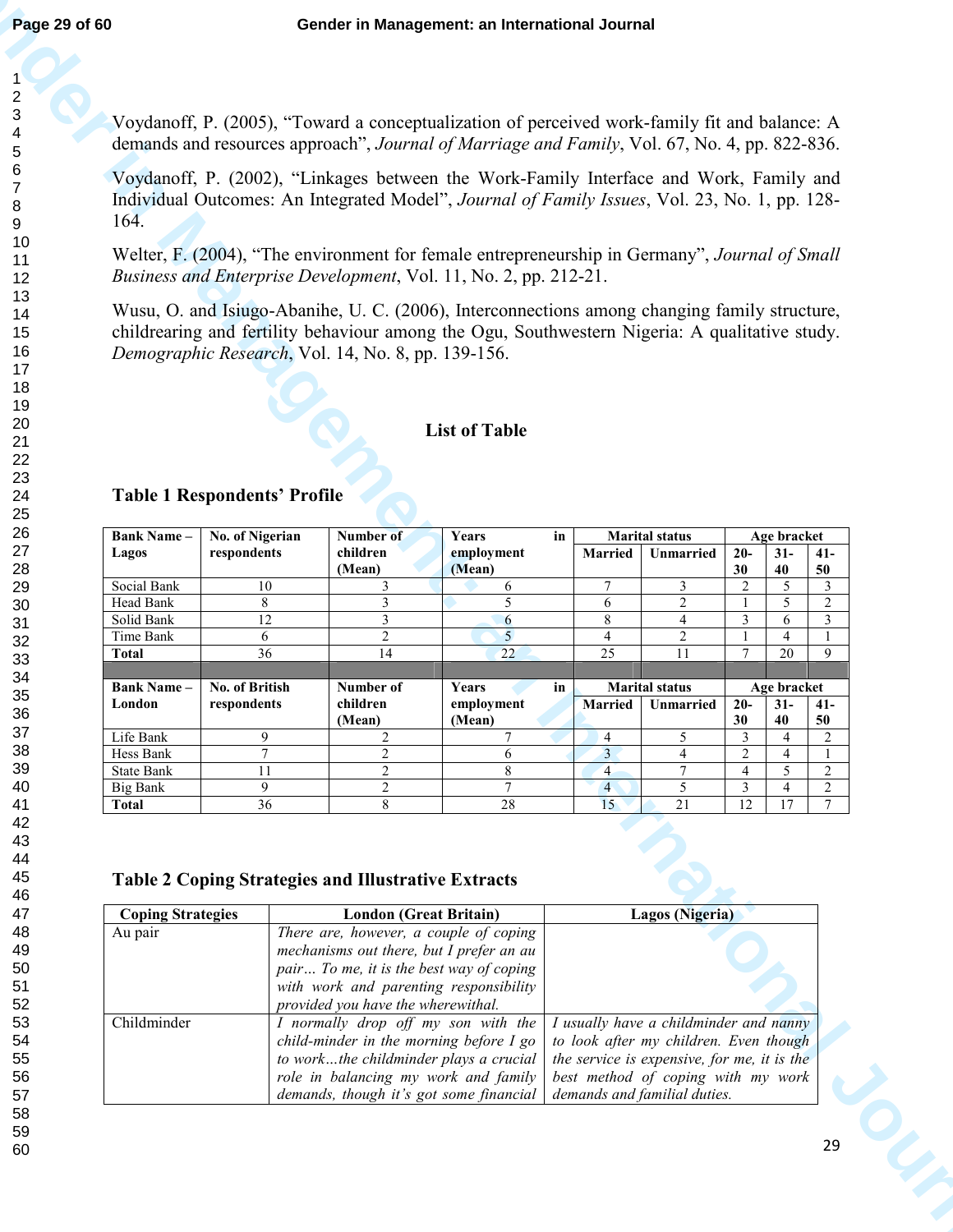|                                                                                      | Gender in Management: an International Journal                                                                                                                                                                                                                                                                                                                                                                    |                                                                                                                                                                                                                                |
|--------------------------------------------------------------------------------------|-------------------------------------------------------------------------------------------------------------------------------------------------------------------------------------------------------------------------------------------------------------------------------------------------------------------------------------------------------------------------------------------------------------------|--------------------------------------------------------------------------------------------------------------------------------------------------------------------------------------------------------------------------------|
|                                                                                      | implications.                                                                                                                                                                                                                                                                                                                                                                                                     |                                                                                                                                                                                                                                |
| Housekeeper                                                                          |                                                                                                                                                                                                                                                                                                                                                                                                                   | To cope with my work demands and<br>familial obligations, I have a house-<br>helpit's a common trend among<br>working mothers in Nigeria and, for me,<br>it is the best way of keeping my family<br>and work demands balanced. |
| <b>Extended maternity</b><br>leave                                                   | I could take an extended maternity<br>leave (in fact I was granted a six month<br>extended leave during my last maternity<br>$leave) \dots$                                                                                                                                                                                                                                                                       |                                                                                                                                                                                                                                |
| Relational help (either<br>one of the spouse's<br>parent or some other<br>relatives) |                                                                                                                                                                                                                                                                                                                                                                                                                   | Two of my husband's cousins and my<br>mother-in-law are living with us. All of<br>the house chores and the everyday<br>parenting of my children are shared<br>between them all and it makes work-<br>family life easy for me.  |
| Work-family policies                                                                 | The strategies include: emergency<br>childcare incentives, backup adult and<br>elderly care, school holiday cover,<br>webinars for parents and carers, on-site<br>WFB expert counselling, nanny share,<br>childcare search, and adult<br>and<br>search. All<br>of<br>eldercare<br>these<br>programmes were aimed at providing<br>employees with better options on how to<br>manage their work and family demands. |                                                                                                                                                                                                                                |
| After school club                                                                    | The after school club is good for meit<br>stretches my son's hours in the school<br>until $5:30pm$ and I can collect him by<br>myself.                                                                                                                                                                                                                                                                            |                                                                                                                                                                                                                                |
| Statutory maternity<br>leave<br>Neighbours' care                                     | The bank provides standard statutory<br>maternity leave                                                                                                                                                                                                                                                                                                                                                           | The bank provides standard statutory<br>maternity leave<br>I normally leave my daughter with my<br>neighbour, she cares for her and does<br>school runs on my behalf. Although, I<br>pay her to do this.                       |
|                                                                                      |                                                                                                                                                                                                                                                                                                                                                                                                                   | man de la                                                                                                                                                                                                                      |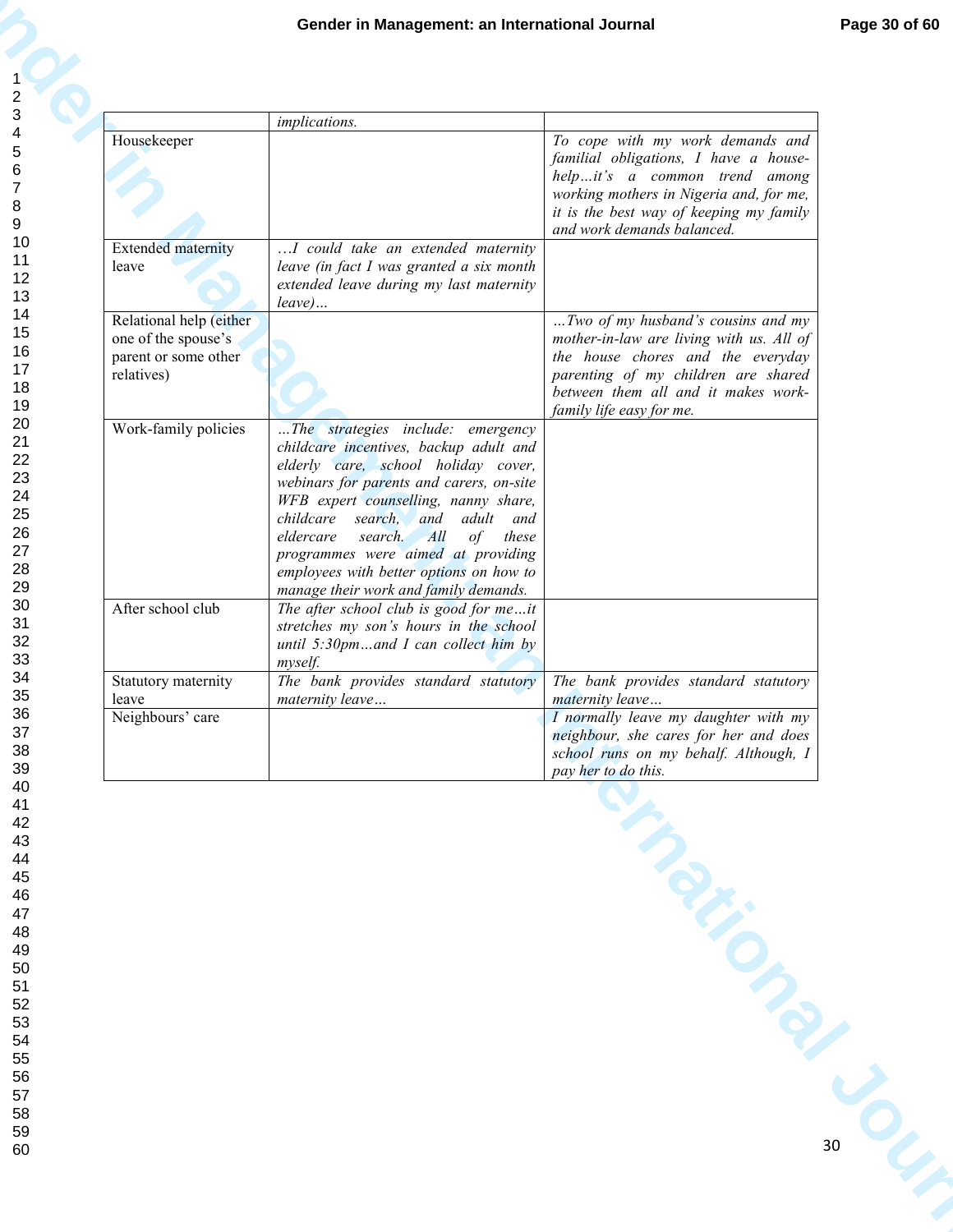#### **Work-family Balance: A Case Analysis of Coping Strategies Adopted by Nigerian and British Working Mothers**

#### **Abstract**

**Fage 31 of 63**<br> **Gender in Management: an International Journal**<br> **Gender in Management: an International Journal Diversion and<br>
<b>Control Management:** Civer the reality that wristing trailers experience difficulation in a Purpose – Given the reality that working mothers experience difficulties in achieving workfamily balance as a result of the social restrictions that arise from parenting combined with career goals, this article explores the various coping strategies that are employed by working mothers in the cities of London (Great Britain) and Lagos (Nigeria).

Methodology – Semi-structured interviews were conducted with 72 mothers who worked in banks in London (Great Britain) and Lagos (Nigeria). Thematic analysis and investigator triangulation are used.

Findings – The findings reveal various coping strategies used by working mothers in the cities of Lagos and London. The article also unearths the efficiency and the shortcomings of the use of au pairs among British working mothers and the similarities and disparities in terms of such use compared to the traditional use of housekeepers in Nigeria.

Originality/value – This article contributes to the existing work-family balance literature by exploring the coping strategies of working mothers as a result of socio-cultural and institutional differences in Great Britain and Nigeria.

**Keywords:** Work-family balance, working mothers, coping strategies, Nigerian, British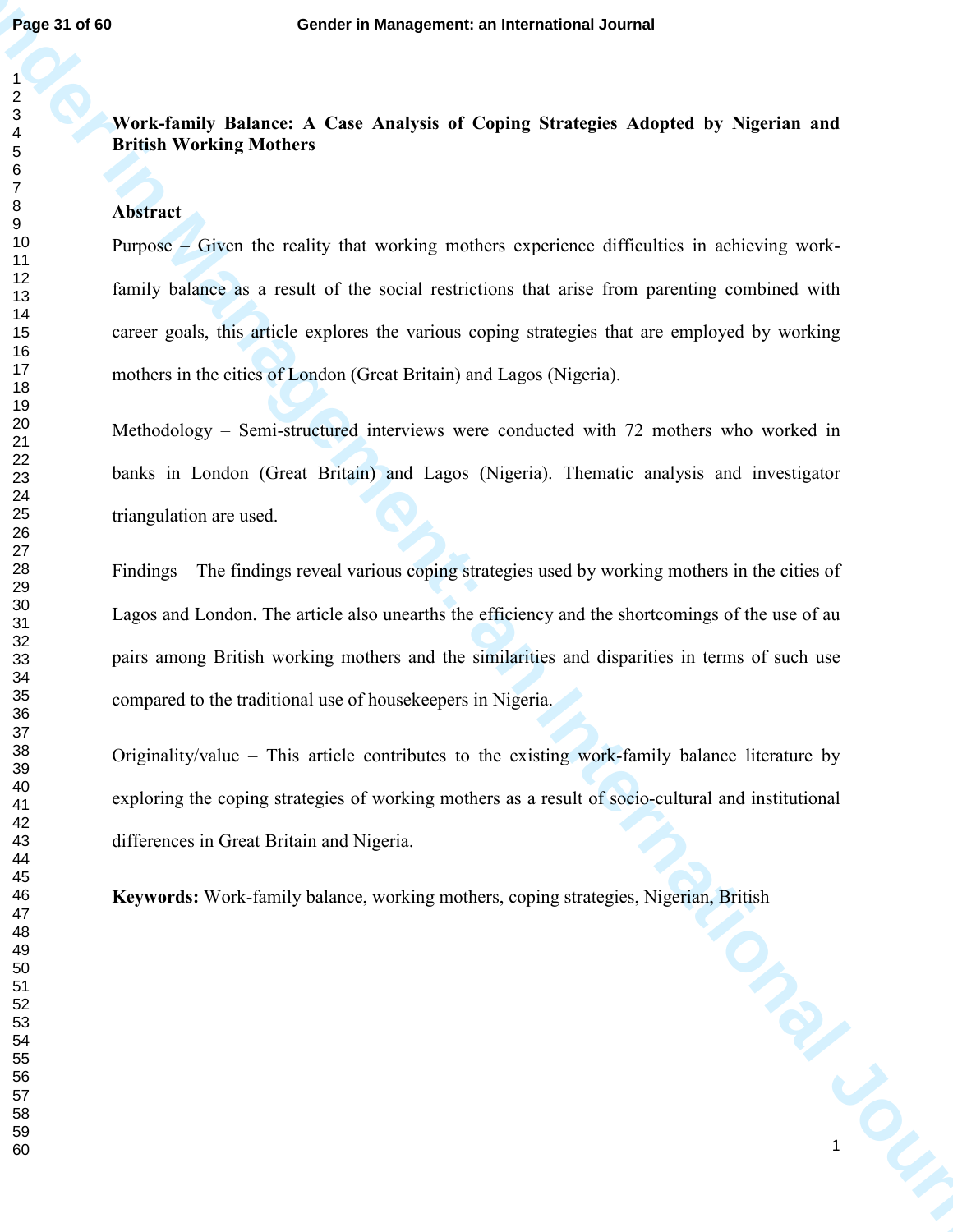#### **Introduction**

**Gender in Management: an International Journal Proper Experiments (According the System of the System of the System Christmas Control Christmas Control Christmas Control Christmas Control Christmas Control Christmas Contr** With a particular focus on Nigerian and British female employees who have childcare needs and responsibilities, the purpose of this paper is to examine the various coping strategies that are used by working mothers in terms of achieving a desirable work-family balance (WFB). WFB has been identified as a major problem for working mothers (Aryee et al., 1999; Ng, Fosh and Naylor, 2002) and has received increased attention from organisational researchers over the years (Grzywacz and Marks, 2000; Valk and Srinivasan, 2011). This is because women (specifically female single parents) continue to engage in paid employment in order to provide sufficient resources for their families. This trend exists for both British and Nigerian women who are in paid employment and those who are involved in other economic activities in addition to their traditional responsibilities as home managers (Inman, 2015; Okonkwo, 2012). For instance, Okojie (2000) noted that approximately 38.1% of women are involved in paid employment (both in public and private sectors) in Nigeria. Furthermore, Ekwe (1996) noted that women have become the pillars of trading and merchandising, subsistence agricultural business activities, and the cottage industries in Nigeria. In addition, they have also been involved in various levels of governmental and organisational management. Women also hold various parastatal positions and are involved in policy-making. These positions have hitherto been regarded as masculine preserves (Okojie, 2000). Furthermore, the Office for National Statistics (2013) confirmed that there is a rising number of women in employment in Great Britain (67% of women aged 16-64). In addition, 7.7 million women had dependent children in Great Britain in 2014 and approximately 70% of these women were in employment (Office for National Statistics, 2014). In essence, both British and Nigerian women are well-represented in different professions in addition to their primary roles as homemakers. The fact that these women are working mothers who combine careers with familial responsibilities means that they may encounter more WFB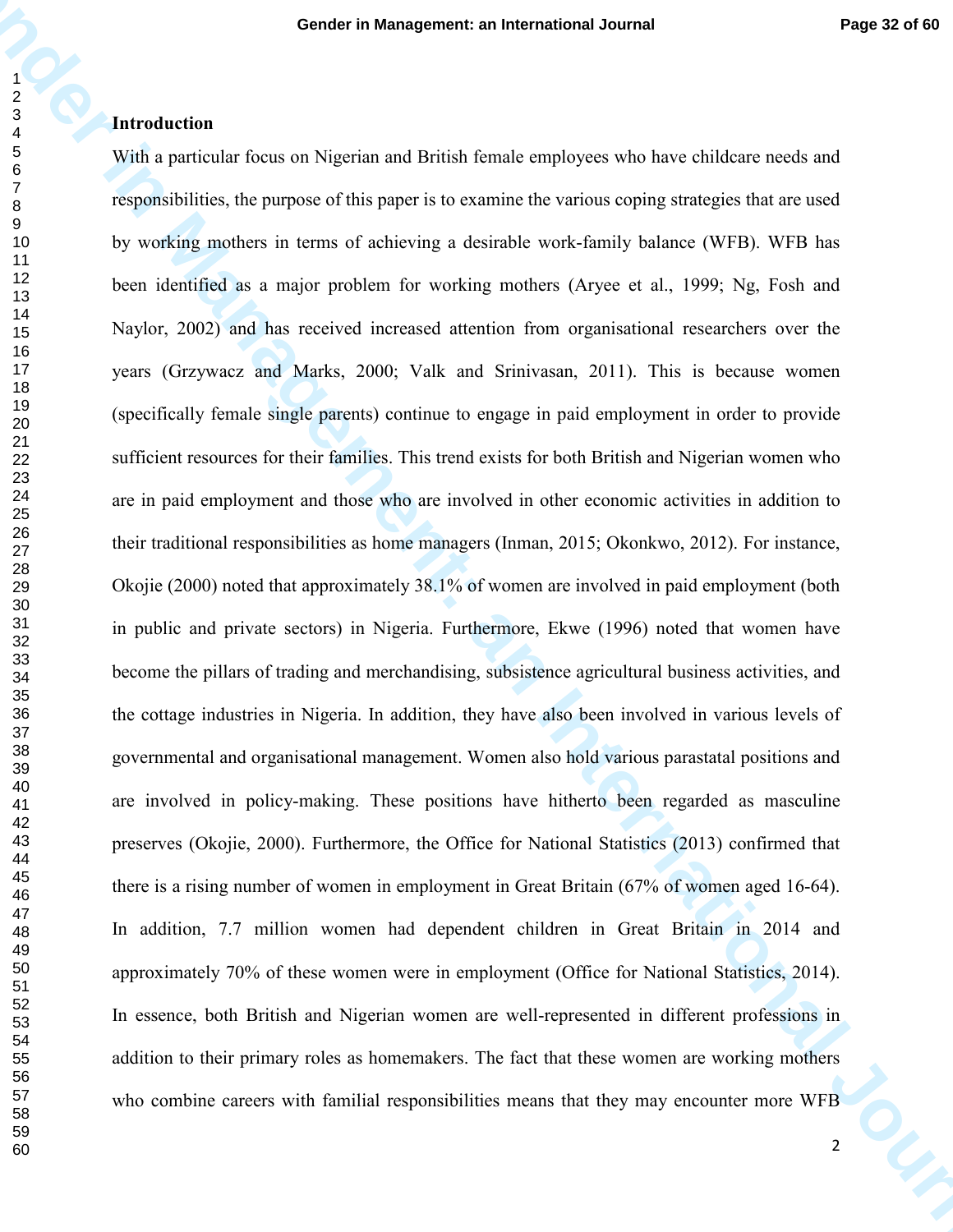challenges than their male counterparts or spouses. This may well be the reason why many workfamily researchers argue that managing work and familial responsibilities remains the most significant challenge that confronts female employees (Guendouzi, 2006; Noor, 2004; Welter, 2004).

**Fage 31 of 63**<br> **Gender in Management: an International Journal**<br> **Gender in Management:** an International Journal of the University of the University of the University Section<br> **General University researches** cargonic st What do researchers know about coping strategies in terms of achieving WFB? Much of the attention in this area of study (over the past few decades) has been focused on work-family conflict (Kreiner, Hollensbe and Sheep, 2009). According to MacDermid (2005), over 180 articles have been published on the subject of work-family conflict. As the problems that surround work-family conflict are now understood, sufficient empirical research which investigates the various methods/strategies employed by working mothers in order to manage the challenges of WFB has not been provided. Therefore, an important objective of this article is to examine the various coping strategies that are employed by working mothers in order to achieve a desirable WFB. These strategies will be analysed separately in terms of what is available for working mothers in London (Great Britain) and Lagos (Nigeria). London and Lagos have been chosen because there is a high percentage of working mothers in these cities and the two cities represent the financial hubs of their respective countries. This article has been designed to contribute to the existent literature on WFB, with specific reference to working mothers. Another objective of this article is to discover the differences and similarities between the various coping strategies employed by working mothers in the two countries. The key research question is: What are the various coping strategies employed by working mothers in order to achieve a desirable WFB? This will help to reveal the ambiguities and incompatibilities in terms of the different coping strategies. It will also help working mothers in the two cities to learn about the different coping strategies that may be adopted in order to help them combine their work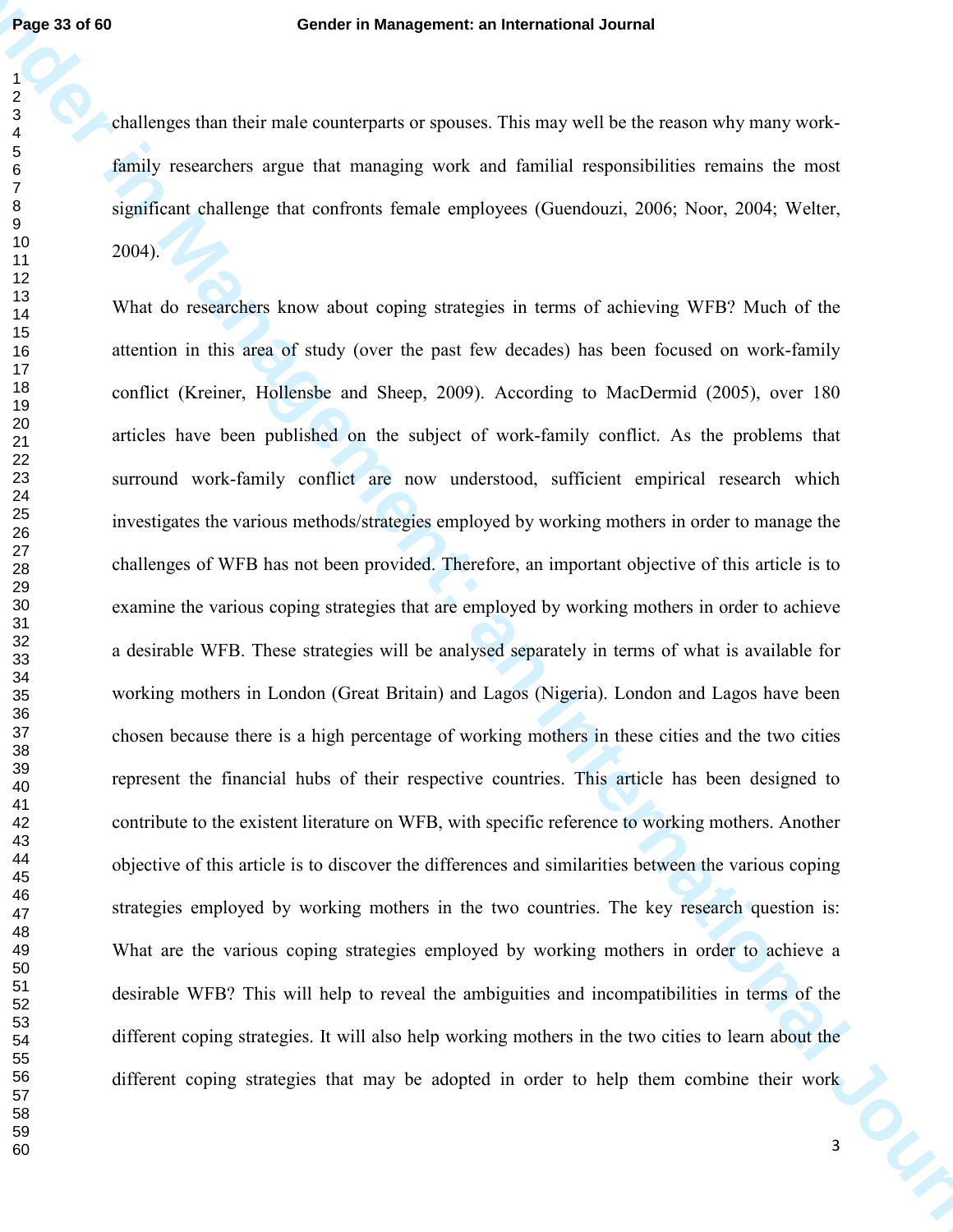demands and familial responsibilities. In order to achieve these objectives, 72 working mothers who work in banks in both London and Lagos were surveyed. This article is written in response to the country-specific research call made by scholars (Adisa, Mordi and Mordi, 2014; Epie and Ituma, 2014).

#### **The Perspective of WFB**

**Gender in Management: an International Journal Propries and Security American Security American Security American Security American Security American Security American Security American Security American Security American** Work and family are probably the two most important aspects of human life. This is why WFB research has dominated organisational studies (Grzywacz and Marks, 2000; Parasuraman and Greenhaus, 2002). The importance of WFB for both employers and employees cannot be overstated (Adisa, Mordi and Mordi, 2014). This is because a desired balance between the two domains will enhance job satisfaction, employee performance, organisational commitment, and productivity (Lapierre et al., 2008; Poelmans, O'Driscoll and Beham, 2005). Research such as that of Halpern (2005) and Greenhaus, Collins and Shaw (2003) have also highlighted the importance of WFB in terms of enhancing employee well-being and being a lynchpin for a healthy and well-functioning society. However, definitions of the term "WFB" are numerous and a unified definition remains elusive. According to Grzywacz and Carlson (2007), WFB is defined as finding leverage by satisfactorily negotiating both work and family domains. Clark (2000) defined WFB as the extent to which individuals are equally engaged in and satisfied with their work and family roles. In contrast, for Voydanoff (2005), WFB is a global assessment of how work resources meet family demands and how family resources meet work demands such that participation is effective in both domains.

This study defines WFB as the extent to which an individual is happy and experiences a satisfactory equilibrium between their work and family roles. This inclusive definition incorporates the important phrase "satisfactory equilibrium" and the word "happy", both of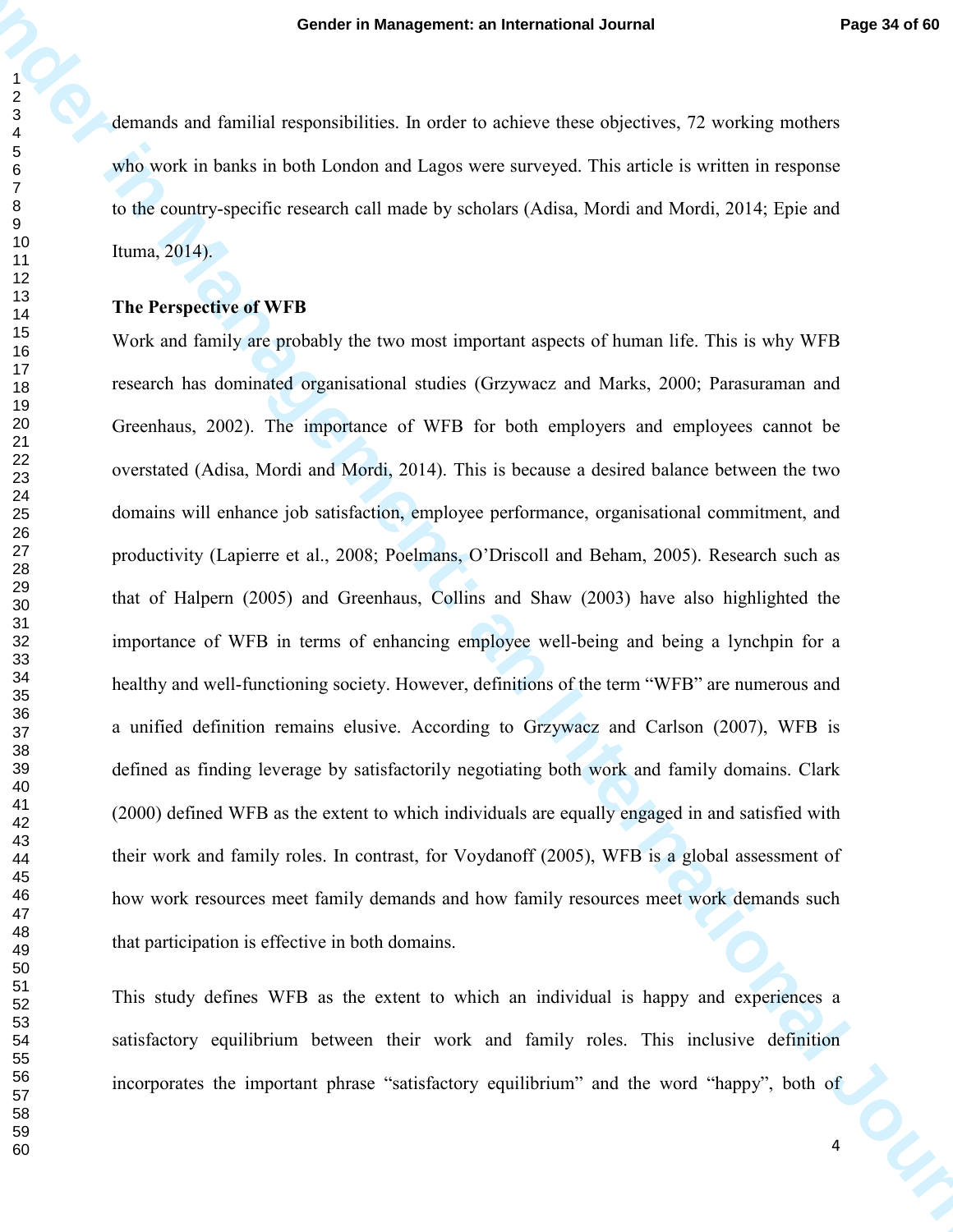which have been included in prior definitions. The word "balance", according to Osoian, Lazar and Ratiu (2011) does not mean allotting an equal amount of time and energy to the two domains; rather, it means a satisfactory level of involvement in the two domains. Furthermore, it is essential to note that employees differ in needs, wants, and family compositions. WFB matters remain a core issue which is paramount to human resource development (HRD). This is because the absence of a balance between work and family roles results in work-family conflict (Noor, 2002), with organisational outcomes such as high turnover (Kossek and Ozeki, 1999), a high level of employee absence from work due to sickness (Jansen et al., 2006), and reduced performance at work (Butler and Skattebo, 2004; Greenhaus, Tammy and Spector, 2006). This evidence indicates that the issue of WFB is important in HRD and resides at the core of HRD's primary functions (Grzywacz and Carlson, 2007).

**Fage 25 of 68**<br>**Gender in Management: an International Journal (16)**<br> $\frac{2}{5}$ <br>which have been included in proor definitions. The word "halome", according to Oronic, Lazar<br>of and Rain (2011) does not mean alisting: an equ It is, however, pertinent to note that female employees bear the heaviest consequences of the need to combine work and family roles (Adisa, Mordi and Mordi, 2014), even though the issue of WFB affects both genders. Women are engaged in paid employment for different reasons. Some work in order to augment their family's financial means, while others work to actualise the self-fulfilment and self-independence that paid employment usually brings. However, this creates some level of intrusiveness into some women's domestic responsibilities. For instance, in a case of over 3,000 dual-earner Canadians, Higgins, Duxbury and Lyons (2010) found that family demands were stronger predictors of role overload for women than for their male counterparts. In addition, the study found that the women employed various coping mechanisms in order to deal with the high demands of work and family life. There are also reports which confirm that British working mothers are struggling to cope with their heavy work and family demands and they therefore engage in various coping strategies to balance these two important aspects of their lives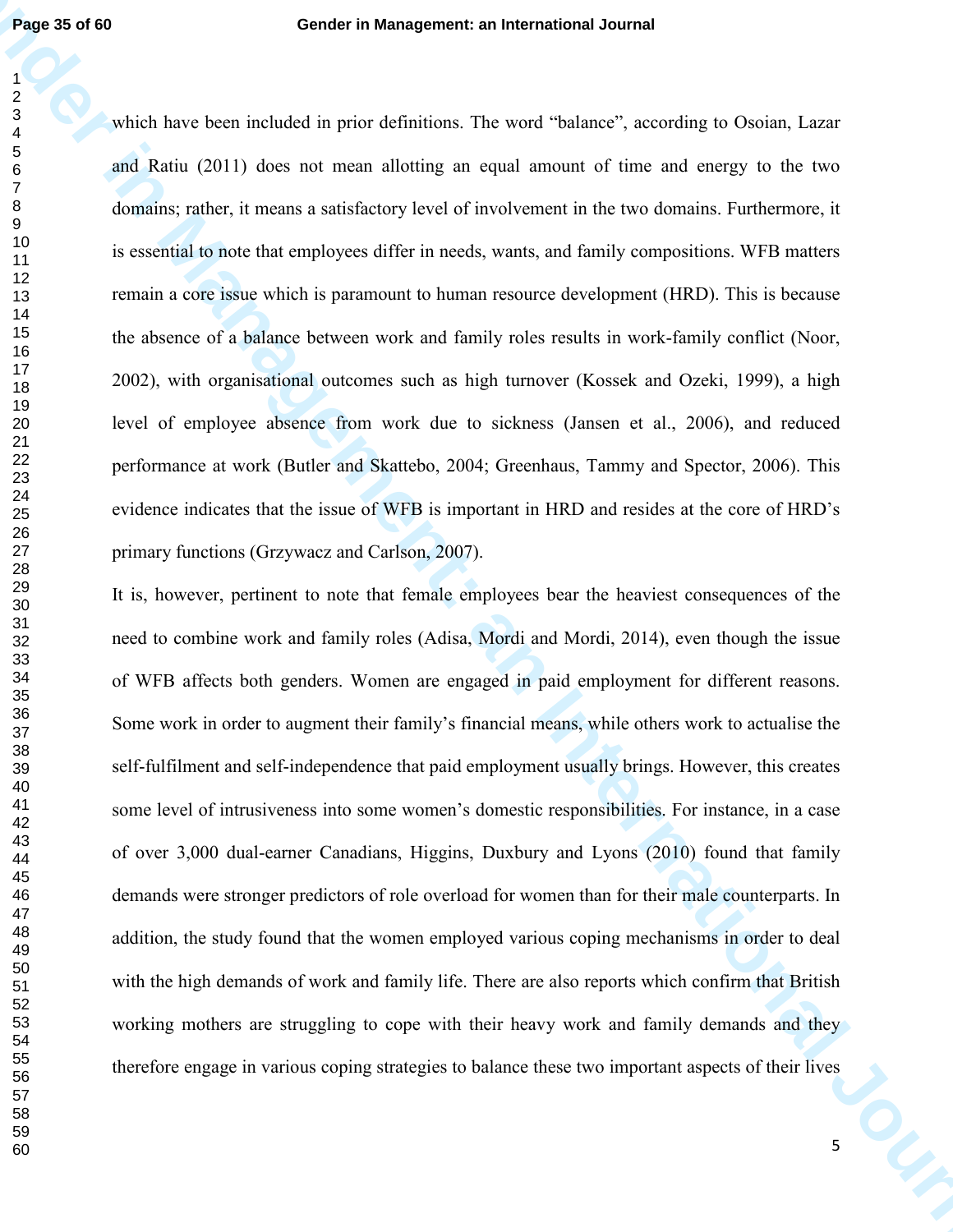(Noor, 2004). Sub-Saharan African (SSA) working mothers are involved in paid employment (Aryee, 2005) without any corresponding decrease in their domestic responsibilities. Therefore, coping strategies have been identified as an important means of easing work and family burdens in parts of Africa (Amao-Kehinde and Amao-Kehinde, 2010).

#### **Coping Strategies in Context**

**Gender in Management: an International Journal Proper Box 17.1**<br>
Cone, 2005). Schif-Manuse: Alibace (SSA) woulding mathes are involved in paid compleyment<br>  $\frac{2}{5}$ <br>
Conjugar 2005) without any interneteding decrease in t Since World War II, the participation of women in the labour market has increased substantially (OECD, 2008). This phenomenon is often referred to as the feminisation of the labour force (Jenson, Hagen and Reddy, 1998). During the post-war period, social and family policies were designed and targeted at protecting the male breadwinners who had lost their income as a result of sickness, unemployment etc. (Boje and Ejrnaes, 2012). Today, family policies are required to reflect a more diversified structure of social and family needs. This is because there is a growing problem of reconciling work and family life, specifically for women with children and adults for whom they must care (Taylor-Gooby, 2004). For example, as in Nigeria and in many other African countries, women are now actively involved in shouldering the responsibilities of the family economic provider or breadwinner (Mokomane, 2012; Okonkwo, 2012). Similarly, research undertaken by the Institute for Public Policy Research (IPPR, 2013) indicates that there is a huge rise in the number of women who are family breadwinners in Great Britain. This situation exposes numerous working mothers to the possibility of role conflict when they try to combine work and familial responsibilities. Evidence in the literature suggests that active involvement in work and family roles inevitably fuels work-family conflict, specifically for working mothers (Amao-Kehinde and Amao-Kehinde, 2010; Aryee, 2005; Emslie, Hunt and Macintyre, 2004). However, an overwhelming number of studies have argued that coping strategies can mediate the relationship between work demands and family responsibilities, role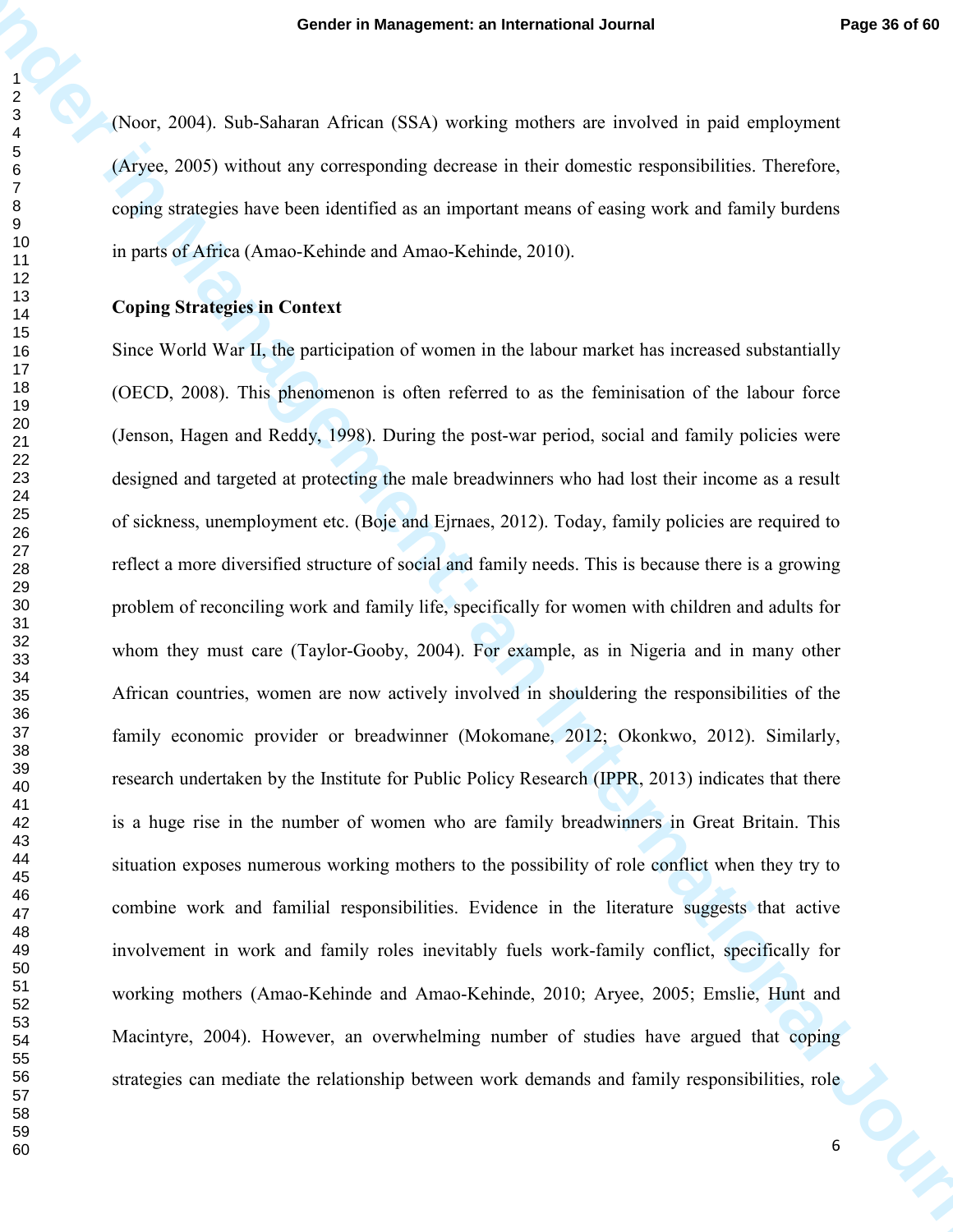**Fage 37 of 68**<br>**Gender in Management: an International Journal**<br> **Gender in Management:** and Indicates Theorem Yank Point Yank Point Contact The Contact Theorem in the System of The Contact Theorem in the Contact Theorem experiences, and outcomes (Lazarus and Folkman, 1984; Frone, Yardley and Markel, 1997; Voydanoff, 2002). Voydanoff (2002) argued that the harmonious relationship between workfamily interface and deriving satisfactory outcomes can be harnessed through various mediating mechanisms. In other words, the effects of work-family interface can be moderated by the use of coping strategies. "Coping" has been defined by Herbst, Coetzee and Visser (2006, p. 12) as "an effort to create conditions that permit an individual to continue moving towards desired goals… coping is a response which follows a stressful experience". For Higgins, Duxbury and Lyons (2008), coping is any response to external stressors that prevents or minimises emotional distress. The importance of coping strategies in easing work-family conflict cannot be overstated (Tracy, 2008). This may well be the reason why researchers have become interested in understanding the various strategies employed by individuals and families in order to cope under stress and to balance work and non-work responsibilities (Gunton, 2012).

According to Higgins, Duxbury and Lyons (2008), coping behaviours or strategies perform the following functions: (a) decreasing individual and family susceptibility to work-life conflict by removing causes of stress, (b) strengthening and maintaining the resources used to protect an individual and their family from damage (for example, family cohesiveness and adaptation) (c) decreasing or eliminating stressor events and their corresponding adversity, (d) manipulating the individual's and their family's environment by actively seeking to alter societal circumstances, and (e) controlling the impact of stress and its destabilising impacts on an individual and their family, if stress cannot be avoided. This further shows the importance of work-family coping strategies in employees' WFB. The two major theories for coping with work-family balance were developed by Lazarus and Folkman (1984) and Hall (1972). The main difference between the two theories, as identified by McVeigh (2003), is that Lazarus and Folkman's model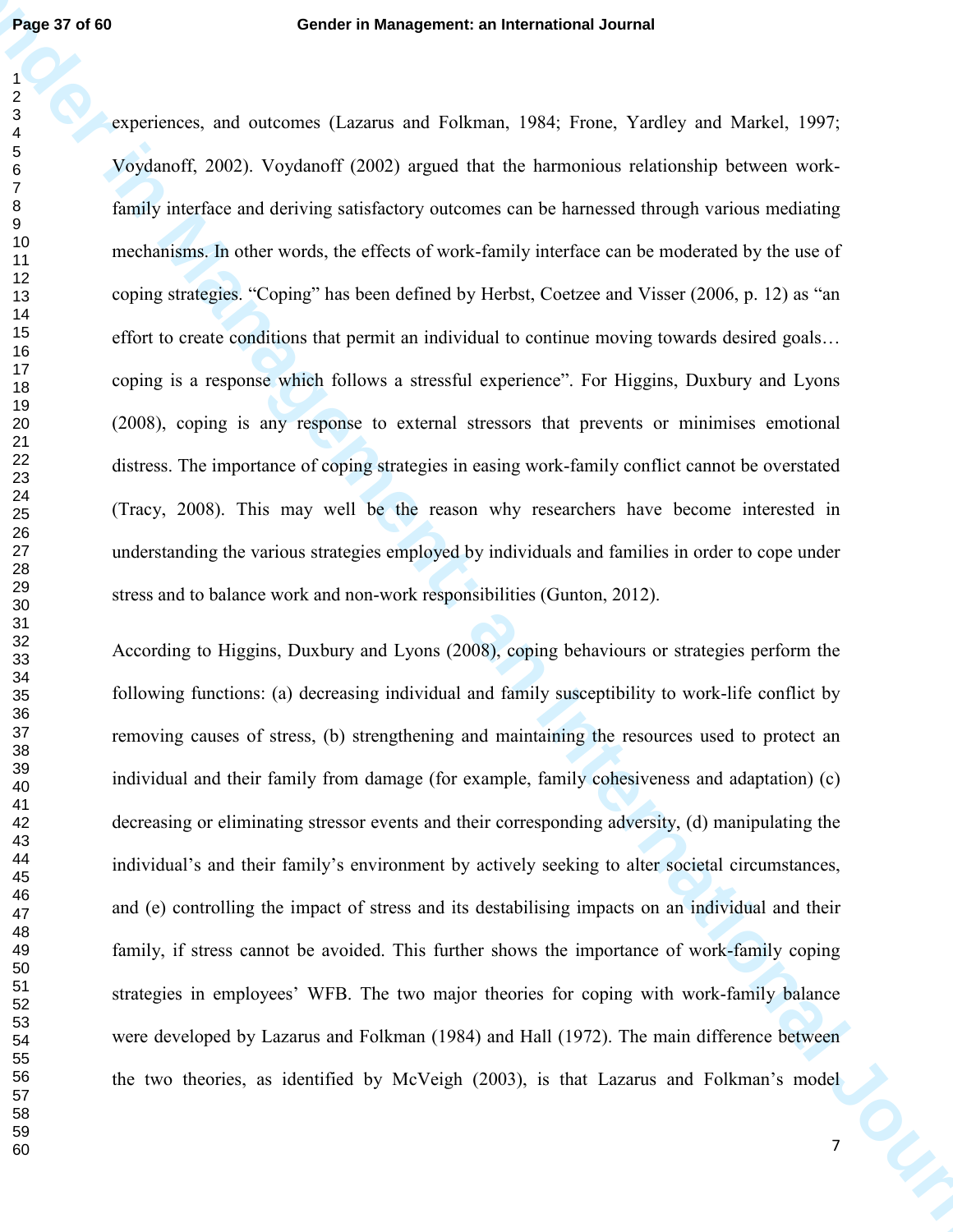**Gender in Management: an International Journal Proposition**<br> **Gender in the spin proposition** is the small proposition and problem focused unique problem in the spin and the small change of the spin and the small of the s proposed two coping foci (emotion-focused coping and problem-focused coping) and Hall's model clustered coping strategies into three: (a) Structurally imposed demands (structural role definition). This coping strategy allows for negotiation and communication between individuals in order to alter role responsibilities, which Kahn et al. (1964) referred to as a lasting solution for reducing work-family conflict. (b) Personal role conception (personal role definition). Individuals do not alter their roles in this type of coping strategy. Rather, they adjust how they perceive others' expectations and attitudes to their role; and (c) Role behaviour. This concept places obligations on individuals to meet all of the demands placed on them. There are concerns about the required support and social isolation for working mothers, specifically in SSA, where there is less support available for women to allow them to balance their work and familial responsibilities (Wusu and Isiugo-Abanihe, 2006). An important coping strategy for working mothers in Africa has, for a long time, been the extended family. Relatives are called upon to assist with childcare and other household chores (Muasya, 2014). This is common among working mothers who do not have the financial strength to employ a housekeeper or to enrol their children in private day care centres (Amao-Kehinde and Amao-Kehinde, 2010). Similarly, British working mothers are also confronted with the problems of role conflict. However, coping strategies for British women are not the same as those employed by working mothers in Nigeria. Factors relevant to the situation in Africa (such as family structure and orientation, economic ability, and societal development) are reflected in the types of strategies that working mothers employ in the SSA countries (Amao-Kehinde and Amao-Kehinde, 2010; Mokomane, 2012; Muasya, 2014). WFB is increasingly acknowledged as a strategic issue for Human Resource Management (HRM) and is recognised as a market-driven approach in terms of attracting and retaining highly skilled employees (Cappelli, 2000). This study, therefore, aims to expound the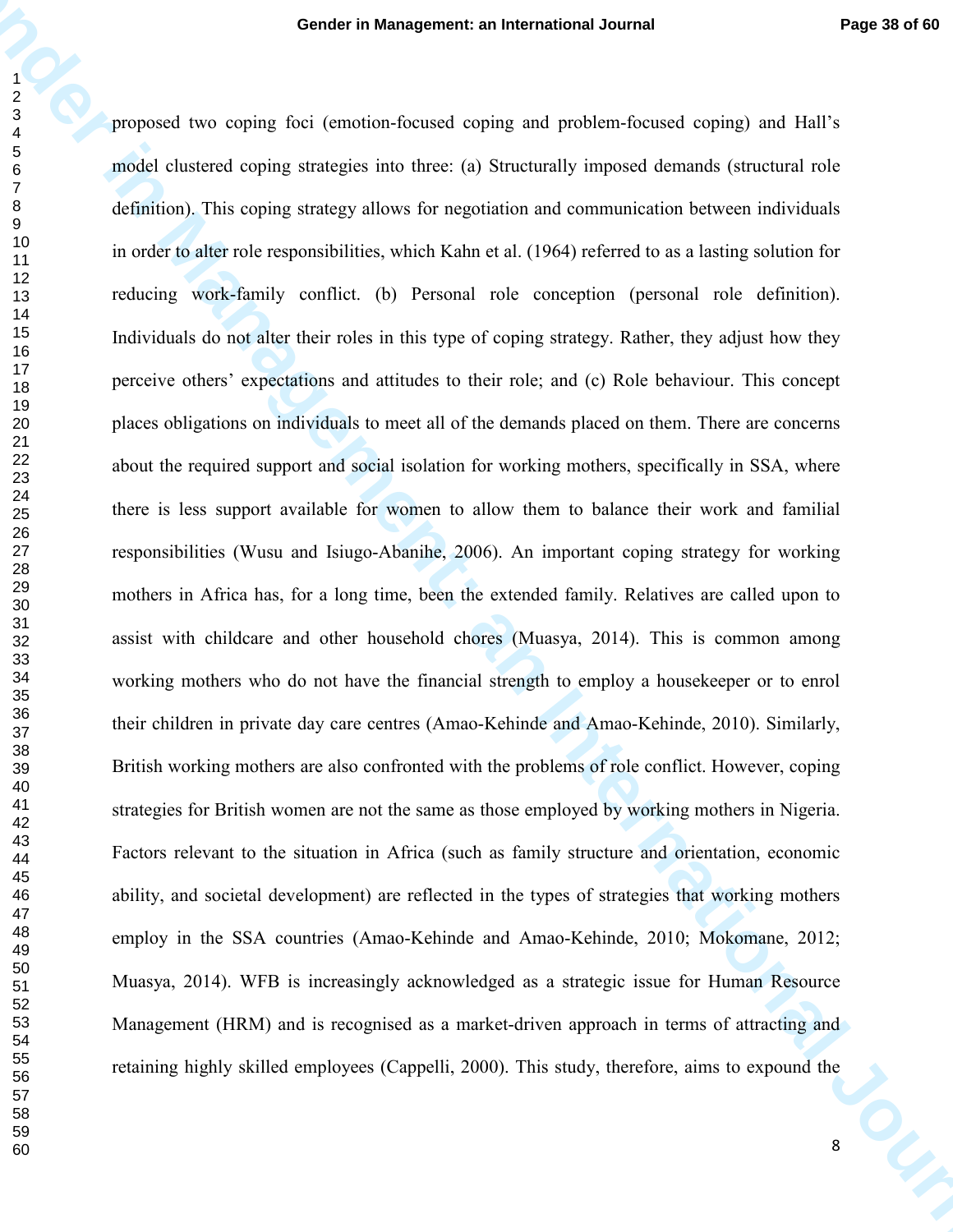different types of coping strategies used among the surveyed British and Nigerian women and to identify strategies which prove to be effective and can be reproduced by working mothers in either of the countries in order to provide working mothers and HRM with strategic insights in terms of how to reduce work-family conflict and move towards the desired WFB.

#### **Methodology**

**Fage 21 of 60**<br>**Gender in Management: an International Journal of the distribution of the strength of the contribution of the contribution of the contribution of the contribution of the contribution of the contribution of** Data were collected from 72 mothers who work in four high street banks in London and another four high street banks in Lagos (36 women in each location). The banks offer both corporate investment and retail banking services. A disproportionate number of female employees work in various units of the banks. Due to the importance of London as a leading global financial centre for international business and commerce and Lagos as an important commercial hub in Africa, many bankers work outside of the standard working hours of 8am-5pm or 9am-5pm. Employees who work in London's banks enjoy an array of work-family benefits which is unknown to their counterparts in Lagos. While there are differences in terms of the coping strategies employed by the working mothers in the two countries, the qualitative analysis of this article shows very few similarities in terms of the coping strategies used by each of the two study groups.

Each interview lasted between 40-60 minutes. All respondents who agreed to partake in the field work were screened in terms of the eligibility criteria. Each respondent was required to be a female banker who has childcare responsibilities. Respondents were asked questions about the various work-family coping strategies that were available to them. Their personal and organisational details were written in pseudonyms in order to preserve their anonymity (as requested). Consent forms were presented to the respondents at the start of each interview which stated the purpose of the study. All of the respondents were, however, informed of their right to participate or decline at any stage of the interview process. All of the interviews were conducted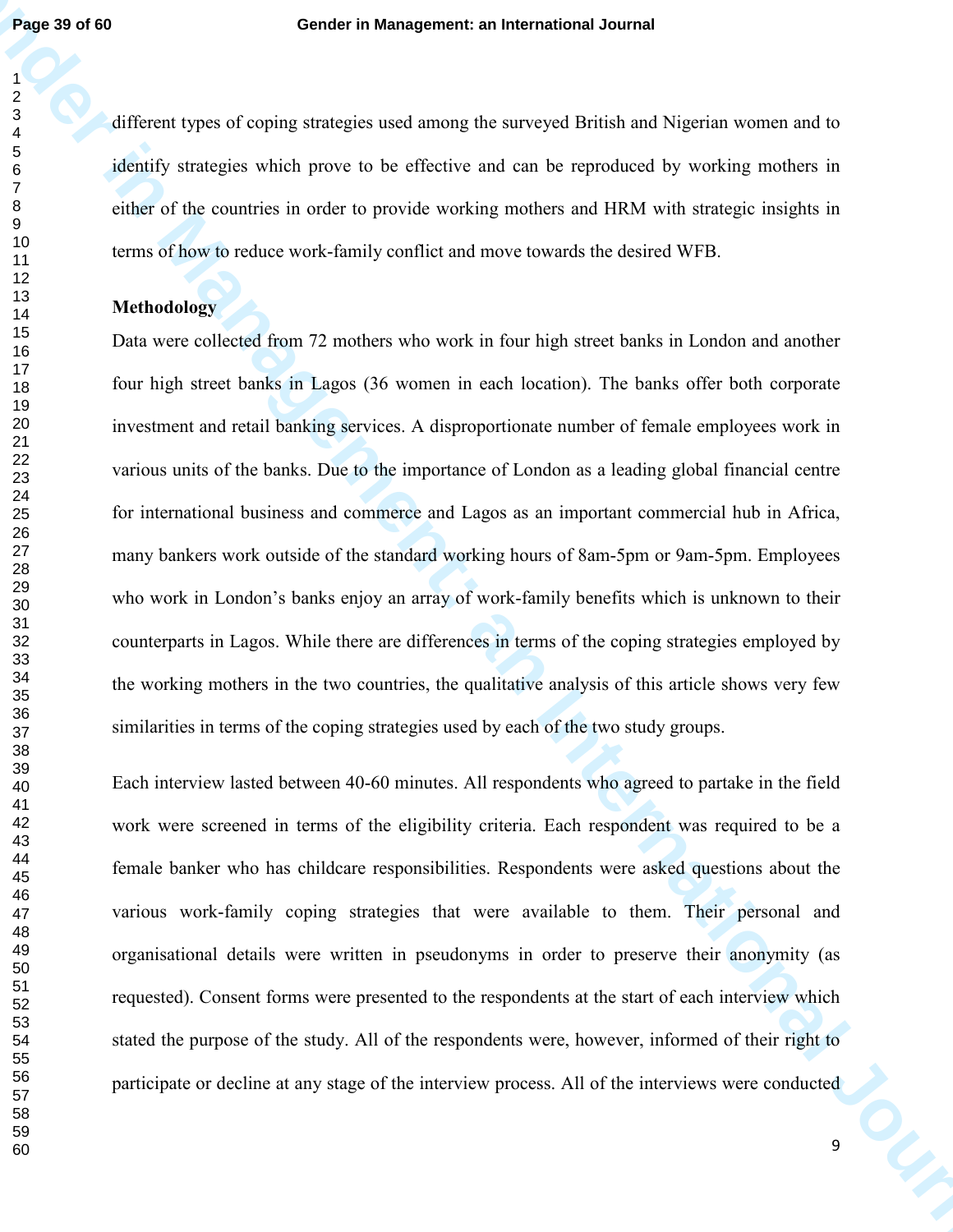in English language and audio recorded with the permission of all interviewees. Strict interviewing protocols were observed.

**Gender in Management: an International Journal Propose Control<br>
2 and interviewing probability and stable viscolational with the permission of all interviewes. Nurel interviewes the management of the interviewe, the manuf** After transcription of the interviews, the researchers meticulously reverted to the beginning of the recording and followed through every word of the transcription in order to ensure that the transcribed version of the interviews exactly matched the recorded version. After a narrative summary for the interviews had been drafted, open coding (the identification of key points and objectives which seemed to be significant to the data) was applied (Boeije, 2005). The researchers then grouped the first set of codes into categories according to their common codes. The researchers did not impose coding categories a priori; rather, the researchers remained open to potentially surprising insights by allowing the categories to emerge from the data in order to avoid missing any important themes. The main categories were further fine-tuned by frequent comparisons until a representative overview was achieved. Due to the exploratory nature of this study, data-driven thematic analysis was employed. The application of thematic analysis was based on the guidelines of Braun and Clarke (2006) and the steps involved in the data analysis were based on Corbin and Strauss's (2008) recommendations. Emergent themes from the data became the categories for analysis (pre-arranged enigmas were verified twice in order to ensure reliability) and investigator triangulation (Polit and Beck, 2004) was applied.

#### **Insert Table 1**

1 Long All of the respondents were female. The number of years they had been in employment ranged between 3 and 15 years. All respondents were aged between 25 and 50 years old. Each respondent from both countries had at least one child.

**Findings** 

**Working Mothers and WFB**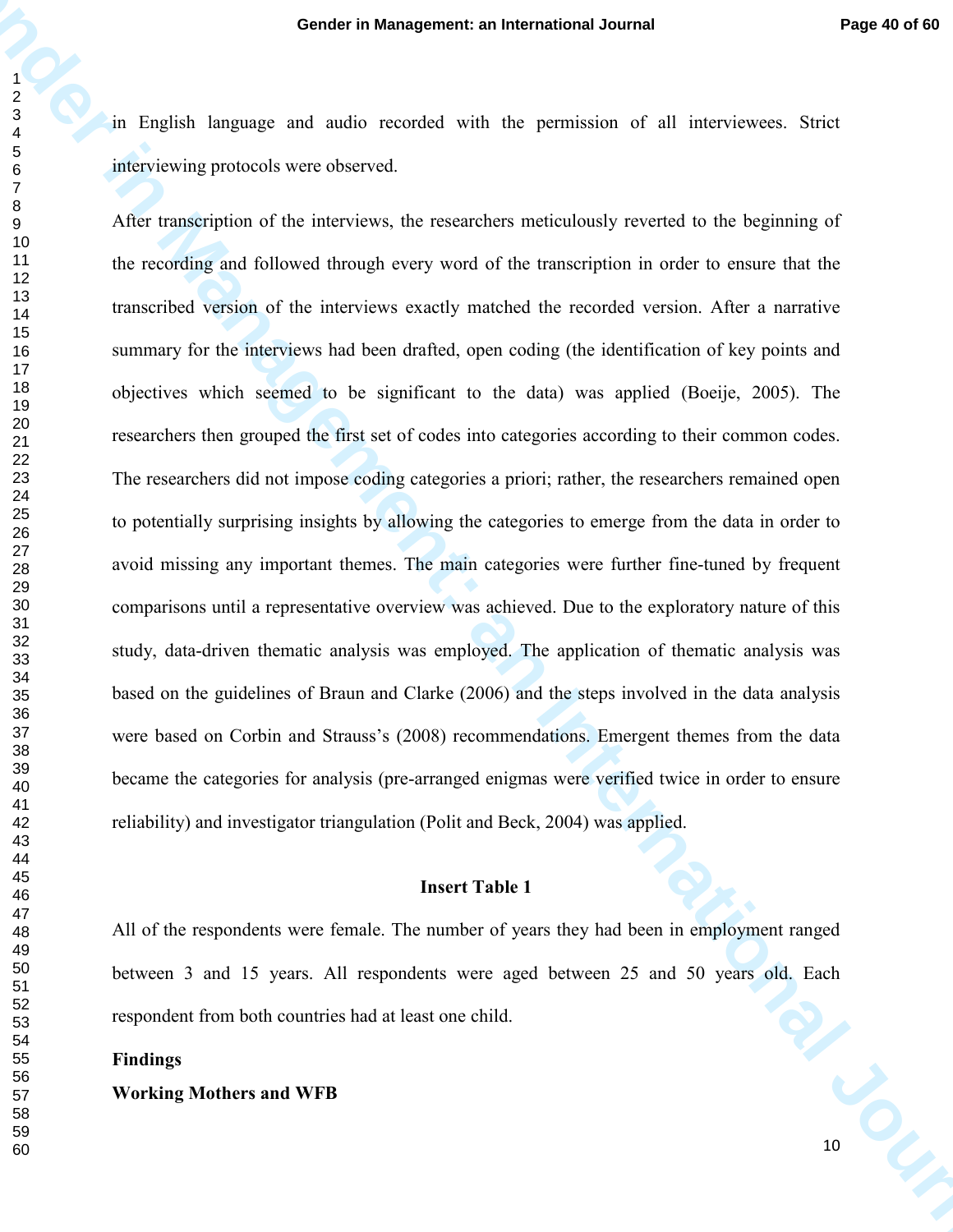**Frogs 41 of 63**<br> **Gendering** the two-or of W130 the responses from venturing modesn both in Nigeria and Creat<br> **General or** Registration Construction of the metallic metallic metallic metallic equations<br> **Constrained**<br> Regarding the issue of WFB, the responses from working mothers both in Nigeria and Great Britain are similar. The majority (82%) of the respondents shared their experiences with regards to how the pressure of work-related demands and expectations of familial duties (specifically parenting) make it difficult to achieve satisfactory WFB. A respondent in London said:

*Yes, it is difficult…combining work demands and familial responsibilities is a huge task such that, despite the various strategies available to achieve WFB, I am still not 100% happy and satisfied because there are lots of things I would have loved to do for my children but which I am unable to do…for example, I spend less time with them from Monday-Friday because my work keeps me away (Respondent J, Quid Bank).* 

Another respondent in Nigeria said:

*'Two hard works' – one at home, the other at work. As a mother, a wife, and a professional banker, achieving WFB is difficult. Yes, coping mechanisms help, but I cannot say that I have a satisfactory WFB…the societal expectations and duties placed on a typical Nigerian woman in terms of looking after the children and caring for the husband and other relations (as the case may be) further make achieving WFB difficult…that's the truth (Respondent X, Fox Bank).* 

Another respondent said:

*My work takes too much of my time and prevents me from attending to important familial duties. For example, my house-help (sometimes my sister) has been representing me at my daughter's school's parent-teacher meetings…I always feel guilty and bad as a mother…do I have a WFB? I will say I do not have a desired WFB (Respondent I, Med Bank).* 

The above statements represent an overwhelming majority (96%) of the respondents' views regarding WFB. Responses suggest that, despite the various coping strategies available, achieving satisfactory WFB remains difficult. It is even more difficult for Nigerian working mothers because of the societal expectations and duties of women.

#### **Coping Strategies for Working Mothers in London**

Following detailed interviews with 36 working mothers in four high street banks in the city of

London, it was found that there was a number of coping strategies available to them (besides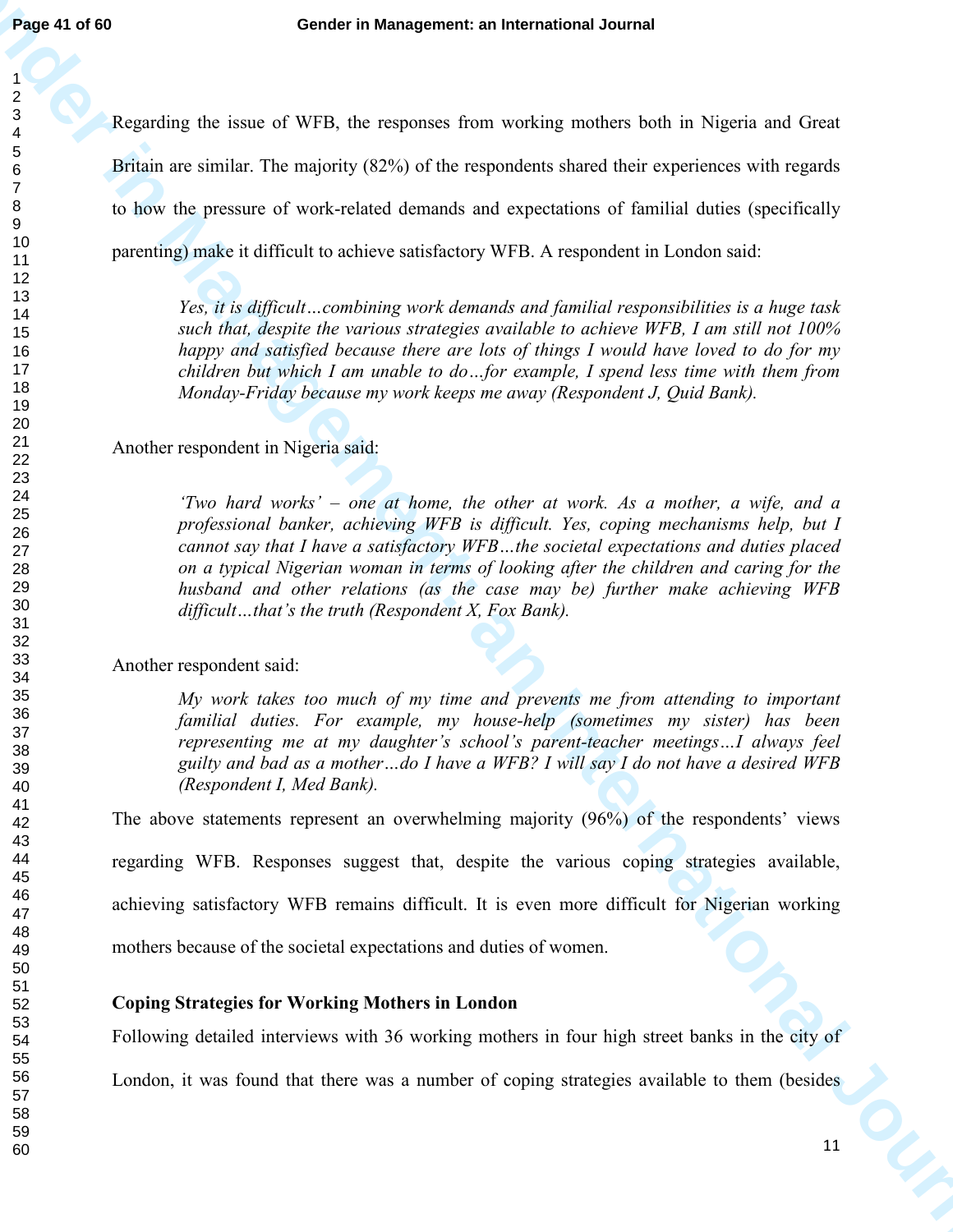**Gender in Management: an International Journal Page 42 of 66**<br> **Gender in Management:** A statistic (vech as maintring leave) in under tail for the international Journal Earthly<br> **Generalis.** Man, all these expressions res statutory benefits (such as maternity leave) in order to help them manage their work and family demands. Most of these coping mechanisms have been established by the banks and the government in recognition of the fact presented by Poelmans, O'Driscoll and Beham (2005) that employee performance, organisational commitment, and productivity are greatly enhanced when employees are able to maintain satisfactory balance in their work and familial responsibilities. The majority (89%) of the respondents acknowledged that they face challenges due to the demands of banking work combined with parenting and other domestic duties.

Respondents shared their experiences of work-family conflict and the various coping methods that are available to them in order to reconcile the demands of their professional and family lives. One respondent said:

*My work and family demands are so enormous, sometimes very hard to bear; but thanks to different programmes my employer introduced in order to help working mothers to manage their work demands and familial responsibilities. One of the programmes allows me to switch from full-time to part-time for as long as I have a child whose age does not exceed five, we have a registered childcare centre that is a stone's throw from my work place, I could take an extended maternity leave (in fact I was granted a sixmonth extended leave during my last maternity leave), an emergency childcare leave, and family medical leave. I could also apply for reduced working hours which could stretch up to a year after my maternity leave and I sometimes work from home for few days (Respondent A, Sea Bank, London).* 

Another respondent (a single mother of two) related her experience in terms of using *au pair* as a coping strategy in order to achieve a balance between her work-related demands and familial responsibilities. Similarly, 68% of the respondents indicated that they currently use an *au pair* or that they used an *au pair* at one point.

*It is difficult to combine work with family demands, and this is a very big issue for most working mothers. There is, however, a couple of coping mechanisms out there, but I prefer an au pair…What is an au pair? (Asks the interviewer) Hmmm…au pairs are people (normally aged between 18-27) who come to Britain from other EU countries to learn English and the British culture. They are not domestic staff, cleaners, or nannies*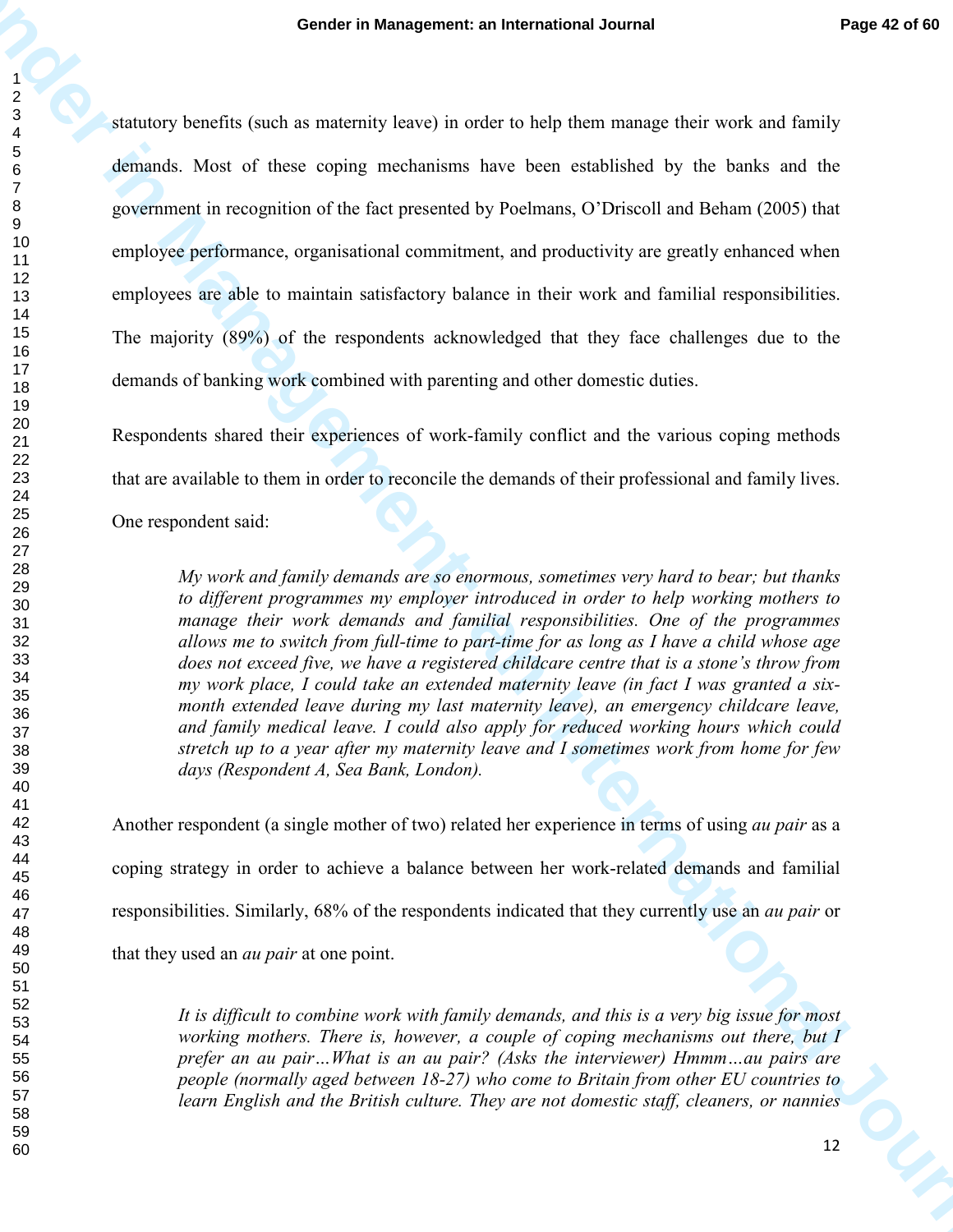*and, of course, they are not slaves. They live with you as part of the family, join the family for meals, and have their private bedroom in exchange for providing childcare needs and doing light housework. They generally work Monday to Friday and have the weekend off. I pay my au pair £90 a week…most people don't use them because you have to feed them and provide them with accommodation, but I have been using an au Pair for 5 years now and it has made my work and family life easy (Respondent B, Look Bank).* 

Another respondent said:

*I came to the Britain as an au pair myself. To me, it is the best way of coping with work demands and parenting responsibility provided you have the wherewithal (Respondent C, Super Bank).* 

A Human Resources (HR) Director, who is also a married mother of three, gave a full scale of

the coping strategies that are available in her workplace:

**Frage 43 of 68**<br> **Gender in Management: an International Journal particular is a method of the function of the function function**  $\frac{2}{5}$  **and the continue of the particular international Journal of the particular interna** *In an effort to help working mothers balance their work and family lives and because of our past experience with women finding it very difficult to combine work with parenting and other familial responsibilities, the Bank came up with a long list of work-family programmes entitled: "Everything you need to make work and family really work – all in one place". The strategies include: emergency childcare incentives, backup adult and elderly care, school holiday cover, webinars for parents and carers, on-site WFB expert counselling, nanny share, childcare search, and adult and eldercare search. All of these programmes were aimed at providing employees with better options on how to manage their work and family demands (Respondent D, Ox Bank).* 

Although the programmes at Ox Bank aim to help the general workforce to balance their work

and family demands, the HR Director said that 83% of the feedback about such programmes

came specifically from working mothers and they expressed satisfaction about the programmes.

In fact, one of the other members of staff at Ox Bank said:

*It could not be better, I think. The programmes are excellent, they enormously reduce my burdens and work-family hassles…they make working and parenting a lot easier and better (Respondent X, Ox Bank).* 

This view represents the majority of the respondents' views (91%) about the effectiveness and advantages of the various coping strategies available to them and how these have helped them function well as professionals and as mothers. The respondents indicated that the various coping measures at their disposal eliminate the distress of work-family demands. Furthermore, the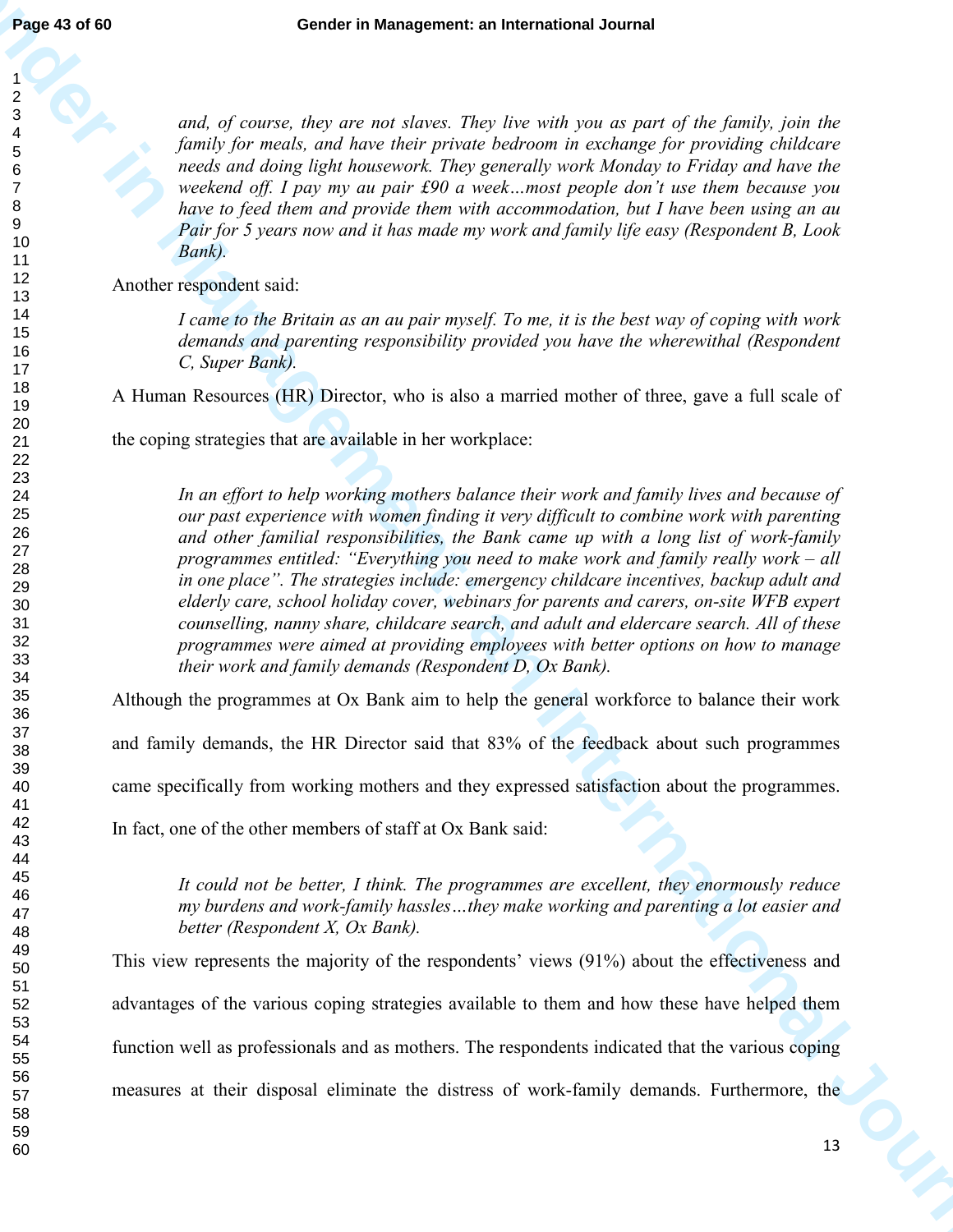respondents (58%) used childminders and after school club facilities as coping strategies. A single mother of one underscored the importance of having a childminder and an after school club facility:

*I normally drop off my son with the childminder in the morning before I go to work. The minder will drop him off at school and takes my child to an after school club for kids. The childminder plays a crucial role in balancing my work and family demands, though it's got some financial implications (Respondent F, Tool Bank).* 

Another respondent said:

*The after school club is good for me…it stretches my son's hours in the school till 5:30pm…and I can collect him by myself (Respondent H, Born Bank)* 

Another respondent stated:

*I drop off my child in the nursery in the morning, and his dad picks him up in the afternoon. My working hours are flexible and I also work from home two days a week. Although nursery care is expensive, for me, it helps me cope with work and parenting duties (Respondent G, Safe Bank)* 

**Gender in Management: an International Journal Progression**<br> **Gender in Management:** and also solind table lacking a strigger A strigger of the results of the strigger of the orientation of the strigger of the results of These statements represent the views and experiences of the respondents. Cumulatively, the various coping strategies that are available to British working mothers as deduced from the interviews include: part-time employment, registered childcare centres provided by employers, extended maternity leave, emergency childcare leave, and family medical leave. There is also the opportunity to benefit from reduced working hours and to work from home. Other benefits include: nurseries, emergency childcare, backup adult and elderly-care, school holiday cover, webinars for parents and carers, on-site WFB expert advice, nanny share, childminders, after school clubs, *au pairs*, and, of course, the standard statutory maternity leave. All of the aforementioned strategies have been found to be in use among working mothers in Great Britain in order to help them cope with their professional duties and family demands.

#### **Coping Strategies for Working Mothers in Lagos**

The same interview questions produced a very different set of responses in terms of the coping strategies that are available to working mothers from Lagos (Nigeria). Overall, the coping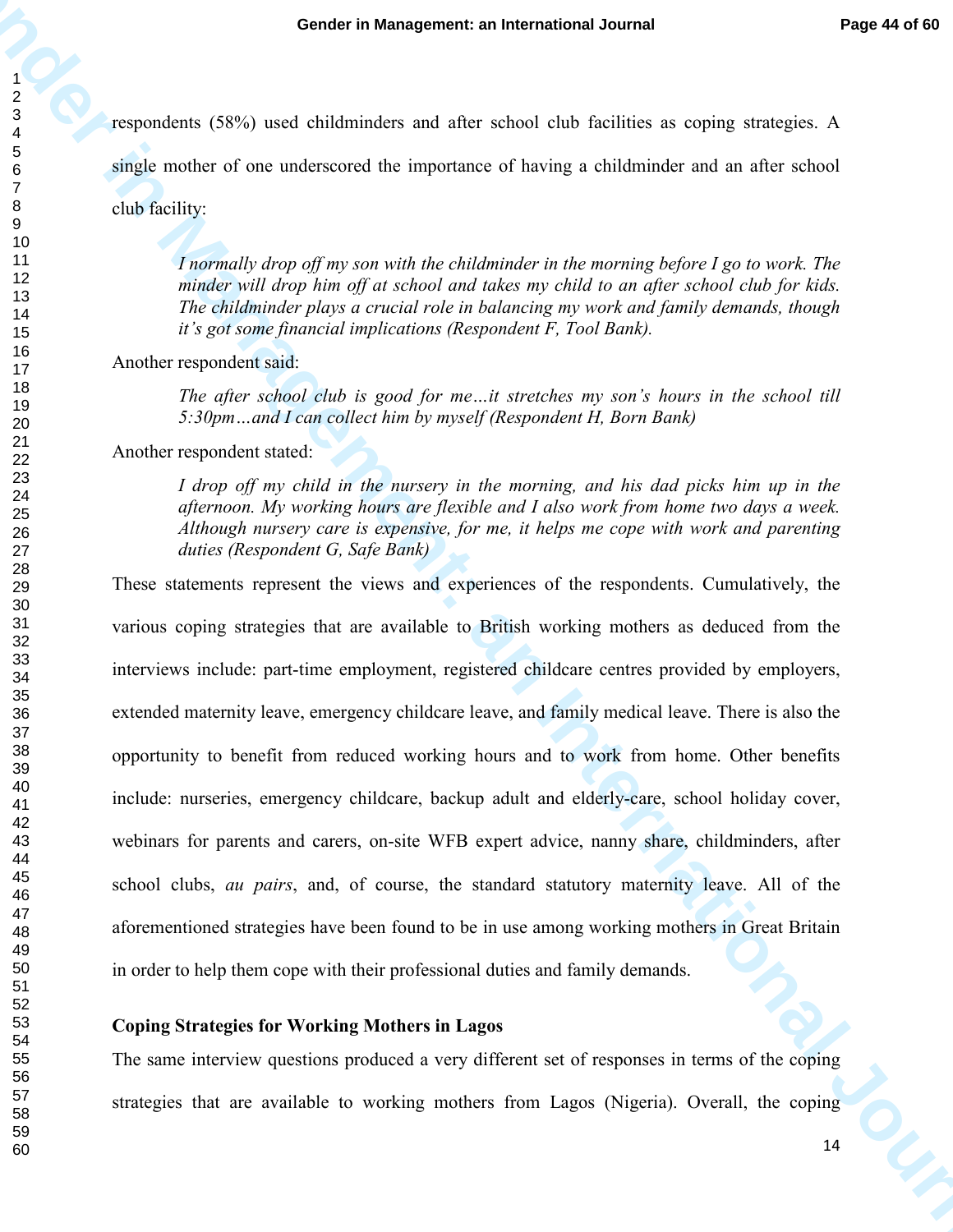**Frage 42 of 63**<br> **Gender in Management: an International Journal 2**<br> **Gender in Management:** an International Journal 1 and the state of the state of the state of the state of the state of the state of the state of the st strategies that are available to working mothers in Lagos are few. The majority (89%) of the respondents partly attribute this to the cultural perception in Africa (specifically Nigeria) that females are required to manage most of the familial and domestic responsibilities. **F**ewer coping methods were noted among Nigerian working mothers than British working mothers. A typical response is:

*Working in the city of Lagos is very challenging in terms of the poor road networks. Resuming work at 8 in the morning means I have to leave my house as early as 5am to beat the traffic and the earliest I always come back home is 8pm, sometimes 9pm…this coupled with the traditional female role expectations that the Nigerian society places on married women makes life very difficult for me and most working mothers...however, I have been able to cope because my mother lives with me; she helps with childcare and I have a house-help who I pay to do all of the domestic chores (Respondent V, People's Bank).* 

Another female banker explained how extended family members have proven to be a good

coping strategy for managing her work demands and familial obligations:

*Parenting four children with full-time work is difficult. In fact, things were getting worse because I could not meet up with my duties as a mother, wife, and a career woman. This was affecting my performance at work. I had to employ two house-helps, and I brought two distant cousins from my village to live with me, and a driver. I pay the house-helps, the driver, and I sponsor my cousins in vocational training which is a massive help to them and their future (Respondent Q, Western Bank).* 

A mother of four (who is also a bank manager) gave comprehensive details of the several coping

strategies that are employed by working mothers in her place of work:

*To cope with my work demands and familial obligations, I have a house-help, two of my husband's cousins, and my mother-in-law living with us. All of the house chores and the everyday parenting of my children are shared between them all…I would not say I achieve a desired WFB but it makes work-family life a bit easy for me (Respondent T, Met Bank).* 

Another respondent commented:

*The bank provides standard statutory maternity leave. Some banks, like where I work and a few others where my friends work, will let you close 3 hours earlier for 6 months after your maternity leave, and, thereafter, every other measure you can use to balance your job and family life demands is entirely up to you. The traditional culture places a*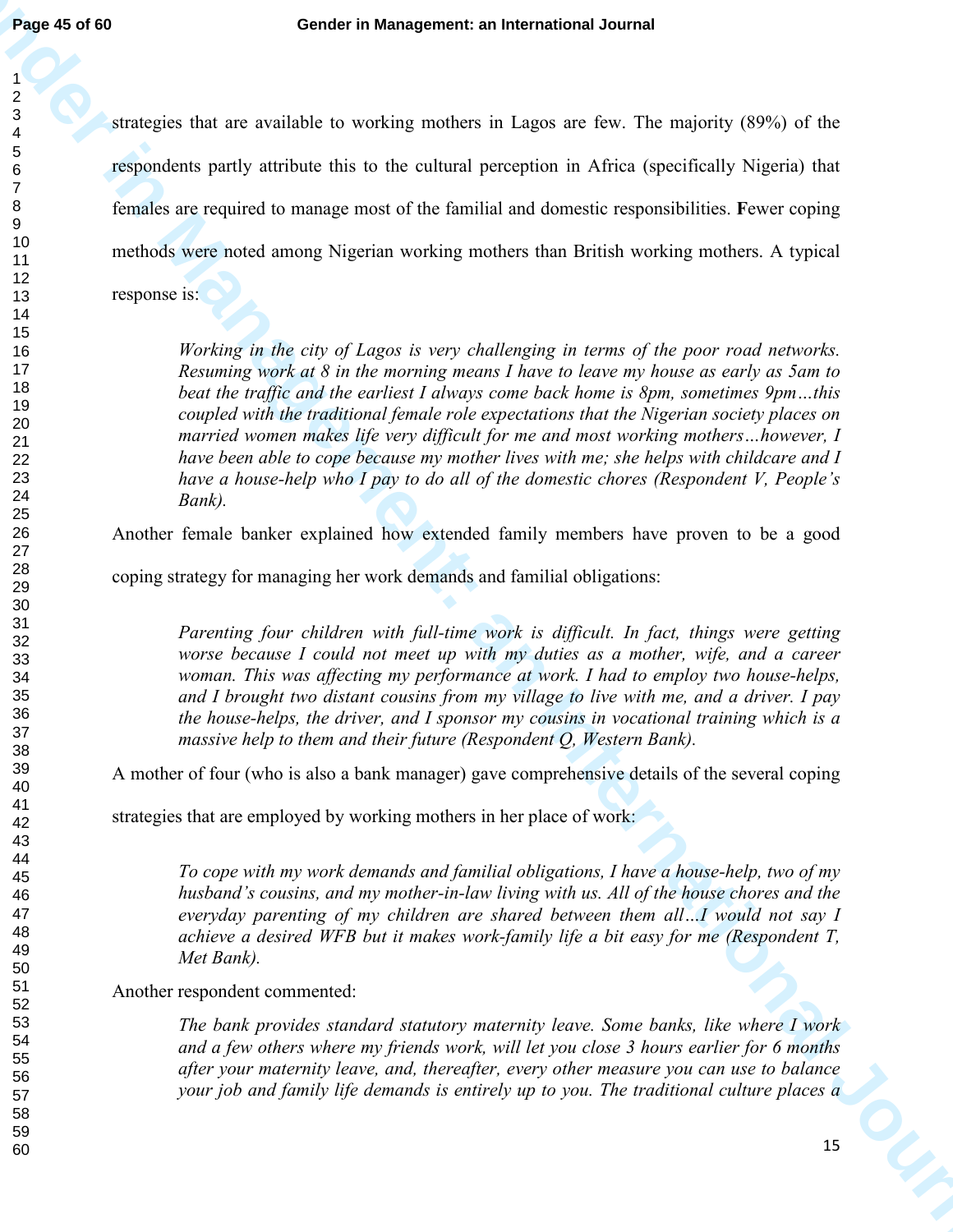*heavy load of social and domestic duties on Nigerian women, which is expected to take priority (Respondent U, Any Bank).* 

Few respondents (24%) indicated that they use childminders and nannies. They explained that

these strategies are reserved for elite and middle–class workers because of the sizable financial

costs involved.

*I usually have a childminder and nanny to look after my children. Even though the service is expensive, for me, it is the best method of coping with my work demands and familial duties (Respondent W, Cool Bank).* 

All of the above statements reveal the various coping strategies that are employed by Nigerian

working mothers. Interestingly, 12% of the respondents indicated that they use their neighbours

as a coping strategy. One respondent said:

*I normally leave my daughter with my neighbour, she cares for her and does school runs on my behalf…although, I pay her to do this. It is expensive but that is the reality of being a Nigerian mother…as for what are the coping strategies provided by my employer? Nothing except the normal maternity leave (Respondent V, Good Bank).* 

In summary, the various coping strategies that are employed by working mothers in Lagos are

what Rotondo et al. (2003) described as 'help-seeking' coping methods. A 'help-seeking' coping

method is a situation in which actions are mobilised through relevant others (relatives, friends, or neighbours).

#### **Insert Table 2**

**Gender in Management: an International Journal Properties**<br> **Gender in Management:** (1.197 fluxe)<br> **For the computer in the control of the set of the method of the set of the set of the set of the set of the simple<br>
<b>For** Table 2 above provides a concise summary of the available coping strategies using illustrative extracts from the two cities of London and Lagos. The next section provides a comparative analysis of these coping strategies in order to identify the differences and similarities between them.

**The Similarities and Differences between the Coping Strategies**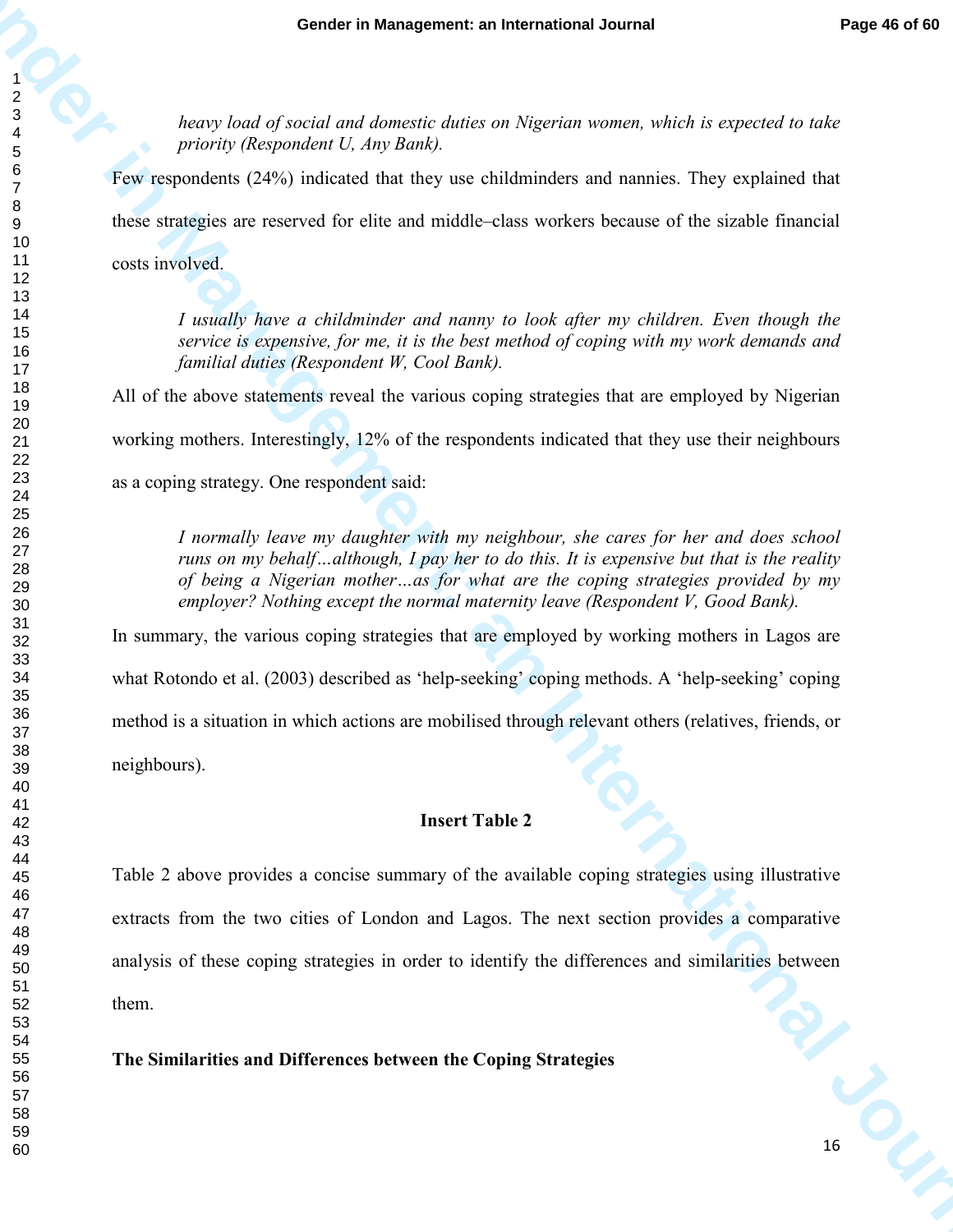**Frage 47 of 68**<br> **Gender in Management: an International Journal**<br> **A** in evolution that woulders mathers only on these promoted temperature responsibilities<br> **Consider the professional datter and family demands. Procedur** It is evident that working mothers rely on diverse personal coping mechanisms in order to manage their professional duties and family demands. Parental and domestic responsibilities (within the two contexts) are squarely conferred on women regardless of their marital and/or employment status. There is, however, some understanding (in terms of sharing domestic responsibilities) among British families. This is probably due to the generally egalitarian nature of British society. This situation is not the same among Nigerian families. Women are expected to shoulder the preponderance of the domestic responsibilities, regardless of their work demands. This article has shown that statutory maternity leave and leaving children with nannies or childminders are similarities between the strategies that are employed by working mothers in London and Lagos. Furthermore, the data showed a slight similarity in terms of domestic helpers (used in Nigeria) and *au pairs* (used in Britain). Domestic helpers live with their employers and must undertake childcare responsibilities and other related household chores. *Au pairs*, on the other hand, live with their employers (hosts), undertake childcare responsibilities (for an appointed time, usually Monday-Friday), but are not required to undertake household chores. In the instances in which they are so required, they are usually required to perform very light domestic chores. The difference between the two, therefore, is that *au pairs* are treated with relative civility and are considered as part of the family for whom they work, they only do light housework, and they are entitled to days off. Meanwhile, housekeepers (popularly referred to as "house-helps" in Nigeria) who work full-time and live with the family for whom they work seldom take days off work and do nearly all of the housework. They are not restricted to light housework in the same way as *au pairs*. Anecdotal evidence suggests that most housekeepers in Nigerian cities are hardly accorded respectful treatment by their employers and do have to work extremely hard and long hours. This claim is also supported by Amao-Kehinde and Amao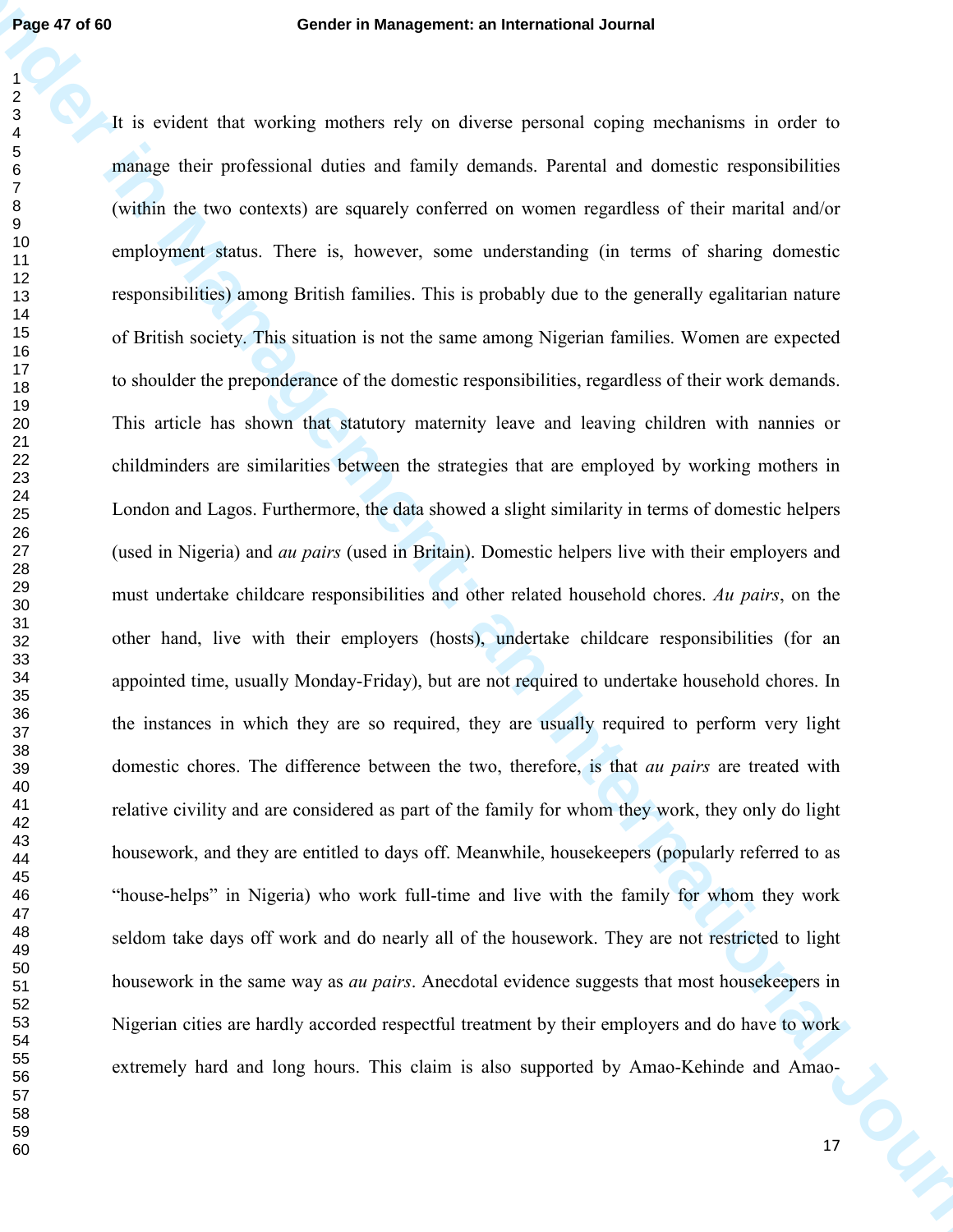Kehinde (2010). Clearly, there are more differences than similarities between the coping strategies of British and Nigerian working mothers. Furthermore, the traditional culture and family settings are different in the two contexts. For example, using grandmothers and other relations as support for WFB is less common in British culture than in Nigerian culture. However, using such strategies is a part of life in SSA, especially in Nigeria (Aryee, 2005). A respondent who used to work in Nigeria before relocating with her family to London said:

*There are many differences in the way we manage work-family demands in Nigeria and Britain. When I was in Nigeria, I had two house-helps, a maternal cousin, and my mother living with me. The house-helps and my cousin assisted with the domestic chores while my mother helped in parenting my children because I was always absent from home. The scenario is different here in Britain, with no house-help, the idea of cousins living with you does not exist, and no grandmother lives with you except when they voluntarily visit…the cultures are very different (Respondent J, Super Bank).* 

It is important to note the cost implications of employing housekeepers (house-helps); although,

the majority of working mothers in Lagos believe that the cost is affordable and that it is the best

way to manage their jobs and family demands. A Nigerian respondent commented:

*I have worked in the banking industry for ten years now and I also have friends who work in other banks. I do not know of any of them who have infants or school-age children and do not have at least one house-help…it's a common trend among working mothers in Nigeria and, for me, it is the best way of keeping my family and work demands balanced (Respondent K, Pears Bank).* 

**Gender in Management: an International Journal Prop. Page 48 of 69**<br>
A Columbic (2010). Chartly, there we enter differenties. Furthermore, the multimediate both over the columbic<br>
Form of the state of the state of the s The collectivist culture of Nigeria and the individualist culture of Britain are important factors in terms of considering the adoption and use of different coping strategies by working mothers. Coping strategies such as engaging grandmothers to look after children, employing housekeepers, and bringing in less privileged relatives from rural areas are foreign to British tradition. This is something that is, however, common in Nigerian culture. This is also implicit in the way in which the two nations separate self, work, and family. Another difference between the coping strategies that are employed by Nigerian and British women is the use of part-time work.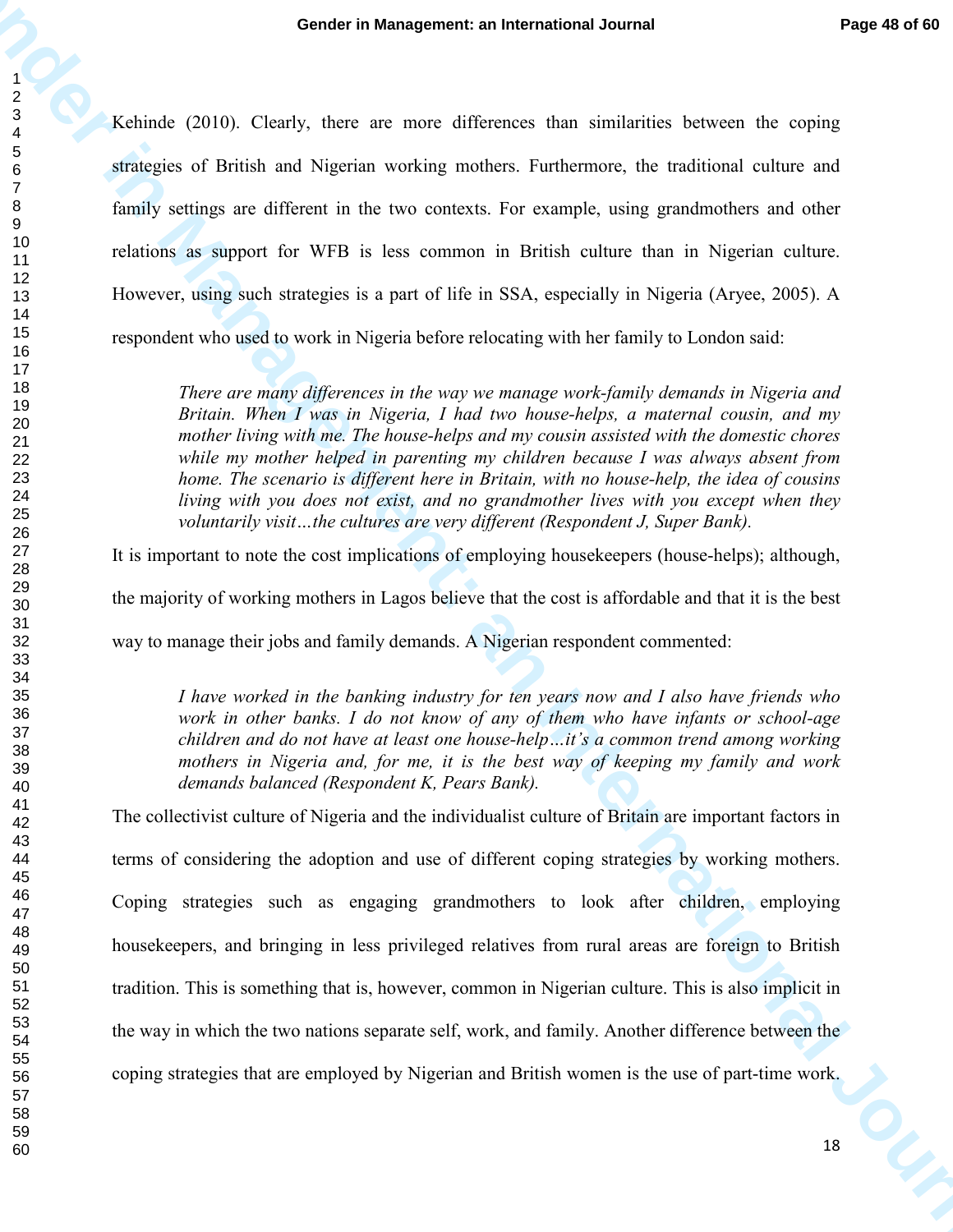British working mothers are permitted to switch from working full-time to part-time in order to balance their professional and family demands. On the other hand, part-time employment or switching from full-time work to part-time work is uncommon in Nigeria (specifically in the banking sector). The following statements typify the respondents' views and experiences:

*After the birth of my third child and the unfortunate loss of my husband, I had to switch from full-time to part-time and I was on part-time work for about three years before I later went back to full-time work…and the switch really helped me cope with my work demands and the challenges of parenting (Respondent N, Let Bank, London).* 

On the contrary, one of the Nigerian respondents said:

*If I were presented with a choice, I would have switched to part-time work in order to function very well at work and home…however, the part-time option is not available to us (Respondent M, Lagoon City Bank).* 

The above comments show the various coping strategies that are employed by working mothers in the banking sectors of Lagos and London. The strategies are clearly different between the two countries and working mothers have a choice in terms of which strategies to employ and maintain. The decision about the choice of coping strategy could change as their circumstances change.

#### **Implications**

**Fage 43 of 63**<br> **Gender in Management: an International Journal** and the spanning the strength of the strength of the strength of the strength of the strength of the strength of the strength of the strength of the streng The findings of this study demonstrate that there are huge differences between the coping strategies used by working mothers in London and Lagos. Coping strategies for working mothers are often regarded as emancipatory mechanisms through which employees (especially working mothers) are able to successfully combine work demands and familial responsibilities. This article shows that Nigerian working mothers have few options in terms of what coping measures their employers provide for them, unlike their London counterparts who have a myriad of options from which to choose. It has been argued that coping strategies mediate the relationship between work demands and familial responsibilities (Frone, Yardley and Markel, 1997;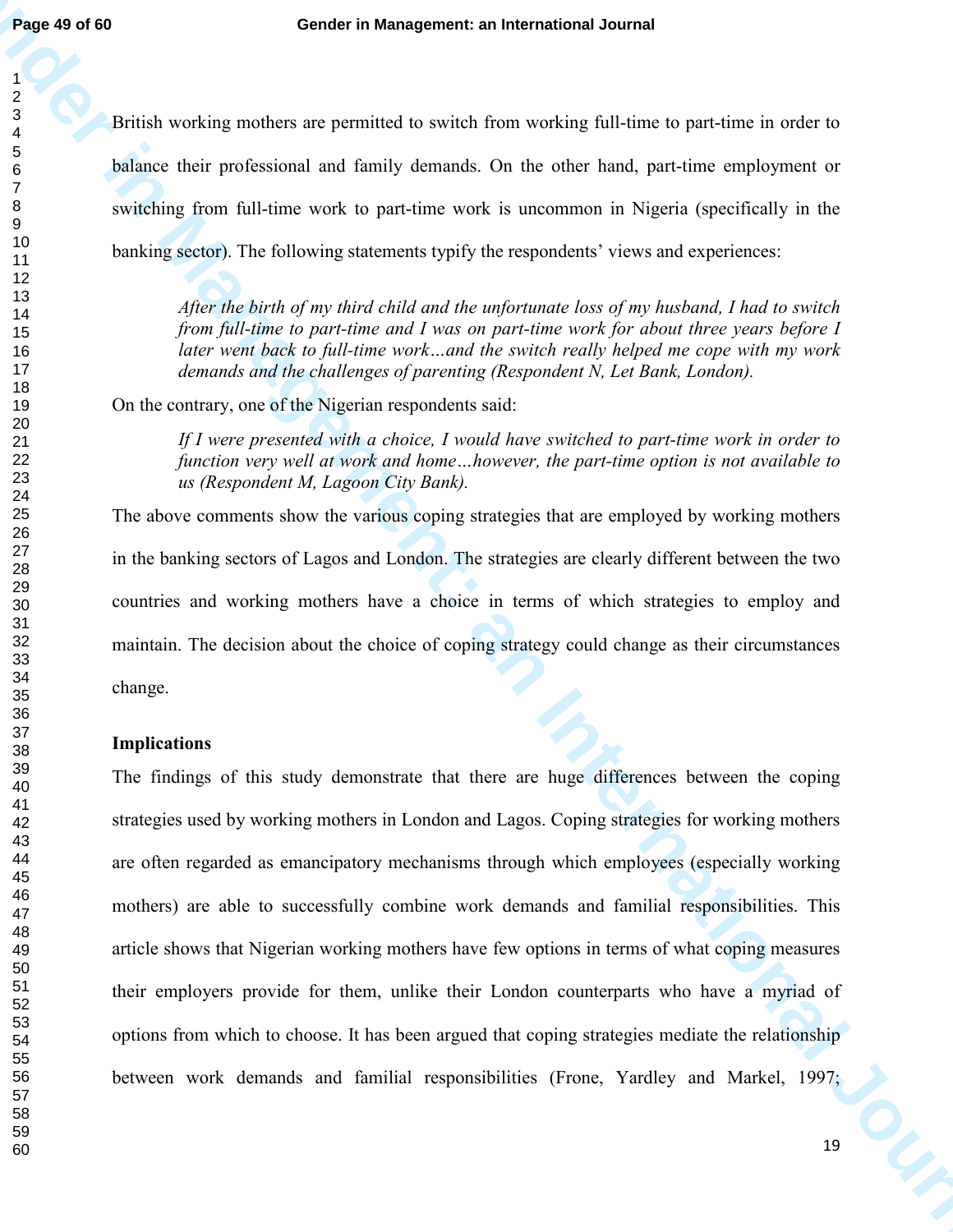Voydanoff, 2002). In light of this, financial organisations such as banks need to be more aware of the potential gains of providing working mothers with various coping strategies. In addition, such organisations must make a concerted effort in terms of reviewing their professional culture of long working hours in order to accommodate employee flexibility (work-life balance). This will make it easier for working mothers to combine their work and family lives. Furthermore, financial organisations risk a high rate of employee turnover and an unhappy workforce if working mothers are not provided with adequate support in terms of coping mechanisms to enable them to successfully combine their work demands and familial responsibilities. Therefore, the findings and discussion about coping strategies could be important in terms of reshaping bank policies with the aim of achieving WFB for working mothers in both countries.

#### **Discussion and Conclusion**

**Gender in Management: an International Journal Properties**<br> **Gender in Management: an International Societies** with a hands nood to be none aways<br>
of the entertial game of providing sovieting problem with variance implies This article highlighted the various coping strategies that are employed by working mothers in Lagos and London. The study revealed that achieving WLB is extremely difficult for working mothers regardless of their geographical location. Nevertheless, the extent of the difficulty differs depending on social and HR interventions. Working mothers use various measures to cope with and make up for their long absence from home because of work. Furthermore, the patriarchal and collectivist nature of Nigerian society compels women to be wholly responsible for the management of their homes, regardless of their employment status. In essence, working mothers are expected to meet their work demands but are not exempt from performing their full domestic duties. If they default on these duties, they may face internal crises and social sanctions (Adisa, Mordi and Mordi, 2014). As explained above, the patriarchal system that is prevalent in Nigeria perceives women's employment as secondary to their domestic duties and self-sacrifice for their families. Hence, Nigerian women take care of all domestic affairs in addition to their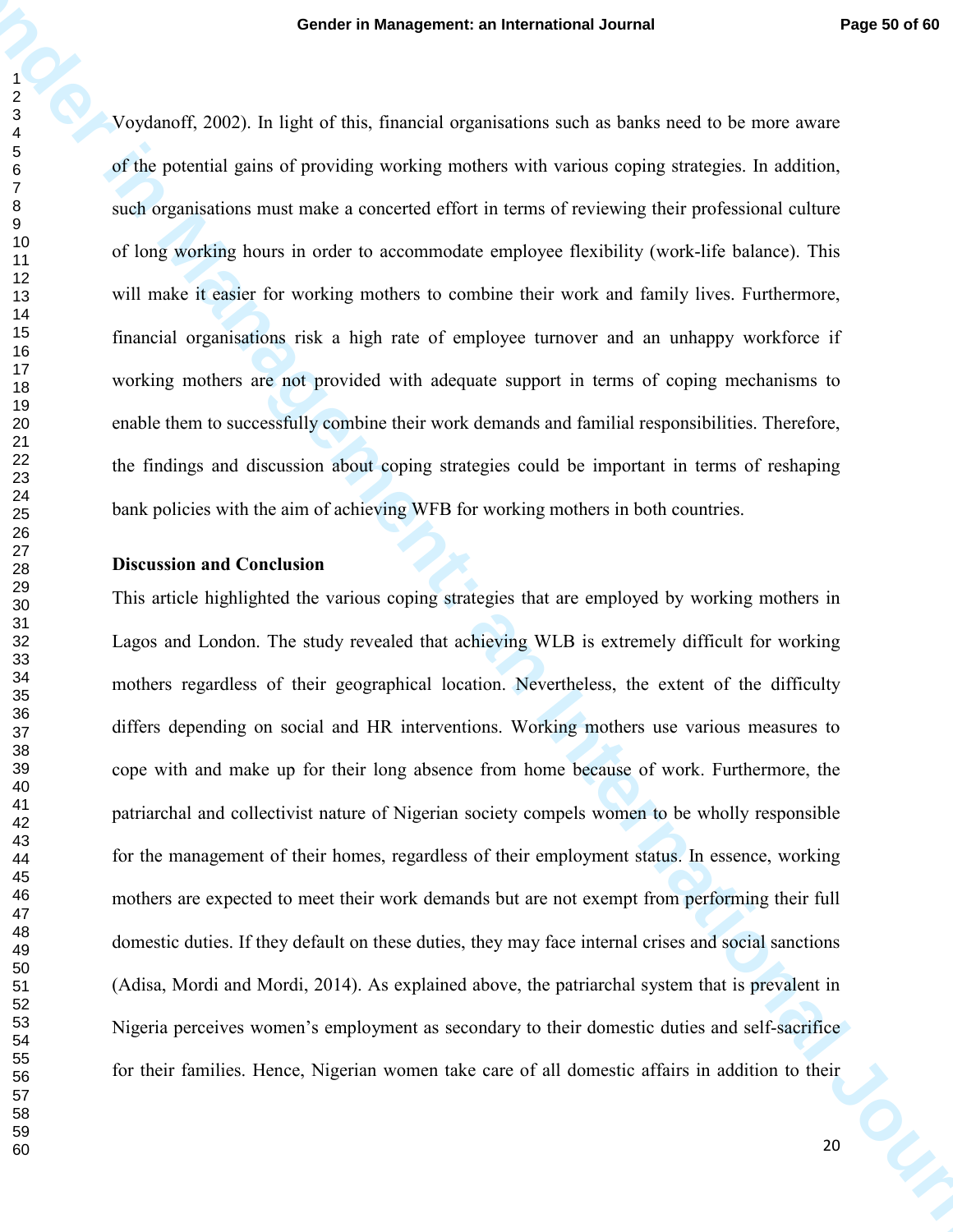**Frage 51 of 63**<br> **Gender in Management: an International Journal Diversions in the system of the system of the system of the system of the system of the system of the system of the system of the system of the system of th** work roles with very little or no support from their spouses or partners. This resonates with the surveys carried out in India (Rajahyaksha and Smita 2004; Valk and Srinivan, 2011), wherein it was contended that the majority of husbands stick to their traditional role as financial providers and do not extend domestic assistance to their wives. In view of all these issues and in order to function well on both fronts, Nigerian working mothers often use some coping strategies in order to achieve WFB. One of these methods (probably the most common) is hiring housekeepers. The majority of working mothers in Nigeria employ housekeepers ("house-helps") to assist them with domestic chores such as laundry, cleaning, cooking, gardening, and running errands. Another work-family coping strategy that is found among Nigerian working mothers is the use of relatives and elderly parents (i.e. grandparents) who assist with parenting and domestic chores. These two methods constitute huge sources of support for working mothers in Nigeria. Less privileged cousins and/or other relations from more rural parts of Nigeria are often brought to the city as live-in guests while they help with domestic duties for which they receive educational training in return. It must, however, be noted that the concept of grandparents coming to help their daughters or daughters-in-laws is a longstanding culture among Nigerians, most especially when a child has just been born into the family (Amao-Kehinde and Amao-Kehinde, 2010). Furthermore, there is no social care system in Nigeria that caters for the elderly. Most elderly people live with their children and help to look after their grandchildren when their parents are away at work. Other coping strategies that are employed by Nigerian working mothers include the use of nannies and neighbours. This is not unusual for Nigerian working mothers and it can be explained by the collectivist nature of the Nigerian society.

The coping strategies that are used by British working mothers are, however, different. This is due to factors based on cultural inclinations and the level of development. There are myriad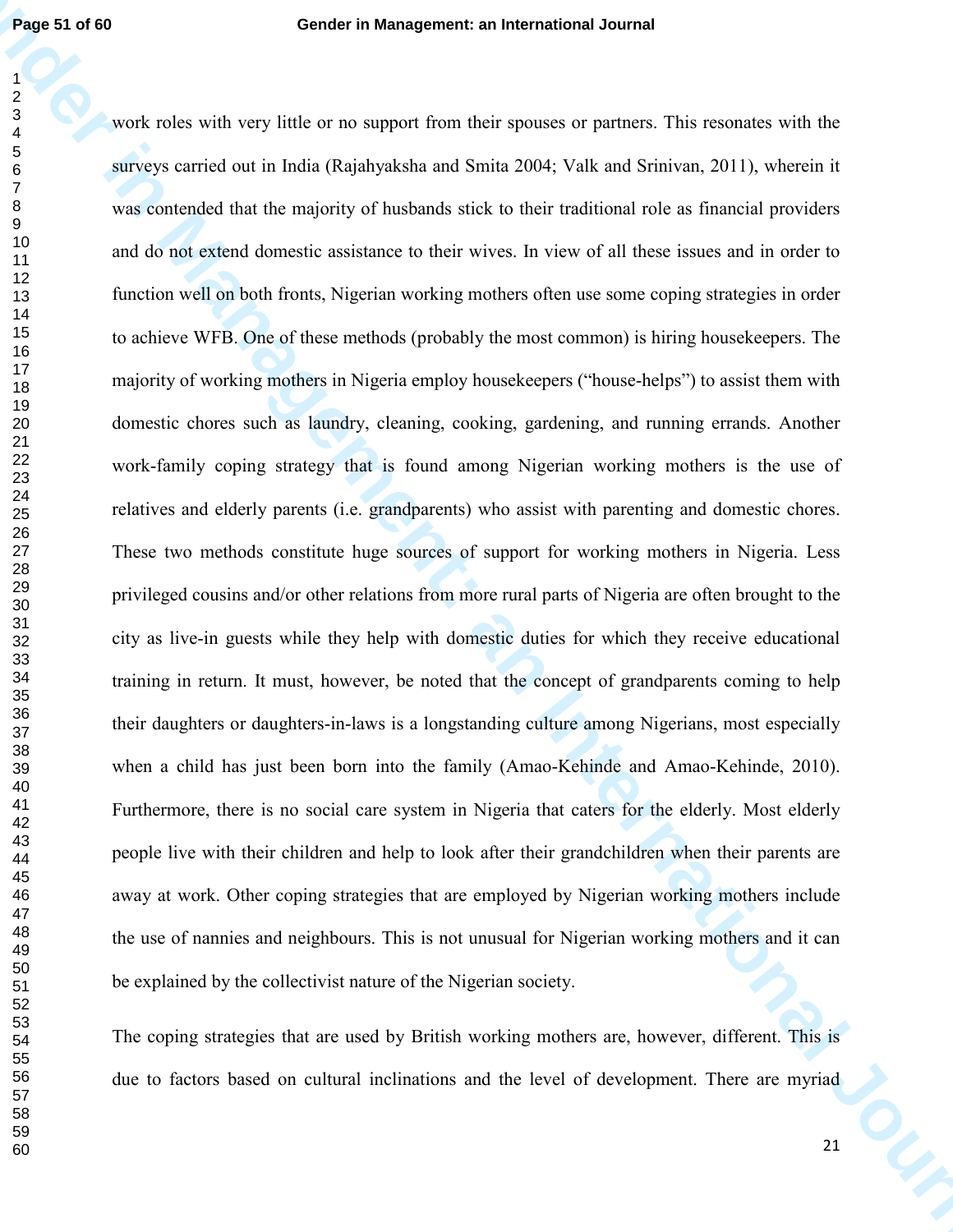**Gender in Management: an International Journal Propositions**<br> **Gender in Management:** and these derivative multistics is which an individual can asked the<br> **Fig. Drivers are multistical that the employees recognise the im** coping mechanisms available to British working mothers to which an individual can subscribe. The British government and British employers recognise the importance of WFB and offer their employees different work-family programmes which allow them to cope with their work demands and familial responsibilities. Such family – friendly initiatives are uncommon among employers in Nigeria and there are no government initiatives to support working mothers. The different coping strategies that are used by British working mothers include involvement in parttime employment, using registered childcare centres which are provided by employers or other providers, extended maternity leave, emergency childcare leave, and family medical leave. There is also the possibility of flexible working hours, reduced working hours, or working from home. Other coping strategies include emergency childcare, backup adult and elderly–care, school holiday cover, webinars for parents and carers, nanny share, childcare searches, adult and elderly–care searches, childminders, *au pairs*, and the standard statutory maternity leave. The use of children's nurseries as a coping strategy received praise from the British respondents as one of the most effective ways of managing work and family demands, but they also commented on the high financial implications thereof. This has been confirmed by the Day Care Trust (2012), which found that the British government's financial cuts in terms of support for childcare costs are worrying for many British families.

An interesting finding of this article, however, is that there are some similarities between the use of *au pairs* in Britain and housekeepers in Nigeria. For example, the employment of housekeepers in Nigeria offers comfort to families in a similar way to a modern social support system in western economies. However, the conditions of employment of housekeepers in Nigeria are generally inflexible, informal, and unregulated compared to the legal recognition and statutory regulation enjoyed by *au pairs* in Britain. Furthermore, *au pair* services in Britain may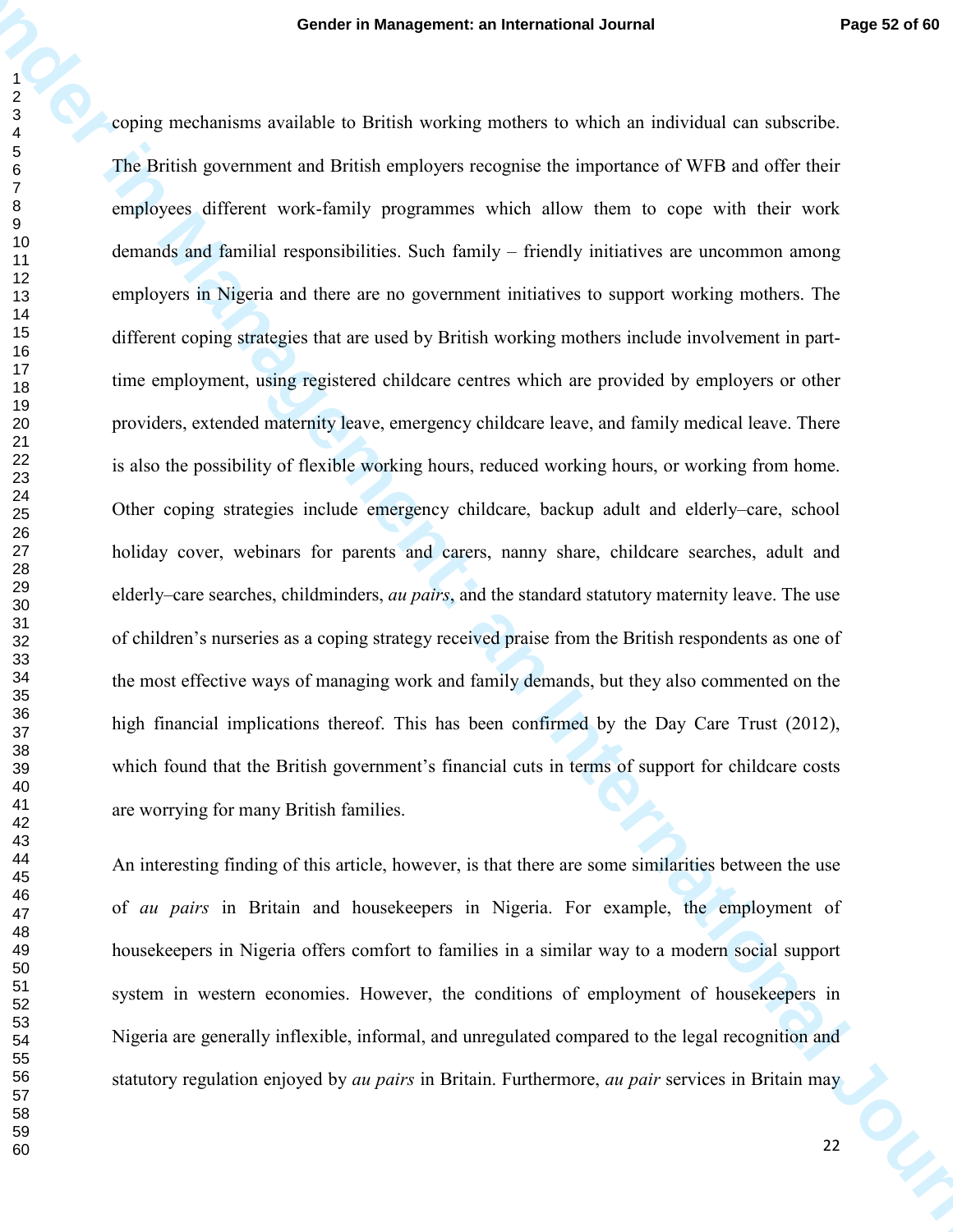not be affordable for many because of the mandatory requirement to provide a good standard of accommodation and decent meals. Nonetheless, it has received praise from the respondents who subscribed to this coping strategy in Britain. One surprising finding of this study is that switching from full-time work to part-time work for working mothers is not available to the Nigerian respondents. This choice is legally supported, open, and available to British working mothers. The absence of this part-time work support framework exacerbates work-family life conflict for working mothers in Nigeria. The finding resonates with the general assumption that Nigerian banks are not supportive of WFB as they prioritise targets, profits, and achievements over employee welfare (Amao-Kehinde and Amao-Kehinde, 2010).

**Fage 53 of 63**<br>**Gender in Management: an International Journal of the constrained in the system of the system of the system of the system of the system of the system of the system of the system of the system of the system** It is, therefore, essential that Nigerian organisations/employers pay more attention to WFB in order to mitigate the disadvantages and challenges experienced by working mothers. Moreover, valuable lessons can clearly be learnt from the British work-family coping strategies. There are employment policies and practices and there is legislative endorsement for some of the coping strategies (flexible working, longer leave periods, and unpaid leave) which supports WFB in Britain. Working mothers can and do take advantage of the availability of such policies in order to effectively manage their work and family demands. In Nigeria (specifically in the banks), government public policy legislation could benefit from incorporating some of the world's best practices in terms of WFB. This knowledge could then guide the formulation of a variety of WFB initiatives for Nigerian women which may be beneficial to them in their roles as carers of their homes and children. The formulation, development, and implementation of workable WFB policies among Nigerian banks (who may be developing notoriety for not paying enough attention to this aspect of their employees' lives) may be considered imperative. In addition to a good salary, offering excellent WLB policies may prove crucial in terms of attracting and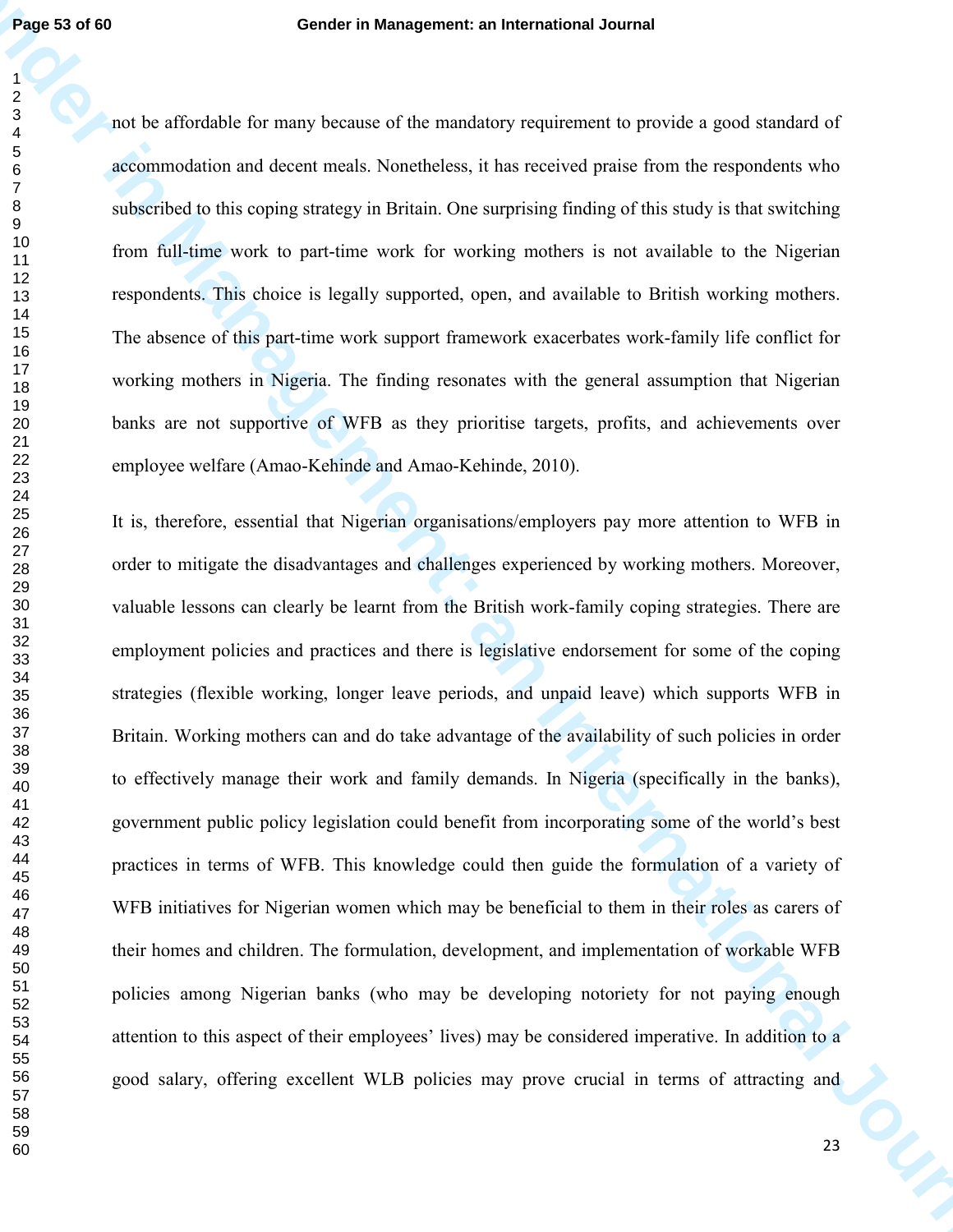retaining todays' knowledgeable workers. Such offering can also ensure that the organisations become global players in the highly competitive banking sector.

**Gender in Management: an International Journal Page E4 of the Constrainer in the Constrainer in the Constrainer Constrainer in the Constrainer in the Constrainer in the Constrainer in the Constrainer in the Constrainer** This study does have some limitations. Relatively, few banks were used and the sample was restricted only to the banking profession. This therefore prevents the generalisation of findings to other professions. Therefore, investigating challenges to WFB by using a larger sample size and multiple professions would enhance the generalizability of the findings thereof. Future studies should also explore other professional groups as there could be profession-specific coping strategies. Although our study is unique in that it compares the coping strategies of working mothers from dissimilar countries, it remains limited in scope. In addition, despite the choice of the most vibrant cities in both Britain and Nigeria, coping strategies may differ significantly according to city sizes (for example, in smaller cities and towns). They may also differ between regions in the same country and across countries. Family size (especially the number of children or dependants) and family income are other variables which could affect the coping strategies and abilities of working mothers and these were not explored in the present study. Future studies could investigate these areas whilst also building on the findings of this study. A large scale quantitative study across countries could help in terms of discovering more associated variables, providing a different perspective, and making a strong contribution to building a theory. This would complement the current qualitative study. Such findings, in addition to the present findings, could help organisations, trade unions, and policymakers address the welfare of workers and families. This is particularly important in terms of ensuring that women in employment could achieve a desired WLB, regardless of the type of economy (developing or developed) in which they work from or their global location.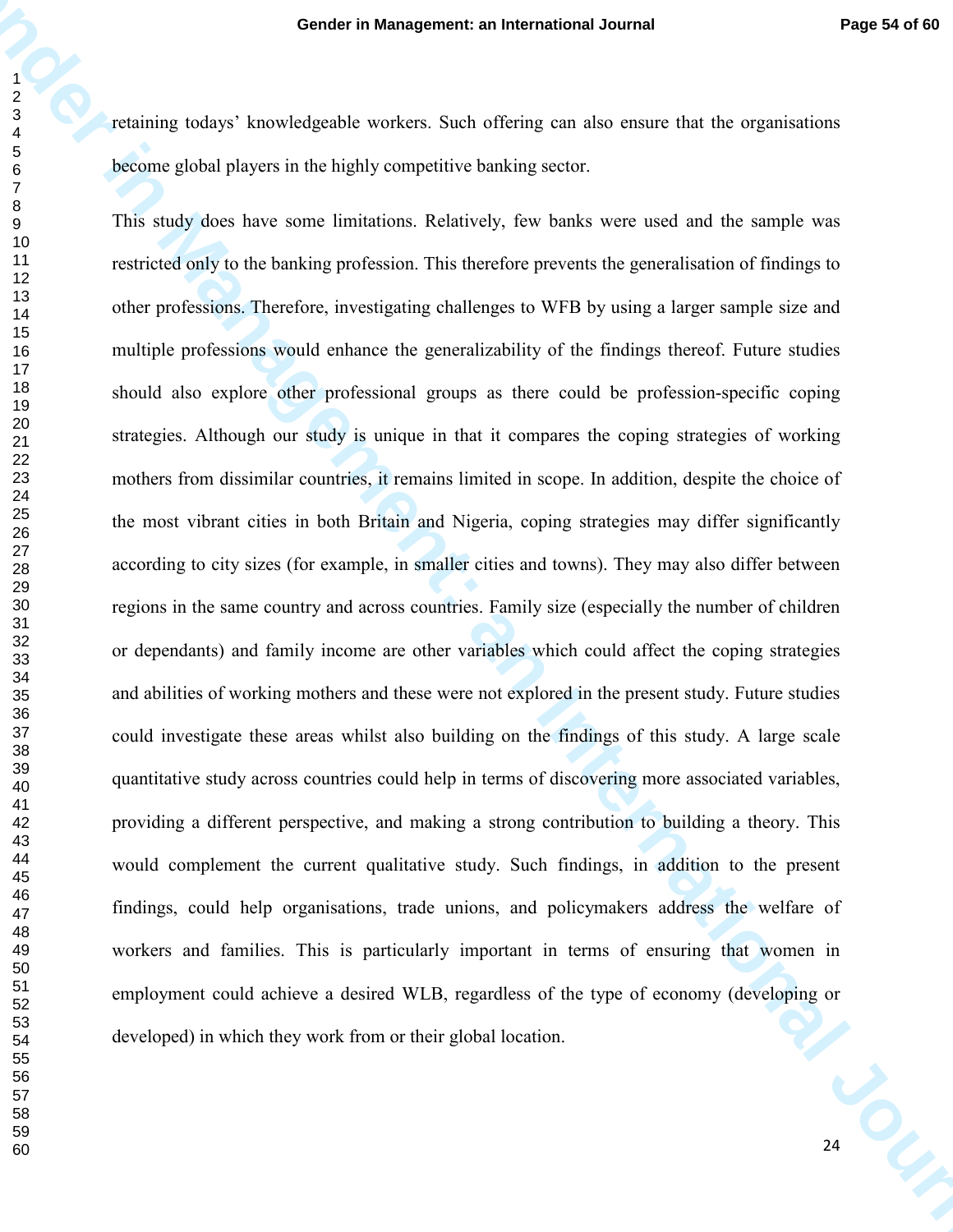#### 

## **References**

**Fage 25 of 68**<br> **Gender in Management: an International Journal<br>**  $\frac{2}{5}$ **<br>
<b>Gender in Management:** and Model, 1, (2011), "The intellective sum Jeanics of wind-highly<br>
Note 1,  $\frac{6}{5}$ <br> **Celux-minim Numerial discurse an** Adisa, T. A., Mordi, C. and Mordi, T. (2014), "The challenges and realities of work-family balance among Nigerian female doctors and nurses", *Economic Insight-Trends and Challenges*, Vol, 3, No. 3, pp. 23-37.

Amao-Kehinde, A. and Amao-Kehinde, A. (2010), "Coping mechanisms of Nigerian women balancing motherhood and managerial roles. Forum on Public Policy", *A Journal of the Oxford Round Table*, Vol. 2, pp. 1-17.

Aryee, S. (2005), The Work-Family Interface in sub-Saharan Africa: A Theoretical Analysis, In Work and Family: An International Research Perspective, Poelmans, S. (Eds) Lawrence Erlbaum, London, 261-286.

Aryee, S., Luk, V., Leung, A. and Lo, S. (1999), "Role stressors inter-role conflict, and wellbeing: the moderating influence of spousal support and coping behaviours among employed parents in Hong Kong" *Journal of Vocational Behaviour*, Vol. 54, No. 2, pp. 259-278.

Boje, T. P. and Ejrnaes, A. (2012), Policy and practice: The relationship between family policy regime and women's labour market participation in Europe. *International Journal of Sociology and Social Policy*, Vol. 32 No. 9/10, pp. 589-605.

Braun, V. and Clarke, V. (2006), "Using thematic analysis in psychology", *Qualitative Research in Psychology*, Vol. 3, no. 2, pp. 77-101.

Butler, A. B. and Skattebo, A. (2004), "What is acceptable for women may not be for men: The effect of family conflicts with work on job-performance ratings", *Journal of Occupational and Organisational Psychology*, Vol. 77, No. 4, pp. 553-564.

Cappelli, P. (2000), A market-driven approach to retaining talent. *Harvard Business Review*, Vol. 78, No.1, pp. 103-111.

Clark, S. C. (2000), "Work/family border theory: A new theory of work/family balance", *Human Relations*, Vol. 53, No. 6, pp. 747-770.

Corbin, J. and Strauss, A. (2008), Basics of qualitative research: Techniques and procedures for developing grounded theory*.* Thousand Oaks, CA: Sage.

Day Care Trust (2012), Childcare Cost Survey. Report to the Daycare Trust, London.

Ekwe, S. N. (1996), Women's role in agricultural production in Nigeria. In O. Yomi (Ed), Women, development and the Nigerian environment (pp. 148-155). Ibadan: Vantage Publishers.

Emslie C., Hunt K. and Macintyre, S. (2004), "Gender, work-home conflict and minor morbidity amongst white-collar bank employees in the UK", *International Journal of Behavioural Medicine*, Vol. 11, No. 3, pp. 127-134.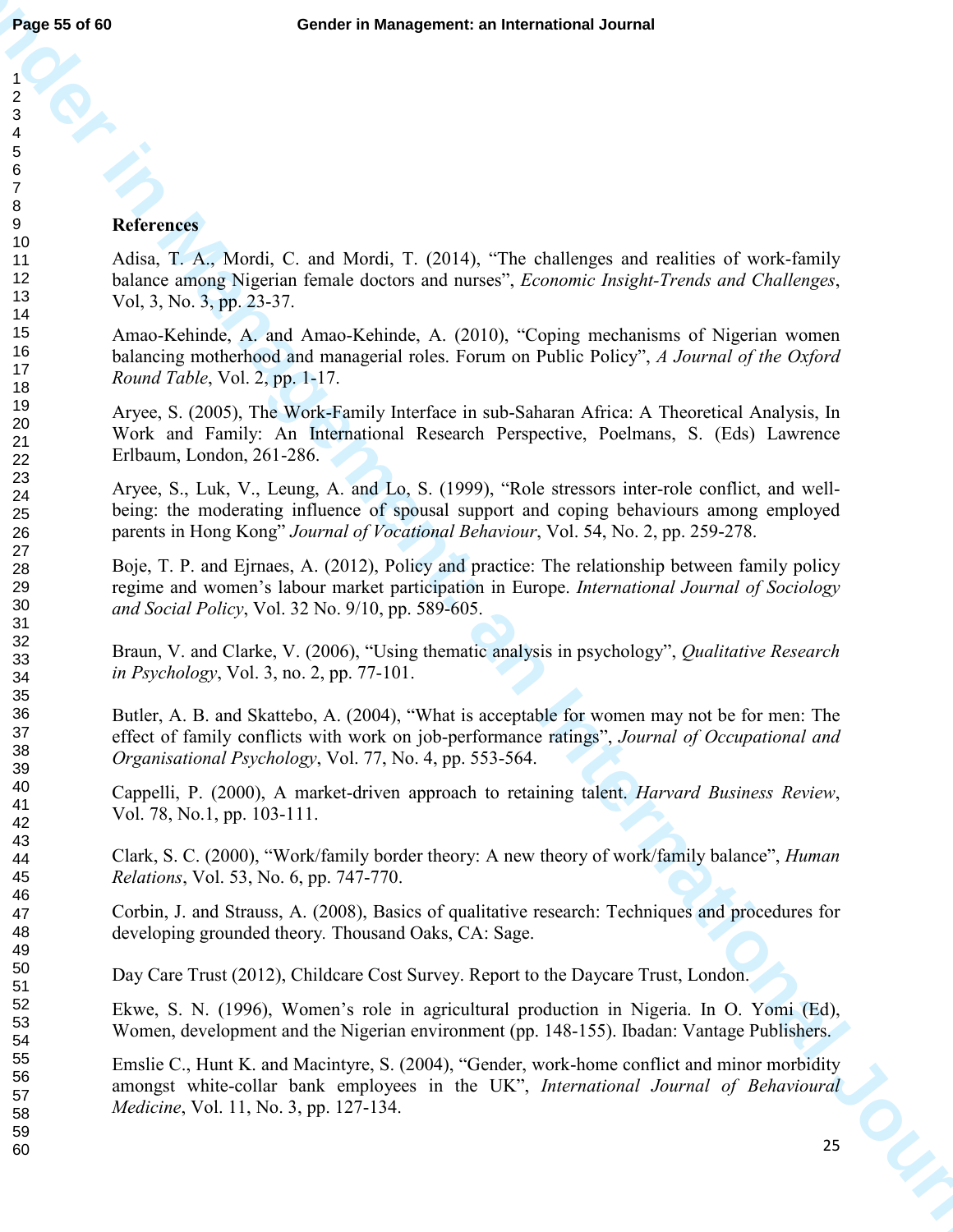**Gender in Management: an International Journal Proposition**<br>
Figure C. and International Propositions and with function of the function of the continued proposition of the<br>
Figure C. and Mostmerity 1.7 (2004), "Coping Pri Epie, C. and Ituma, A. (2014), Working hours and work-family conflict in the international context of Nigeria. In Z. Mokomane (Ed.), Work–Family Interface in Sub-Saharan Africa, International Perspectives on Social Policy, Administration, and Practice, Springer International Publishing Switzerland, 57-74.

Folkman, S. and Moskowitz, J. T. (2004), "Coping: Pitfalls and promise", *Annual Review of Psychology*, Vol. 55, pp. 745–774.

Frone, M. R., Yardley, J. K. and Markel, K. S. (1997), "Developing and testing an integrative model of the work-family interface" *Journal of Vocational Behaviour*, Vol. 50, No. 2, pp. 145- 167.

Greenhaus, H. J., Tammy, D. A. and Spector, P. E. (2006), "Health consequences of workfamily: the dark side of the work-family interface", *Research in Occupational Stress and Well-Being*, Vol. 5, pp. 61-98.

Greenhaus, J. H., Collins, K. M. and Shaw, J. D. (2003), "The relation between work-family balance and quality of life", *Journal of Vocational Behaviour*, Vol. 63, No. 3, pp. 510-531.

Guendouzi, J. (2006), "The guilt thing: balancing domestic and professional roles", *Journal of Marriage and Family*, Vol. 68, No. 4, pp. 901-910.

Grzywacz, J. G. and Carlson, D. S. (2007), "Conceptualising work-family balance: implications for practice and research", *Advances in Developing Human Resources*, Vol. 9, No. 4, pp. 455- 471.

Grzywacz, J. G. and Marks, N. F. (2000), "Reconceptualising the work-family interface: an ecological perspective on the correlates of positive and negative spillover between work and family", *Journal of Occupational Health Psychology*, Vol. 5, No. 1, pp. 111-126.

Gunton, A. (2012), "Professional women balancing work and motherhood: A study of the coping strategies used in balancing this dual-role". A thesis submitted in fulfilment of the requirement of master of social sciences at Rhode University.

Hall, D. (1972), "A Model of Coping with Role Conflict: The Role Behaviour of College Educated Women", *Administrative Science Quarterly*, Vol.17, No. 4, pp. 471-486.

Halpern, D. F. (2005), "Psychology at the intersection of work and family: recommendations for employers, working families, and policy makers", *American Psychology*, Vol. 60, No. 5, pp. 397-400.

Herbst, L., Coetzee, S. and Visser, D. (2007), Personality, sense of coherence and the coping of working mothers. *SA Journal of Industrial Psychology,* Vol. 33, No. 3, pp. 57-67.

Higgins, C. A., Duxbury, L. E. and Lyons, S. T. (2010), "Coping with overload and stress: men and women in dual-earner families", *Journal of Marriage and Family*, Vol. 72, No. 4, pp. 847- 859.

Higgins, C., Duxbury, L. and Lyons, S. (2008), *Reducing work- life conflict: What works? what doesn't?*. Available at http://www.hc-sc.gc.ca/ewhsemt/alt formats/hecs-sesc/pdf/pubs/occuptravail/balancing-equilibre/report-resumeeng.pdf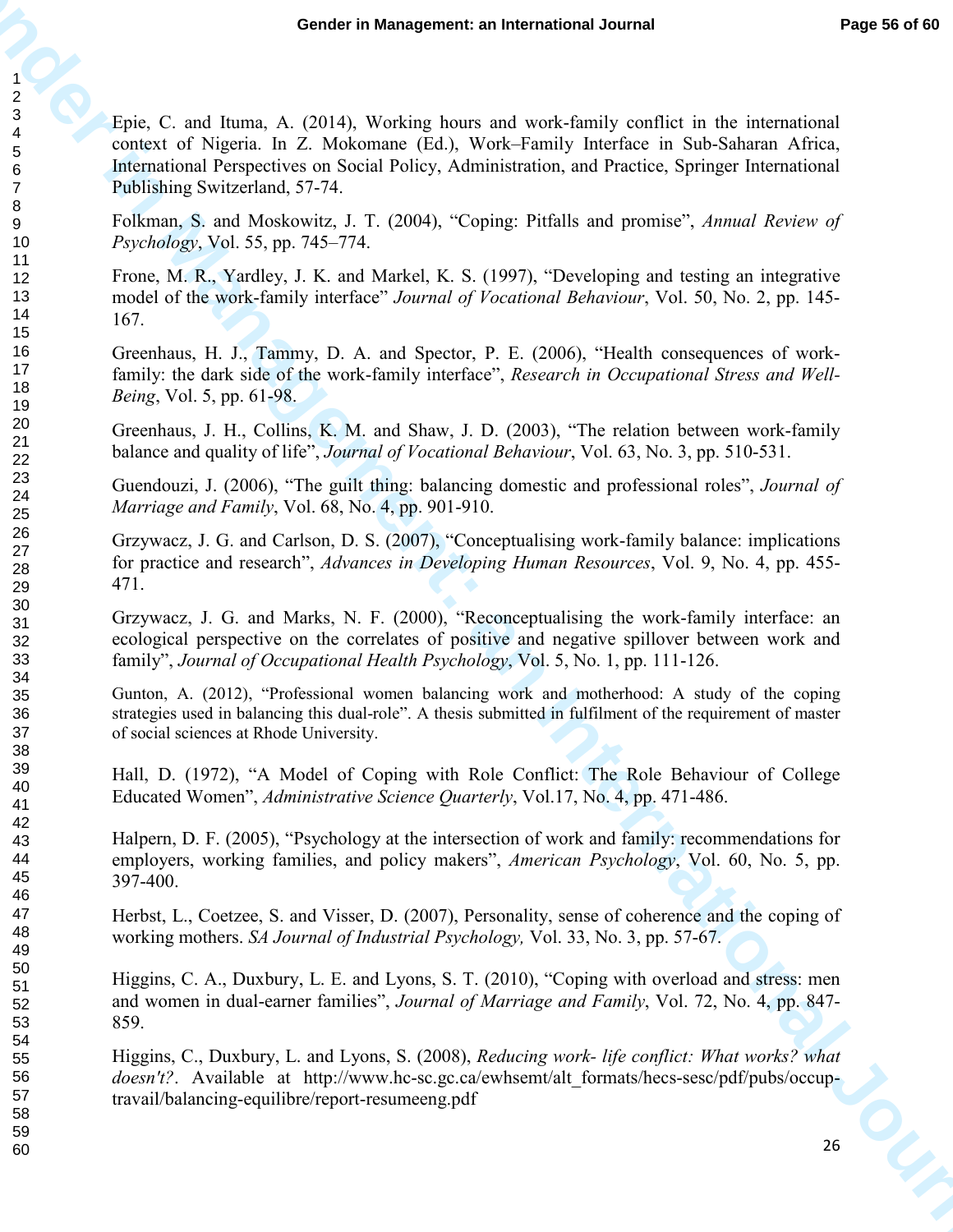Inman, P. (2015), One third of British working mothers are main breadwinners. Available at http://www.theguardian.com/lifeandstyle/2015/oct/20/working-mothers-britain-breadwinner statistics-income.

IPPR (2013), Huge rise in number of women who are family breadwinners. Available at: http://www.ippr.org/news-and-media/coverage/huge-rise-in-number-of-women-who-are-familybreadwinners.

Jansen, N. W., Kant, I. J., Van Amelsvoort, L. G., Kristensen, T. S., Swaen, G. M. and Nijhuis, F. J. (2006), "Work-family conflict as a risk factor for sickness absence", *Occupational Environmental Medicine,* Vol. 63, No. 7, pp. 488-494.

Jenson, J., Hagen, E. and Reddy, C. (1988), Feminisation of the Labour Force: Paradoxes and Promises. Cambridge: Polity.

Kahn, R. L., Wolfe, D. M., Quinn, R. P., Snoek, J. D. and Rosenthal, R. A. (1964), Organizational stress: Studies in role conflict and ambiguity. New York: Wiley.

Kreiner, G. E., Hollensbe, E. C. Sheep, M. L. (2009), Balancing borders and bridges: negotiating the work-home interface via boundary work tactics. *Academy of Management,* 52, 4, 704-730.

Kossek, E. E. and Ozeki, C. (1999), "Bridging the work–family policy and productivity gap: A literature review", *Community Work and Family*, Vol. 2, No. 1, pp. 139-149.

Lapierre, L. M., Spector, P. E., Allen, T. D., Poelmans, S., Cooper, C. L., O'Driscoll, M. P., Sanchez, J. I., Brough, P. and Kinnunen, U. (2008), "Family-supportive organisation perceptions, multiple dimensions of work-family conflict, and employee satisfaction: a test of model across five samples", *Journal of Vocational Behaviour*, Vol. 73, No. 1, pp. 92-106.

Lazarus, R. S. and Folkman, S. (1984), Stress, Appraisal, and Coping, Springer, New York, NY.

MacDermid, S. M. (2005), (Re) Considering conflict between work and family. In E. E. Kossek and J. Lambert (Eds.), Work and life integration: Organisational, cultural, and individual perspectives (pp. 19-40). Mahwah, NJ: Erlbaum.

Mokomane, Z. (2012), Social protection as a mechanism for family protection in sub-Saharan Africa. International Journal of Social Welfare, Vol. 22, No. 3, pp. 235-331.

McVeigh, W. (2003), *Employed mothers: Understanding role balance, role overload and coping*. Available at https://library.umaine.edu/theses/pdf/McVeighW2006.pdf.

**Fage 57 of 68**<br> **Gender in Management: an International Journal<br>**  $\frac{2}{5}$ **<br>
<b>Gender in Management:** and the surface modern in matrix between the matrix behaviour controller in the subset of surface terms in the surface of Muasya, G. (2014), The role of house helps in work-family balance of women employed in the formal sector in Kenya. In Z. Mokomane (Ed.), Work–Family Interface in Sub-Saharan Africa, International Perspectives on Social Policy, Administration, and Practice, Springer International Publishing Switzerland, 149-159.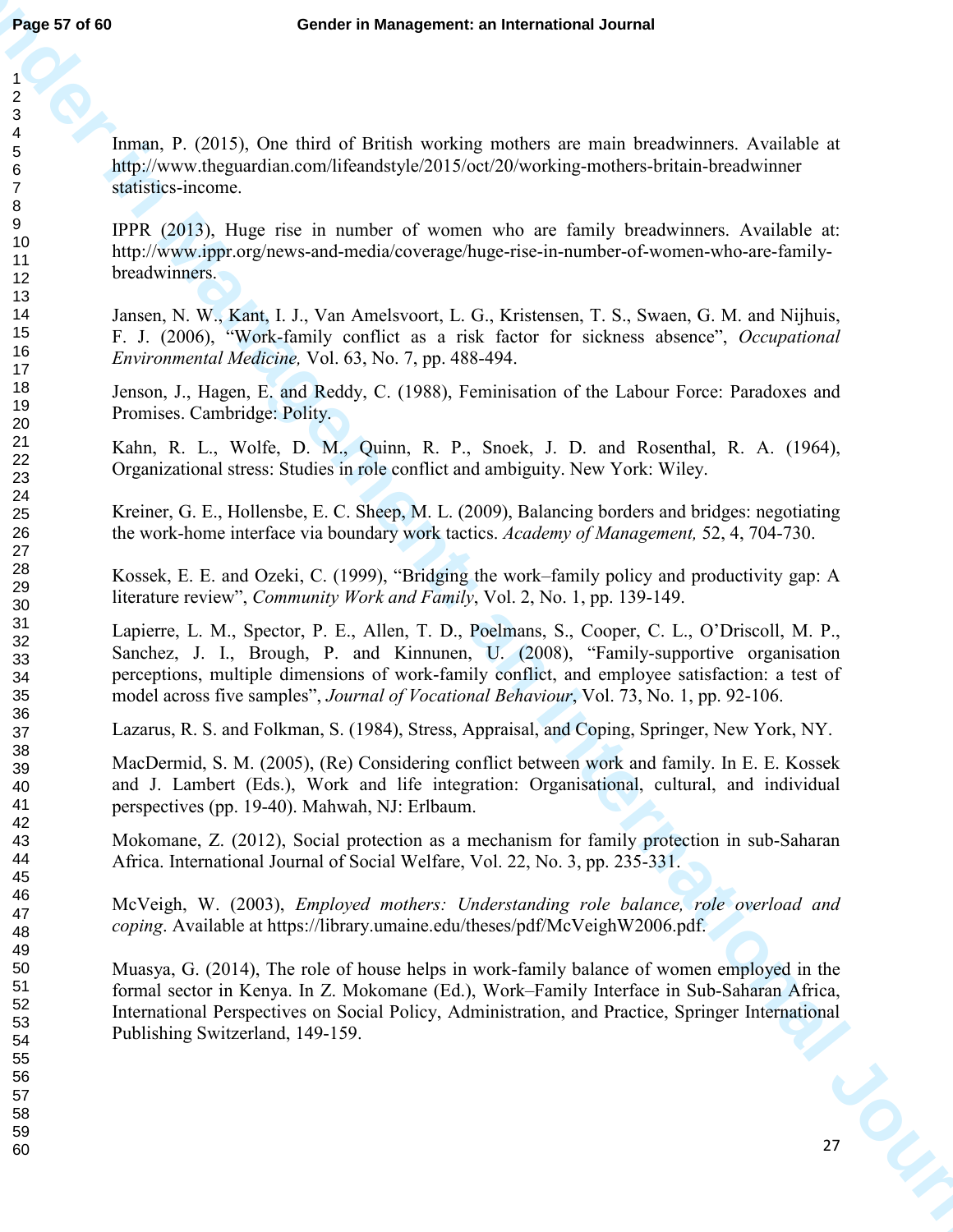Ng, C. W., Fosh, P. and Naylor, D. (2002), "Work-family conflict for employees in an East Asian airline: impact on career and relationship to gender", *Economic and Industrial Democracy*, Vol. 23, No. 1, pp. 67-105.

Noor, N. (2004), "Work-family conflict, work and family role salience and women's wellbeings", *Journal of Social Psychology*, Vol. 144, No. 4, pp. 389-405.

Noor, N. (2002), "Work-family conflict, locus of control, and women's well-being: test of alternative pathways", *The Journal of Social Psychology*, Vol. 142, No. 5, pp. 645-662.

OECD (2008), OECD Employment Outlook 2008, OECD, Paris

Office for National Statistics (2014), Families in the Labour Market, 2014. Available at http://www.ons.gov.uk/ons/dcp171776\_388440.pdf

Office for National Statistics (2013), Full report – Women in the labour market. Available at http://www.ons.gov.uk/ons/dcp171776\_328352.pdf.

Okojie, C. E. E. (2000), Gender Mainstreaming, Report for the Jobs for Africa: Poverty-Reducing Employment Strategies for Sub-Saharan Africa, Nigeria, ILO-JFA-PRESSA.

Okonkwo, A. E. (2012), Strain-based family interference with work and feeling of reduced personal accomplishment among mothers in human service profession: A paper presented at the inaugural meeting of the work and family researchers network, New York, USA. June 12-16.

Gender in Management: an International Journal Proposition 2003<br>  $\chi_E C$ ,  $W_{\perp}$  junk, if and  $\chi_0$  but,  $D$ , (2002), "Work-linning untilns of surphysics in an Exist<br>  $\chi_E C$  Weil 2. Weil 1. pp. 67 distance and subscribe Osoian, C., Lazar, L. and Ratiu, P. (2011), The benefits of implementing and supporting worklife balance policies in organisations. Investing in people! Project co-financed by the European Social Fund, Sectoral Operational Programme Human Resources Development 2007-2013, Babes-Bolyai University, Cluj-Napoca, Romania.

Parasuraman, S. and Greenhaus, J. H. (2002), "Towards reducing some critical gaps in workfamily research", *Human Resource Management Review*, Vol. 12, No. 3, pp. 299-312.

Poelmans, S. A. Y., O'Driscoll, M. and Beham, B. (2005), A review of international research in the field of work and family. In S. A. Y. Poelmans (Ed.), Work and family: An international research perspective, 3–46. Mahwah, NJ: Erlbaum.

Rajadhyaksha, U. and Smita, S. (2004), "Tracing a timeline for work and family research in India", *Economic and Political Weekly*, pp. 1674-1680.

Rotondo, D., Carlson, D. and Kincaid, J. (2003), "Coping with multiple dimensions of workfamily conflict", *Personnel Review*, Vol. 32, No. 3, pp. 275-296.

Taylor-Gooby, P. (2004), New Risks, New Welfare: The Transformation of the European Welfare State, Oxford University Press, Oxford.

Tracy, S. J. (2008), Care as a common good. Women Studies in Communication, Vol. 31, No. 2, pp. 166-174.

Valk, R. and Srinivasan, V. (2011), "Work-family balance of Indian women software professionals: A qualitative study", *IIMB Management Review*, Vol. 23, pp. 39-50.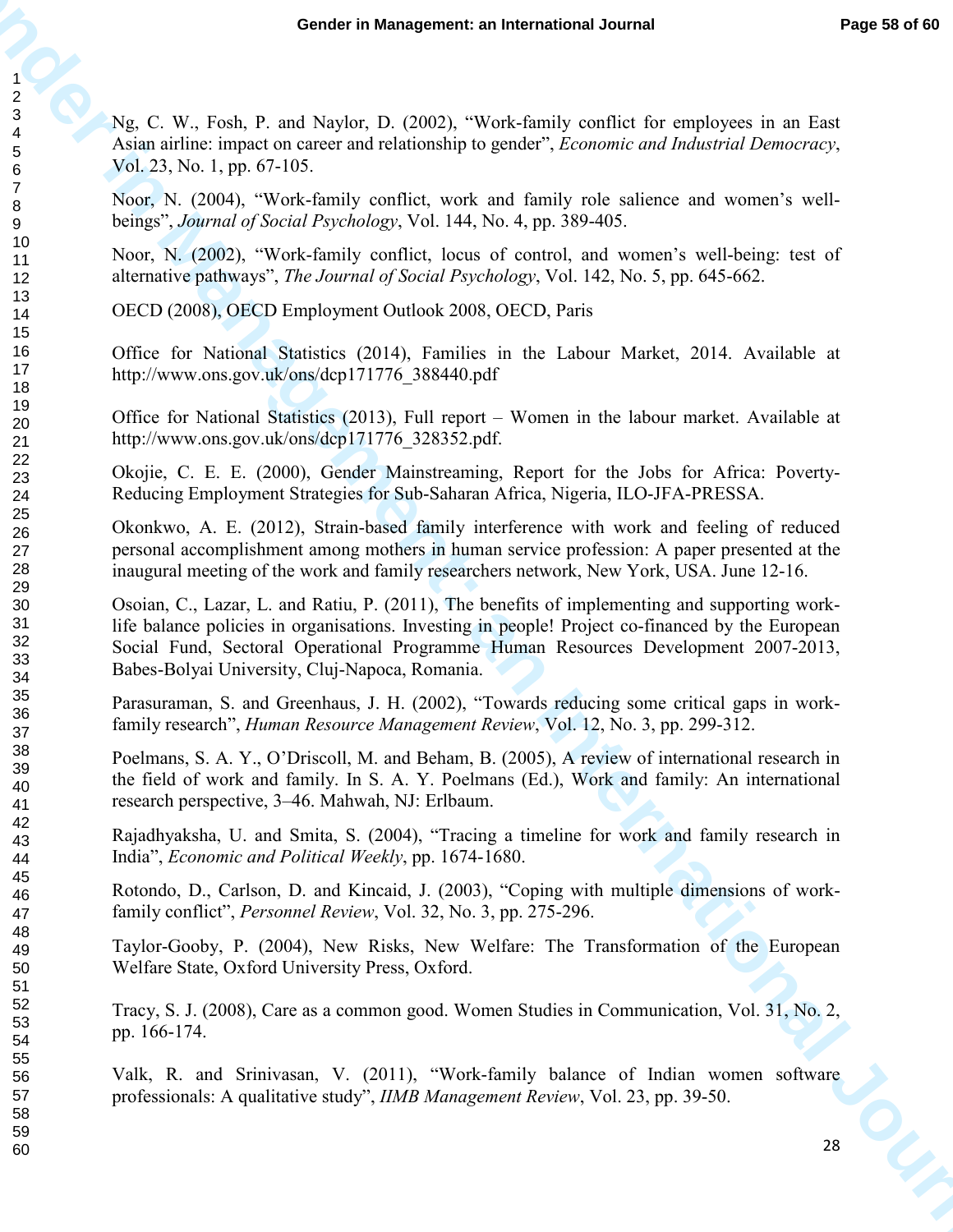# **List of Table**

| demands and resources approach", Journal of Marriage and Family, Vol. 67, No. 4, pp. 822-836.<br>Individual Outcomes: An Integrated Model", Journal of Family Issues, Vol. 23, No. 1, pp. 128-<br>164.<br>Business and Enterprise Development, Vol. 11, No. 2, pp. 212-21.<br>Demographic Research, Vol. 14, No. 8, pp. 139-156.<br><b>List of Table</b><br><b>Table 1 Respondents' Profile</b><br><b>Bank Name-</b><br>No. of Nigerian<br>Number of<br>in<br><b>Marital status</b><br>Years<br>Age bracket<br>$20-$<br>Lagos<br>respondents<br>children<br>employment<br>Married<br>Unmarried<br>$31-$<br>$41-$<br>(Mean)<br>(Mean)<br>30<br>40<br>50<br>Social Bank<br>5<br>2<br>3<br>10<br>7<br>3<br>3<br>6<br>$\overline{c}$<br>5<br>$\overline{c}$<br>8<br>3<br>5<br>6<br>Head Bank<br>$\overline{8}$<br>Solid Bank<br>$\overline{12}$<br>$\mathfrak{Z}$<br>$\mathfrak{Z}$<br>$\mathfrak{Z}$<br>$6\phantom{.}6$<br>$\overline{4}$<br>6<br>$\overline{5}$<br>$\overline{2}$<br>$\overline{2}$<br>4<br>6<br>$\overline{4}$<br>Time Bank<br>22<br>$\overline{25}$<br>36<br>14<br>11<br>$\overline{7}$<br>20<br>9<br><b>Total</b><br>No. of British<br><b>Bank Name-</b><br>Number of<br>Years<br>in<br><b>Marital status</b><br>Age bracket<br>London<br>children<br>employment<br>$20-$<br>respondents<br><b>Married</b><br>Unmarried<br>$31 -$<br>$41 -$<br>40<br>(Mean)<br>(Mean)<br>30<br>50<br>Life Bank<br>$\overline{4}$<br>9<br>2<br>7<br>$\overline{4}$<br>5<br>$\overline{c}$<br>3<br>$\overline{3}$<br>Hess Bank<br>$\overline{c}$<br>7<br>2<br>4<br>6<br>4<br>$\overline{2}$<br>$\,$ 8 $\,$<br>$\overline{4}$<br>5<br>$\mathbf{2}$<br>$\tau$<br>$\overline{4}$<br><b>State Bank</b><br>11<br>$\overline{2}$<br>$\tau$<br>$\overline{2}$<br>9<br>$\overline{4}$<br>5<br><b>Big Bank</b><br>3<br>$\overline{4}$ | Voydanoff, P. (2005), "Toward a conceptualization of perceived work-family fit and balance: A<br>Voydanoff, P. (2002), "Linkages between the Work-Family Interface and Work, Family and<br>Welter, F. (2004), "The environment for female entrepreneurship in Germany", Journal of Small<br>Wusu, O. and Isiugo-Abanihe, U. C. (2006), Interconnections among changing family structure,<br>childrearing and fertility behaviour among the Ogu, Southwestern Nigeria: A qualitative study.<br>$\overline{21}$<br>36<br>28<br>15<br>8<br>$\overline{12}$<br>17<br>$\tau$<br><b>Total</b><br><b>Table 2 Coping Strategies and Illustrative Extracts</b><br><b>Coping Strategies</b><br><b>London (Great Britain)</b><br><b>Lagos (Nigeria)</b><br>There are, however, a couple of coping<br>Au pair<br>mechanisms out there, but I prefer an au<br>pair To me, it is the best way of coping<br>with work and parenting responsibility<br>provided you have the wherewithal.<br>Childminder<br>I normally drop off my son with the<br>I usually have a childminder and nanny<br>child-minder in the morning before I go<br>to look after my children. Even though<br>to workthe childminder plays a crucial<br>the service is expensive, for me, it is the<br>role in balancing my work and family<br>best method of coping with my work<br>demands, though it's got some financial<br>demands and familial duties.<br>29 | Page 59 of 60 |  | Gender in Management: an International Journal |  |  |  |  |
|-----------------------------------------------------------------------------------------------------------------------------------------------------------------------------------------------------------------------------------------------------------------------------------------------------------------------------------------------------------------------------------------------------------------------------------------------------------------------------------------------------------------------------------------------------------------------------------------------------------------------------------------------------------------------------------------------------------------------------------------------------------------------------------------------------------------------------------------------------------------------------------------------------------------------------------------------------------------------------------------------------------------------------------------------------------------------------------------------------------------------------------------------------------------------------------------------------------------------------------------------------------------------------------------------------------------------------------------------------------------------------------------------------------------------------------------------------------------------------------------------------------------------------------------------------------------------------------------------------------------------------------------------------------------------------------------------------------------------------------------------------------------------------------------------------------------------------|------------------------------------------------------------------------------------------------------------------------------------------------------------------------------------------------------------------------------------------------------------------------------------------------------------------------------------------------------------------------------------------------------------------------------------------------------------------------------------------------------------------------------------------------------------------------------------------------------------------------------------------------------------------------------------------------------------------------------------------------------------------------------------------------------------------------------------------------------------------------------------------------------------------------------------------------------------------------------------------------------------------------------------------------------------------------------------------------------------------------------------------------------------------------------------------------------------------------------------------------------------------------------------------------------------------------------------------------------------------------------------------------------------------------|---------------|--|------------------------------------------------|--|--|--|--|
|                                                                                                                                                                                                                                                                                                                                                                                                                                                                                                                                                                                                                                                                                                                                                                                                                                                                                                                                                                                                                                                                                                                                                                                                                                                                                                                                                                                                                                                                                                                                                                                                                                                                                                                                                                                                                             |                                                                                                                                                                                                                                                                                                                                                                                                                                                                                                                                                                                                                                                                                                                                                                                                                                                                                                                                                                                                                                                                                                                                                                                                                                                                                                                                                                                                                        |               |  |                                                |  |  |  |  |
|                                                                                                                                                                                                                                                                                                                                                                                                                                                                                                                                                                                                                                                                                                                                                                                                                                                                                                                                                                                                                                                                                                                                                                                                                                                                                                                                                                                                                                                                                                                                                                                                                                                                                                                                                                                                                             |                                                                                                                                                                                                                                                                                                                                                                                                                                                                                                                                                                                                                                                                                                                                                                                                                                                                                                                                                                                                                                                                                                                                                                                                                                                                                                                                                                                                                        |               |  |                                                |  |  |  |  |
|                                                                                                                                                                                                                                                                                                                                                                                                                                                                                                                                                                                                                                                                                                                                                                                                                                                                                                                                                                                                                                                                                                                                                                                                                                                                                                                                                                                                                                                                                                                                                                                                                                                                                                                                                                                                                             |                                                                                                                                                                                                                                                                                                                                                                                                                                                                                                                                                                                                                                                                                                                                                                                                                                                                                                                                                                                                                                                                                                                                                                                                                                                                                                                                                                                                                        |               |  |                                                |  |  |  |  |
|                                                                                                                                                                                                                                                                                                                                                                                                                                                                                                                                                                                                                                                                                                                                                                                                                                                                                                                                                                                                                                                                                                                                                                                                                                                                                                                                                                                                                                                                                                                                                                                                                                                                                                                                                                                                                             |                                                                                                                                                                                                                                                                                                                                                                                                                                                                                                                                                                                                                                                                                                                                                                                                                                                                                                                                                                                                                                                                                                                                                                                                                                                                                                                                                                                                                        |               |  |                                                |  |  |  |  |
|                                                                                                                                                                                                                                                                                                                                                                                                                                                                                                                                                                                                                                                                                                                                                                                                                                                                                                                                                                                                                                                                                                                                                                                                                                                                                                                                                                                                                                                                                                                                                                                                                                                                                                                                                                                                                             |                                                                                                                                                                                                                                                                                                                                                                                                                                                                                                                                                                                                                                                                                                                                                                                                                                                                                                                                                                                                                                                                                                                                                                                                                                                                                                                                                                                                                        |               |  |                                                |  |  |  |  |
|                                                                                                                                                                                                                                                                                                                                                                                                                                                                                                                                                                                                                                                                                                                                                                                                                                                                                                                                                                                                                                                                                                                                                                                                                                                                                                                                                                                                                                                                                                                                                                                                                                                                                                                                                                                                                             |                                                                                                                                                                                                                                                                                                                                                                                                                                                                                                                                                                                                                                                                                                                                                                                                                                                                                                                                                                                                                                                                                                                                                                                                                                                                                                                                                                                                                        |               |  |                                                |  |  |  |  |
|                                                                                                                                                                                                                                                                                                                                                                                                                                                                                                                                                                                                                                                                                                                                                                                                                                                                                                                                                                                                                                                                                                                                                                                                                                                                                                                                                                                                                                                                                                                                                                                                                                                                                                                                                                                                                             |                                                                                                                                                                                                                                                                                                                                                                                                                                                                                                                                                                                                                                                                                                                                                                                                                                                                                                                                                                                                                                                                                                                                                                                                                                                                                                                                                                                                                        |               |  |                                                |  |  |  |  |
|                                                                                                                                                                                                                                                                                                                                                                                                                                                                                                                                                                                                                                                                                                                                                                                                                                                                                                                                                                                                                                                                                                                                                                                                                                                                                                                                                                                                                                                                                                                                                                                                                                                                                                                                                                                                                             |                                                                                                                                                                                                                                                                                                                                                                                                                                                                                                                                                                                                                                                                                                                                                                                                                                                                                                                                                                                                                                                                                                                                                                                                                                                                                                                                                                                                                        |               |  |                                                |  |  |  |  |
|                                                                                                                                                                                                                                                                                                                                                                                                                                                                                                                                                                                                                                                                                                                                                                                                                                                                                                                                                                                                                                                                                                                                                                                                                                                                                                                                                                                                                                                                                                                                                                                                                                                                                                                                                                                                                             |                                                                                                                                                                                                                                                                                                                                                                                                                                                                                                                                                                                                                                                                                                                                                                                                                                                                                                                                                                                                                                                                                                                                                                                                                                                                                                                                                                                                                        |               |  |                                                |  |  |  |  |
|                                                                                                                                                                                                                                                                                                                                                                                                                                                                                                                                                                                                                                                                                                                                                                                                                                                                                                                                                                                                                                                                                                                                                                                                                                                                                                                                                                                                                                                                                                                                                                                                                                                                                                                                                                                                                             |                                                                                                                                                                                                                                                                                                                                                                                                                                                                                                                                                                                                                                                                                                                                                                                                                                                                                                                                                                                                                                                                                                                                                                                                                                                                                                                                                                                                                        |               |  |                                                |  |  |  |  |
|                                                                                                                                                                                                                                                                                                                                                                                                                                                                                                                                                                                                                                                                                                                                                                                                                                                                                                                                                                                                                                                                                                                                                                                                                                                                                                                                                                                                                                                                                                                                                                                                                                                                                                                                                                                                                             |                                                                                                                                                                                                                                                                                                                                                                                                                                                                                                                                                                                                                                                                                                                                                                                                                                                                                                                                                                                                                                                                                                                                                                                                                                                                                                                                                                                                                        |               |  |                                                |  |  |  |  |
|                                                                                                                                                                                                                                                                                                                                                                                                                                                                                                                                                                                                                                                                                                                                                                                                                                                                                                                                                                                                                                                                                                                                                                                                                                                                                                                                                                                                                                                                                                                                                                                                                                                                                                                                                                                                                             |                                                                                                                                                                                                                                                                                                                                                                                                                                                                                                                                                                                                                                                                                                                                                                                                                                                                                                                                                                                                                                                                                                                                                                                                                                                                                                                                                                                                                        |               |  |                                                |  |  |  |  |
|                                                                                                                                                                                                                                                                                                                                                                                                                                                                                                                                                                                                                                                                                                                                                                                                                                                                                                                                                                                                                                                                                                                                                                                                                                                                                                                                                                                                                                                                                                                                                                                                                                                                                                                                                                                                                             |                                                                                                                                                                                                                                                                                                                                                                                                                                                                                                                                                                                                                                                                                                                                                                                                                                                                                                                                                                                                                                                                                                                                                                                                                                                                                                                                                                                                                        |               |  |                                                |  |  |  |  |
|                                                                                                                                                                                                                                                                                                                                                                                                                                                                                                                                                                                                                                                                                                                                                                                                                                                                                                                                                                                                                                                                                                                                                                                                                                                                                                                                                                                                                                                                                                                                                                                                                                                                                                                                                                                                                             |                                                                                                                                                                                                                                                                                                                                                                                                                                                                                                                                                                                                                                                                                                                                                                                                                                                                                                                                                                                                                                                                                                                                                                                                                                                                                                                                                                                                                        |               |  |                                                |  |  |  |  |
|                                                                                                                                                                                                                                                                                                                                                                                                                                                                                                                                                                                                                                                                                                                                                                                                                                                                                                                                                                                                                                                                                                                                                                                                                                                                                                                                                                                                                                                                                                                                                                                                                                                                                                                                                                                                                             |                                                                                                                                                                                                                                                                                                                                                                                                                                                                                                                                                                                                                                                                                                                                                                                                                                                                                                                                                                                                                                                                                                                                                                                                                                                                                                                                                                                                                        |               |  |                                                |  |  |  |  |
|                                                                                                                                                                                                                                                                                                                                                                                                                                                                                                                                                                                                                                                                                                                                                                                                                                                                                                                                                                                                                                                                                                                                                                                                                                                                                                                                                                                                                                                                                                                                                                                                                                                                                                                                                                                                                             |                                                                                                                                                                                                                                                                                                                                                                                                                                                                                                                                                                                                                                                                                                                                                                                                                                                                                                                                                                                                                                                                                                                                                                                                                                                                                                                                                                                                                        |               |  |                                                |  |  |  |  |
|                                                                                                                                                                                                                                                                                                                                                                                                                                                                                                                                                                                                                                                                                                                                                                                                                                                                                                                                                                                                                                                                                                                                                                                                                                                                                                                                                                                                                                                                                                                                                                                                                                                                                                                                                                                                                             |                                                                                                                                                                                                                                                                                                                                                                                                                                                                                                                                                                                                                                                                                                                                                                                                                                                                                                                                                                                                                                                                                                                                                                                                                                                                                                                                                                                                                        |               |  |                                                |  |  |  |  |
|                                                                                                                                                                                                                                                                                                                                                                                                                                                                                                                                                                                                                                                                                                                                                                                                                                                                                                                                                                                                                                                                                                                                                                                                                                                                                                                                                                                                                                                                                                                                                                                                                                                                                                                                                                                                                             |                                                                                                                                                                                                                                                                                                                                                                                                                                                                                                                                                                                                                                                                                                                                                                                                                                                                                                                                                                                                                                                                                                                                                                                                                                                                                                                                                                                                                        |               |  |                                                |  |  |  |  |
|                                                                                                                                                                                                                                                                                                                                                                                                                                                                                                                                                                                                                                                                                                                                                                                                                                                                                                                                                                                                                                                                                                                                                                                                                                                                                                                                                                                                                                                                                                                                                                                                                                                                                                                                                                                                                             |                                                                                                                                                                                                                                                                                                                                                                                                                                                                                                                                                                                                                                                                                                                                                                                                                                                                                                                                                                                                                                                                                                                                                                                                                                                                                                                                                                                                                        |               |  |                                                |  |  |  |  |
|                                                                                                                                                                                                                                                                                                                                                                                                                                                                                                                                                                                                                                                                                                                                                                                                                                                                                                                                                                                                                                                                                                                                                                                                                                                                                                                                                                                                                                                                                                                                                                                                                                                                                                                                                                                                                             |                                                                                                                                                                                                                                                                                                                                                                                                                                                                                                                                                                                                                                                                                                                                                                                                                                                                                                                                                                                                                                                                                                                                                                                                                                                                                                                                                                                                                        |               |  |                                                |  |  |  |  |
|                                                                                                                                                                                                                                                                                                                                                                                                                                                                                                                                                                                                                                                                                                                                                                                                                                                                                                                                                                                                                                                                                                                                                                                                                                                                                                                                                                                                                                                                                                                                                                                                                                                                                                                                                                                                                             |                                                                                                                                                                                                                                                                                                                                                                                                                                                                                                                                                                                                                                                                                                                                                                                                                                                                                                                                                                                                                                                                                                                                                                                                                                                                                                                                                                                                                        |               |  |                                                |  |  |  |  |
|                                                                                                                                                                                                                                                                                                                                                                                                                                                                                                                                                                                                                                                                                                                                                                                                                                                                                                                                                                                                                                                                                                                                                                                                                                                                                                                                                                                                                                                                                                                                                                                                                                                                                                                                                                                                                             |                                                                                                                                                                                                                                                                                                                                                                                                                                                                                                                                                                                                                                                                                                                                                                                                                                                                                                                                                                                                                                                                                                                                                                                                                                                                                                                                                                                                                        |               |  |                                                |  |  |  |  |
|                                                                                                                                                                                                                                                                                                                                                                                                                                                                                                                                                                                                                                                                                                                                                                                                                                                                                                                                                                                                                                                                                                                                                                                                                                                                                                                                                                                                                                                                                                                                                                                                                                                                                                                                                                                                                             |                                                                                                                                                                                                                                                                                                                                                                                                                                                                                                                                                                                                                                                                                                                                                                                                                                                                                                                                                                                                                                                                                                                                                                                                                                                                                                                                                                                                                        |               |  |                                                |  |  |  |  |
|                                                                                                                                                                                                                                                                                                                                                                                                                                                                                                                                                                                                                                                                                                                                                                                                                                                                                                                                                                                                                                                                                                                                                                                                                                                                                                                                                                                                                                                                                                                                                                                                                                                                                                                                                                                                                             |                                                                                                                                                                                                                                                                                                                                                                                                                                                                                                                                                                                                                                                                                                                                                                                                                                                                                                                                                                                                                                                                                                                                                                                                                                                                                                                                                                                                                        |               |  |                                                |  |  |  |  |
|                                                                                                                                                                                                                                                                                                                                                                                                                                                                                                                                                                                                                                                                                                                                                                                                                                                                                                                                                                                                                                                                                                                                                                                                                                                                                                                                                                                                                                                                                                                                                                                                                                                                                                                                                                                                                             |                                                                                                                                                                                                                                                                                                                                                                                                                                                                                                                                                                                                                                                                                                                                                                                                                                                                                                                                                                                                                                                                                                                                                                                                                                                                                                                                                                                                                        |               |  |                                                |  |  |  |  |
|                                                                                                                                                                                                                                                                                                                                                                                                                                                                                                                                                                                                                                                                                                                                                                                                                                                                                                                                                                                                                                                                                                                                                                                                                                                                                                                                                                                                                                                                                                                                                                                                                                                                                                                                                                                                                             |                                                                                                                                                                                                                                                                                                                                                                                                                                                                                                                                                                                                                                                                                                                                                                                                                                                                                                                                                                                                                                                                                                                                                                                                                                                                                                                                                                                                                        |               |  |                                                |  |  |  |  |
|                                                                                                                                                                                                                                                                                                                                                                                                                                                                                                                                                                                                                                                                                                                                                                                                                                                                                                                                                                                                                                                                                                                                                                                                                                                                                                                                                                                                                                                                                                                                                                                                                                                                                                                                                                                                                             |                                                                                                                                                                                                                                                                                                                                                                                                                                                                                                                                                                                                                                                                                                                                                                                                                                                                                                                                                                                                                                                                                                                                                                                                                                                                                                                                                                                                                        |               |  |                                                |  |  |  |  |
|                                                                                                                                                                                                                                                                                                                                                                                                                                                                                                                                                                                                                                                                                                                                                                                                                                                                                                                                                                                                                                                                                                                                                                                                                                                                                                                                                                                                                                                                                                                                                                                                                                                                                                                                                                                                                             |                                                                                                                                                                                                                                                                                                                                                                                                                                                                                                                                                                                                                                                                                                                                                                                                                                                                                                                                                                                                                                                                                                                                                                                                                                                                                                                                                                                                                        |               |  |                                                |  |  |  |  |
|                                                                                                                                                                                                                                                                                                                                                                                                                                                                                                                                                                                                                                                                                                                                                                                                                                                                                                                                                                                                                                                                                                                                                                                                                                                                                                                                                                                                                                                                                                                                                                                                                                                                                                                                                                                                                             |                                                                                                                                                                                                                                                                                                                                                                                                                                                                                                                                                                                                                                                                                                                                                                                                                                                                                                                                                                                                                                                                                                                                                                                                                                                                                                                                                                                                                        |               |  |                                                |  |  |  |  |
|                                                                                                                                                                                                                                                                                                                                                                                                                                                                                                                                                                                                                                                                                                                                                                                                                                                                                                                                                                                                                                                                                                                                                                                                                                                                                                                                                                                                                                                                                                                                                                                                                                                                                                                                                                                                                             |                                                                                                                                                                                                                                                                                                                                                                                                                                                                                                                                                                                                                                                                                                                                                                                                                                                                                                                                                                                                                                                                                                                                                                                                                                                                                                                                                                                                                        |               |  |                                                |  |  |  |  |
|                                                                                                                                                                                                                                                                                                                                                                                                                                                                                                                                                                                                                                                                                                                                                                                                                                                                                                                                                                                                                                                                                                                                                                                                                                                                                                                                                                                                                                                                                                                                                                                                                                                                                                                                                                                                                             |                                                                                                                                                                                                                                                                                                                                                                                                                                                                                                                                                                                                                                                                                                                                                                                                                                                                                                                                                                                                                                                                                                                                                                                                                                                                                                                                                                                                                        |               |  |                                                |  |  |  |  |
|                                                                                                                                                                                                                                                                                                                                                                                                                                                                                                                                                                                                                                                                                                                                                                                                                                                                                                                                                                                                                                                                                                                                                                                                                                                                                                                                                                                                                                                                                                                                                                                                                                                                                                                                                                                                                             |                                                                                                                                                                                                                                                                                                                                                                                                                                                                                                                                                                                                                                                                                                                                                                                                                                                                                                                                                                                                                                                                                                                                                                                                                                                                                                                                                                                                                        |               |  |                                                |  |  |  |  |
|                                                                                                                                                                                                                                                                                                                                                                                                                                                                                                                                                                                                                                                                                                                                                                                                                                                                                                                                                                                                                                                                                                                                                                                                                                                                                                                                                                                                                                                                                                                                                                                                                                                                                                                                                                                                                             |                                                                                                                                                                                                                                                                                                                                                                                                                                                                                                                                                                                                                                                                                                                                                                                                                                                                                                                                                                                                                                                                                                                                                                                                                                                                                                                                                                                                                        |               |  |                                                |  |  |  |  |
|                                                                                                                                                                                                                                                                                                                                                                                                                                                                                                                                                                                                                                                                                                                                                                                                                                                                                                                                                                                                                                                                                                                                                                                                                                                                                                                                                                                                                                                                                                                                                                                                                                                                                                                                                                                                                             |                                                                                                                                                                                                                                                                                                                                                                                                                                                                                                                                                                                                                                                                                                                                                                                                                                                                                                                                                                                                                                                                                                                                                                                                                                                                                                                                                                                                                        |               |  |                                                |  |  |  |  |
|                                                                                                                                                                                                                                                                                                                                                                                                                                                                                                                                                                                                                                                                                                                                                                                                                                                                                                                                                                                                                                                                                                                                                                                                                                                                                                                                                                                                                                                                                                                                                                                                                                                                                                                                                                                                                             |                                                                                                                                                                                                                                                                                                                                                                                                                                                                                                                                                                                                                                                                                                                                                                                                                                                                                                                                                                                                                                                                                                                                                                                                                                                                                                                                                                                                                        |               |  |                                                |  |  |  |  |
|                                                                                                                                                                                                                                                                                                                                                                                                                                                                                                                                                                                                                                                                                                                                                                                                                                                                                                                                                                                                                                                                                                                                                                                                                                                                                                                                                                                                                                                                                                                                                                                                                                                                                                                                                                                                                             |                                                                                                                                                                                                                                                                                                                                                                                                                                                                                                                                                                                                                                                                                                                                                                                                                                                                                                                                                                                                                                                                                                                                                                                                                                                                                                                                                                                                                        |               |  |                                                |  |  |  |  |
|                                                                                                                                                                                                                                                                                                                                                                                                                                                                                                                                                                                                                                                                                                                                                                                                                                                                                                                                                                                                                                                                                                                                                                                                                                                                                                                                                                                                                                                                                                                                                                                                                                                                                                                                                                                                                             |                                                                                                                                                                                                                                                                                                                                                                                                                                                                                                                                                                                                                                                                                                                                                                                                                                                                                                                                                                                                                                                                                                                                                                                                                                                                                                                                                                                                                        |               |  |                                                |  |  |  |  |
|                                                                                                                                                                                                                                                                                                                                                                                                                                                                                                                                                                                                                                                                                                                                                                                                                                                                                                                                                                                                                                                                                                                                                                                                                                                                                                                                                                                                                                                                                                                                                                                                                                                                                                                                                                                                                             |                                                                                                                                                                                                                                                                                                                                                                                                                                                                                                                                                                                                                                                                                                                                                                                                                                                                                                                                                                                                                                                                                                                                                                                                                                                                                                                                                                                                                        |               |  |                                                |  |  |  |  |
|                                                                                                                                                                                                                                                                                                                                                                                                                                                                                                                                                                                                                                                                                                                                                                                                                                                                                                                                                                                                                                                                                                                                                                                                                                                                                                                                                                                                                                                                                                                                                                                                                                                                                                                                                                                                                             |                                                                                                                                                                                                                                                                                                                                                                                                                                                                                                                                                                                                                                                                                                                                                                                                                                                                                                                                                                                                                                                                                                                                                                                                                                                                                                                                                                                                                        |               |  |                                                |  |  |  |  |
|                                                                                                                                                                                                                                                                                                                                                                                                                                                                                                                                                                                                                                                                                                                                                                                                                                                                                                                                                                                                                                                                                                                                                                                                                                                                                                                                                                                                                                                                                                                                                                                                                                                                                                                                                                                                                             |                                                                                                                                                                                                                                                                                                                                                                                                                                                                                                                                                                                                                                                                                                                                                                                                                                                                                                                                                                                                                                                                                                                                                                                                                                                                                                                                                                                                                        |               |  |                                                |  |  |  |  |
|                                                                                                                                                                                                                                                                                                                                                                                                                                                                                                                                                                                                                                                                                                                                                                                                                                                                                                                                                                                                                                                                                                                                                                                                                                                                                                                                                                                                                                                                                                                                                                                                                                                                                                                                                                                                                             |                                                                                                                                                                                                                                                                                                                                                                                                                                                                                                                                                                                                                                                                                                                                                                                                                                                                                                                                                                                                                                                                                                                                                                                                                                                                                                                                                                                                                        |               |  |                                                |  |  |  |  |
|                                                                                                                                                                                                                                                                                                                                                                                                                                                                                                                                                                                                                                                                                                                                                                                                                                                                                                                                                                                                                                                                                                                                                                                                                                                                                                                                                                                                                                                                                                                                                                                                                                                                                                                                                                                                                             |                                                                                                                                                                                                                                                                                                                                                                                                                                                                                                                                                                                                                                                                                                                                                                                                                                                                                                                                                                                                                                                                                                                                                                                                                                                                                                                                                                                                                        |               |  |                                                |  |  |  |  |
|                                                                                                                                                                                                                                                                                                                                                                                                                                                                                                                                                                                                                                                                                                                                                                                                                                                                                                                                                                                                                                                                                                                                                                                                                                                                                                                                                                                                                                                                                                                                                                                                                                                                                                                                                                                                                             |                                                                                                                                                                                                                                                                                                                                                                                                                                                                                                                                                                                                                                                                                                                                                                                                                                                                                                                                                                                                                                                                                                                                                                                                                                                                                                                                                                                                                        |               |  |                                                |  |  |  |  |
|                                                                                                                                                                                                                                                                                                                                                                                                                                                                                                                                                                                                                                                                                                                                                                                                                                                                                                                                                                                                                                                                                                                                                                                                                                                                                                                                                                                                                                                                                                                                                                                                                                                                                                                                                                                                                             |                                                                                                                                                                                                                                                                                                                                                                                                                                                                                                                                                                                                                                                                                                                                                                                                                                                                                                                                                                                                                                                                                                                                                                                                                                                                                                                                                                                                                        |               |  |                                                |  |  |  |  |
|                                                                                                                                                                                                                                                                                                                                                                                                                                                                                                                                                                                                                                                                                                                                                                                                                                                                                                                                                                                                                                                                                                                                                                                                                                                                                                                                                                                                                                                                                                                                                                                                                                                                                                                                                                                                                             |                                                                                                                                                                                                                                                                                                                                                                                                                                                                                                                                                                                                                                                                                                                                                                                                                                                                                                                                                                                                                                                                                                                                                                                                                                                                                                                                                                                                                        |               |  |                                                |  |  |  |  |

# **Table 1 Respondents' Profile**

#### **Table 2 Coping Strategies and Illustrative Extracts**

| <b>Coping Strategies</b> | London (Great Britain)                    | Lagos (Nigeria)                             |    |
|--------------------------|-------------------------------------------|---------------------------------------------|----|
| Au pair                  | There are, however, a couple of coping    |                                             |    |
|                          | mechanisms out there, but I prefer an au  |                                             |    |
|                          | pair To me, it is the best way of coping  |                                             |    |
|                          | with work and parenting responsibility    |                                             |    |
|                          | provided you have the wherewithal.        |                                             |    |
| Childminder              | I normally drop off my son with the       | I usually have a childminder and nanny      |    |
|                          | child-minder in the morning before $I$ go | to look after my children. Even though      |    |
|                          | to workthe childminder plays a crucial    | the service is expensive, for me, it is the |    |
|                          | role in balancing my work and family      | best method of coping with my work          |    |
|                          | demands, though it's got some financial   | demands and familial duties.                |    |
|                          |                                           |                                             | 29 |